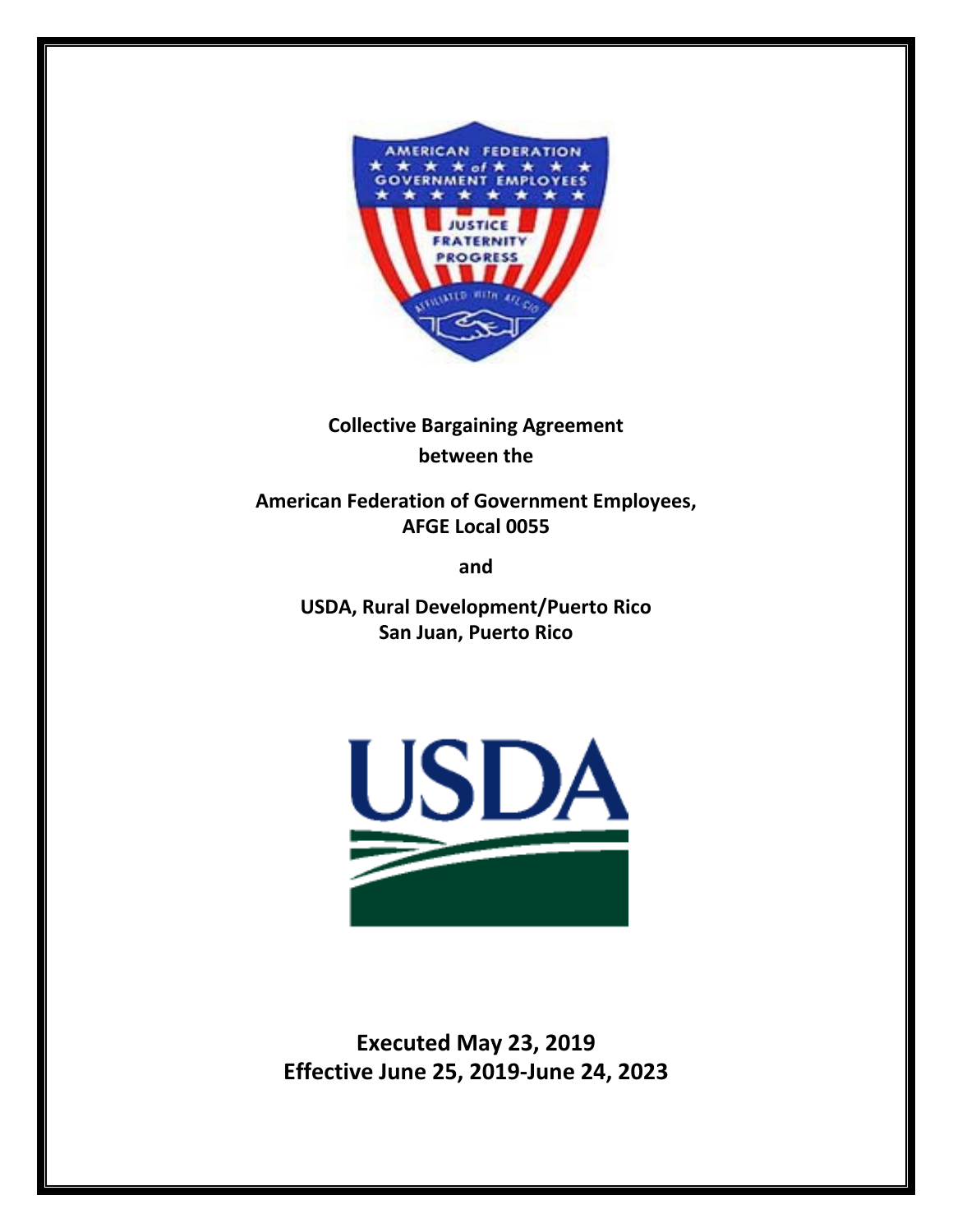# **Table of Contents**

|                                                                                                                    | Page<br><b>Number</b> |
|--------------------------------------------------------------------------------------------------------------------|-----------------------|
| <b>Table of Contents</b>                                                                                           | i                     |
| Preamble                                                                                                           | 1                     |
| <b>Definitions</b>                                                                                                 | 2                     |
| Article 1 - Parties to the Agreement, Recognition, Definition of Bargaining<br>Unit, and Coverage of the Agreement | 4                     |
| Section 1 - Parties to the Agreement                                                                               | 4                     |
| Section 2 - Recognition                                                                                            | 4                     |
| Section 3 - Bargaining Unit                                                                                        | 4                     |
| Section 4 - Coverage of the Agreement                                                                              | 5                     |
| <b>Article 2 - Governing Laws and Regulations</b>                                                                  | 6                     |
| Section 1 - Relationship to Laws, Government-wide Rules and Regulations                                            | 6                     |
| Section 2 - Agency Regulations                                                                                     | 6                     |
| Section 3 - Past Practices                                                                                         | 6                     |
| <b>Article 3 - Union and Management Rights</b>                                                                     | 7                     |
| Section 1 - General                                                                                                | 7                     |
| Section 2 - Restraint                                                                                              | 7                     |
| Section 3 - Representation                                                                                         | 7                     |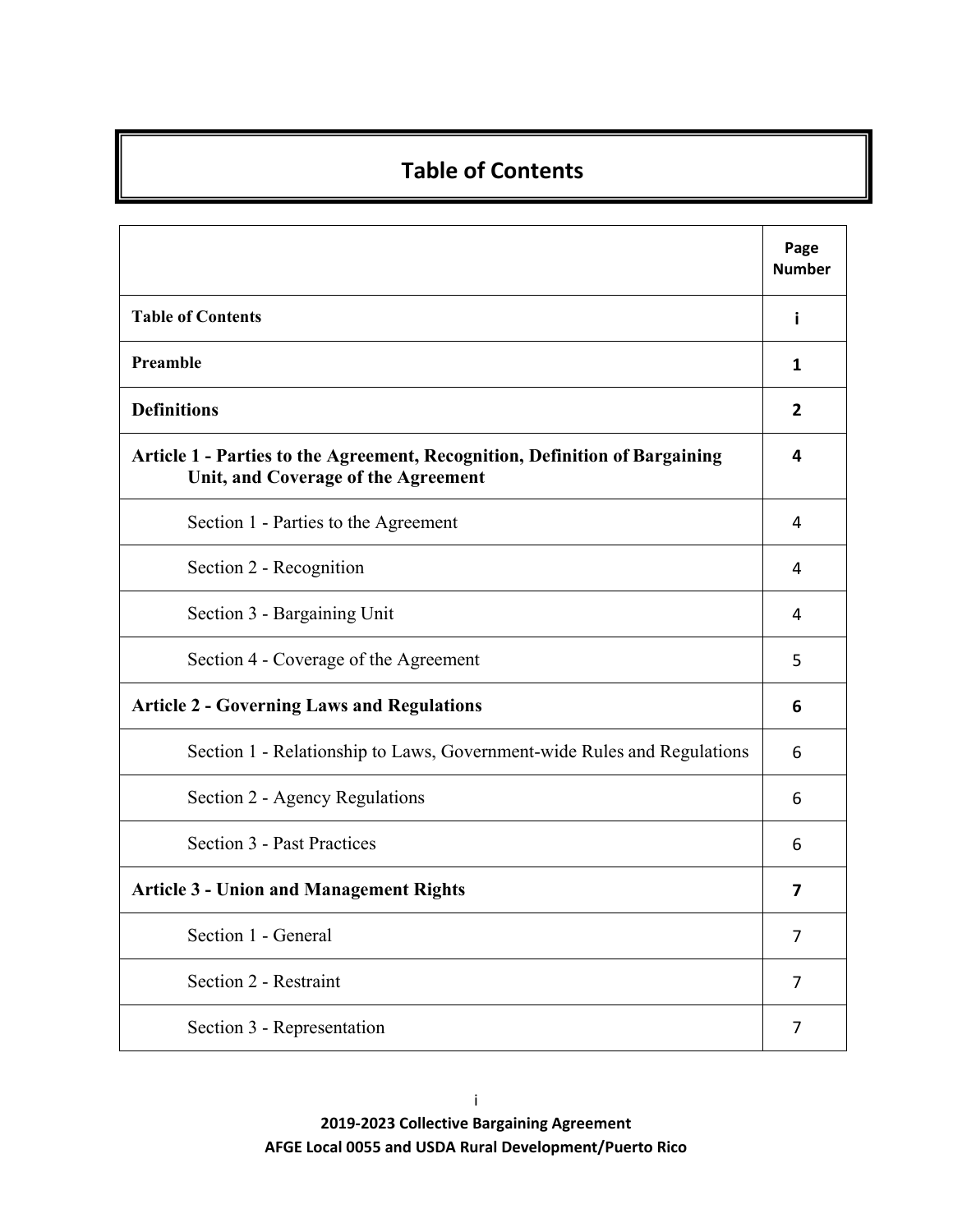| Section 4 - Union Rights and Responsibilities                                   | 7  |
|---------------------------------------------------------------------------------|----|
| Section 5 - Formal Discussions                                                  | 8  |
| Section 6 - Working Relations                                                   | 8  |
| Section 7 - Notification of Changes in Working Conditions                       | 8  |
| Section 8 - Notification to Employees of Exclusive Representation               | 9  |
| Section 9 - Communications with Bargaining Unit Employees                       | 9  |
| Section 10 - Management Rights - General                                        | 9  |
| Section 11 - Other Agreements                                                   | 9  |
| Section 12 - Management Rights With Respect to Non-Bargaining Unit<br>Employees | 10 |
| Section 13 - Management Rights to Establish Work Rules and Policies             | 10 |
| <b>Article 4 - Employee Rights</b>                                              | 11 |
| Section 1 - Organizational Rights                                               | 11 |
| Section 2 - Personal Rights                                                     | 11 |
|                                                                                 |    |
| Section 3 - Whistle-Blower Protection                                           | 12 |
| Section 4 - Right to Union Representation                                       | 12 |
| Section 5 - Timely and Proper Compensation                                      | 13 |
| Section 6 - Voluntary Activities                                                | 13 |
| Section $7$ – Nursing Mothers                                                   | 13 |
| <b>Article 5 - Negotiations During the Term of the Agreement</b>                | 15 |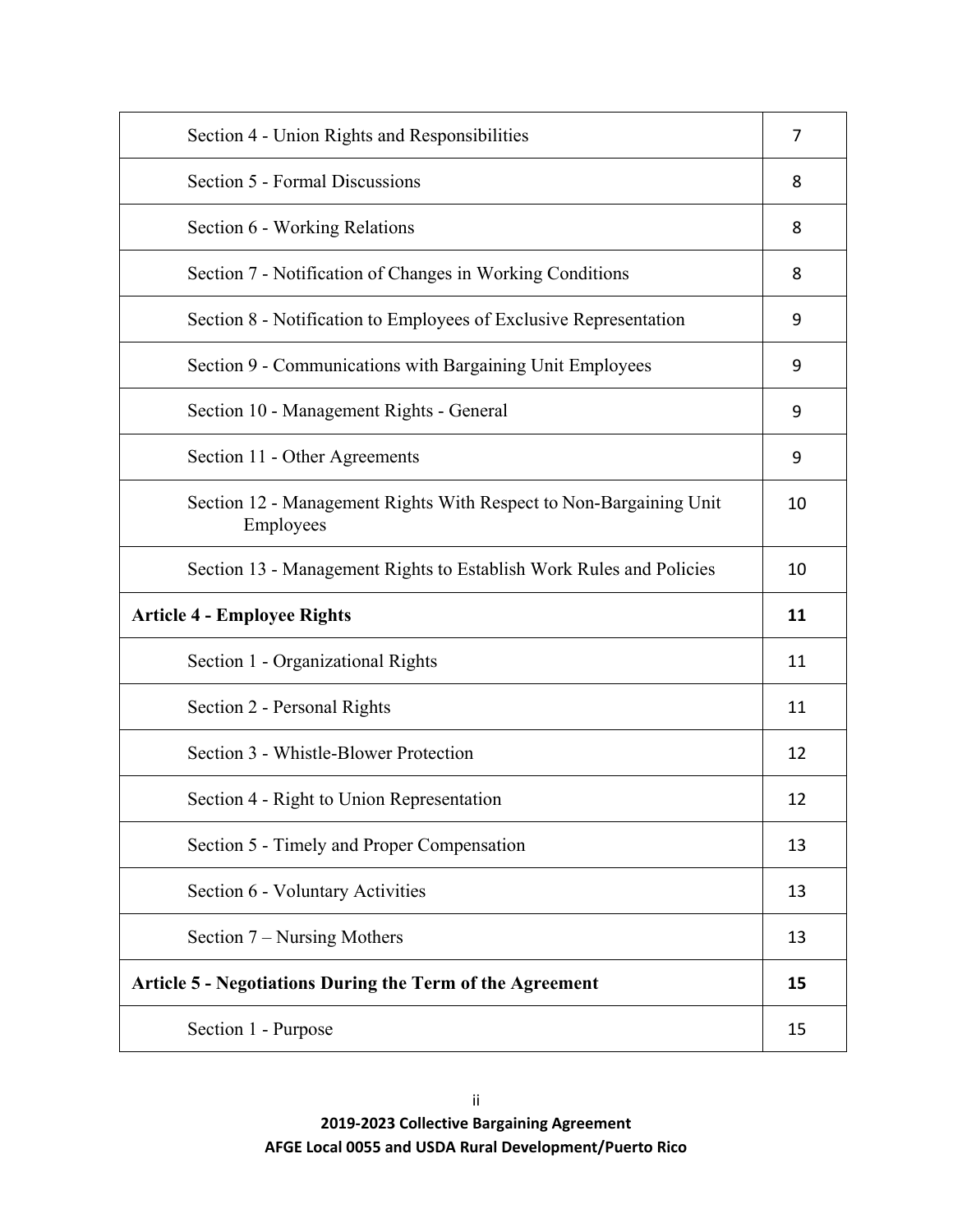| Section 2 - Matters Covered by This Agreement                                                      | 15 |
|----------------------------------------------------------------------------------------------------|----|
| Section 3 - Matters Not Covered by This Agreement                                                  | 15 |
| Section 4 - Mid-Term Bargaining                                                                    | 15 |
| <b>Article 6 - Dues Withholding</b>                                                                | 16 |
| Section 1 - Dues Withholding                                                                       | 16 |
| Section 2 – Dues Revocation                                                                        | 16 |
| <b>Article 7 - Effective Date, Duration, and Distribution of Agreement</b>                         | 17 |
| Section 1 - Effective Date                                                                         | 17 |
| Section 2 – Reopening at the Expiration of the Contract and Mutual<br>Agreement to Reopen Mid-term | 17 |
| Section 3 - Printing and Distribution                                                              | 17 |
| Section 4 - Training                                                                               | 17 |
| <b>Article 8 - Official Travel</b>                                                                 | 18 |
| Section 1 - Compensation and Travel                                                                | 18 |
| Section 2 - Actual Subsistence                                                                     | 18 |
| Section 3 - Continuation of Approved Travel Expenses                                               | 18 |
| Section 4 - Advancement of Expenses                                                                | 18 |
| Section 5 - Use of Vehicles                                                                        | 18 |
| Section 6 - Protective Assistance                                                                  | 19 |
| Section 7 - Return to Duty Station                                                                 | 19 |
| Section 8 – Reimbursement of Travel Expenses                                                       | 19 |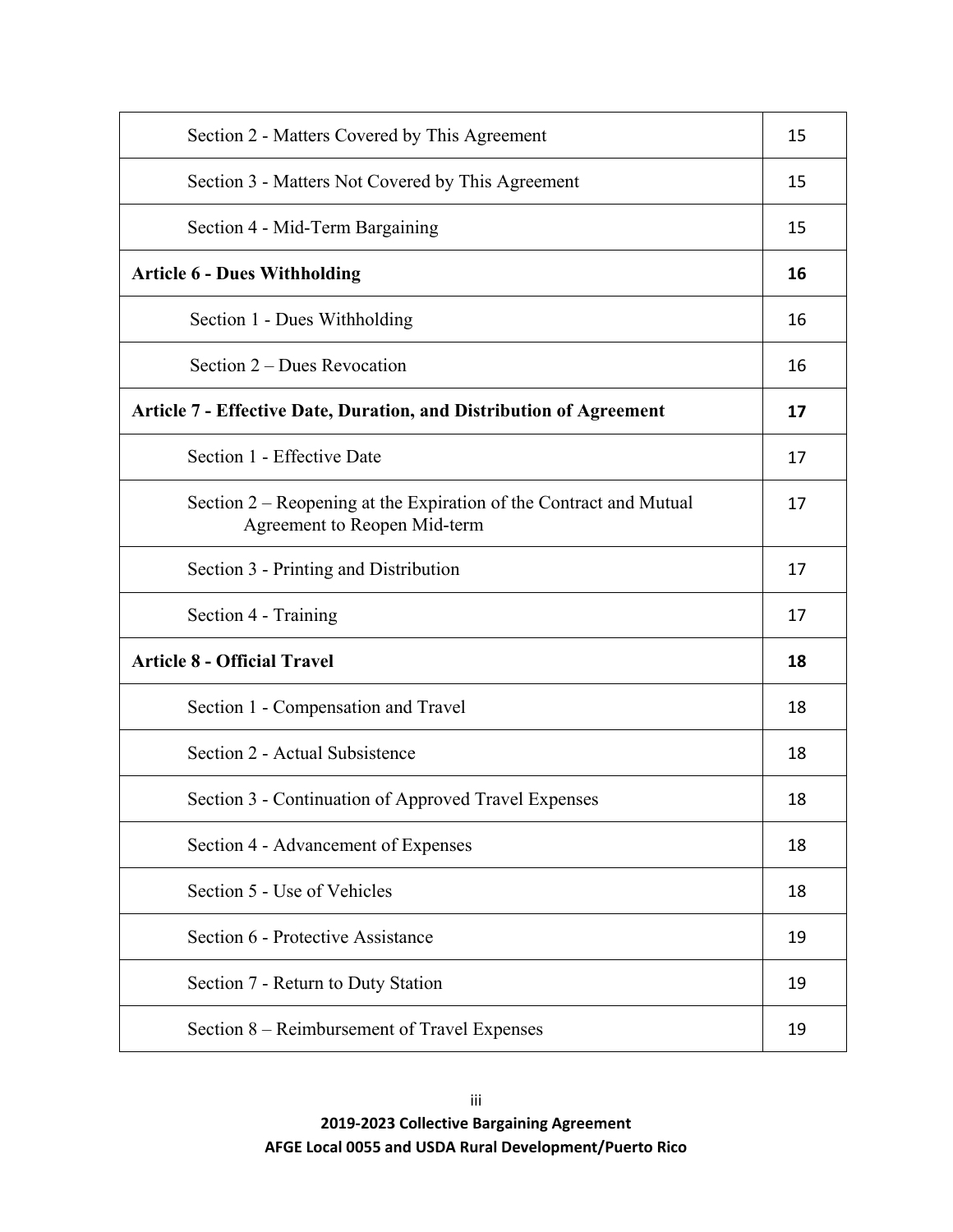| Section 9 - Resolution of Disputes                                                                        | 19 |
|-----------------------------------------------------------------------------------------------------------|----|
| <b>Article 9 - Health and Safety</b>                                                                      | 20 |
| Section 1 - Policy Statement                                                                              | 20 |
| Section 2 - Employer Responsibilities                                                                     | 20 |
| Section 3 - Union Responsibilities                                                                        | 21 |
| Section 4 - Employee Reports of Unsafe or Unhealthy Working Conditions                                    | 21 |
| Section 5 - Occupation Injury or Illness                                                                  | 23 |
| Section 6 - Employee Assistance Program                                                                   | 23 |
| Section 7 - Occupant Emergency Plan                                                                       | 23 |
| Section 8 - Training                                                                                      | 24 |
| Section 9 - Protective Clothing, Personal Protective Equipment, and Tools                                 | 24 |
| Section 10 - Miscellaneous Health Provisions                                                              | 24 |
| Section 11 - Office Hazards                                                                               | 24 |
| Section 12 - Ergonomic Hazards                                                                            | 25 |
| Section 13 - Lunchrooms, Break-rooms, Restrooms, Lockers and/or<br>Showers in Dirty or Toxic Environments | 25 |
| Section 14 - Repairs and Adjustments to Operating Equipment                                               | 25 |
| Section 15 - Public Contact                                                                               | 25 |
| Section 16 - Vehicle Safety                                                                               | 25 |
| Section 17 - Cleaning of Air Conditioning Ducts                                                           | 25 |
| Section 18 - Smoking Policy                                                                               | 26 |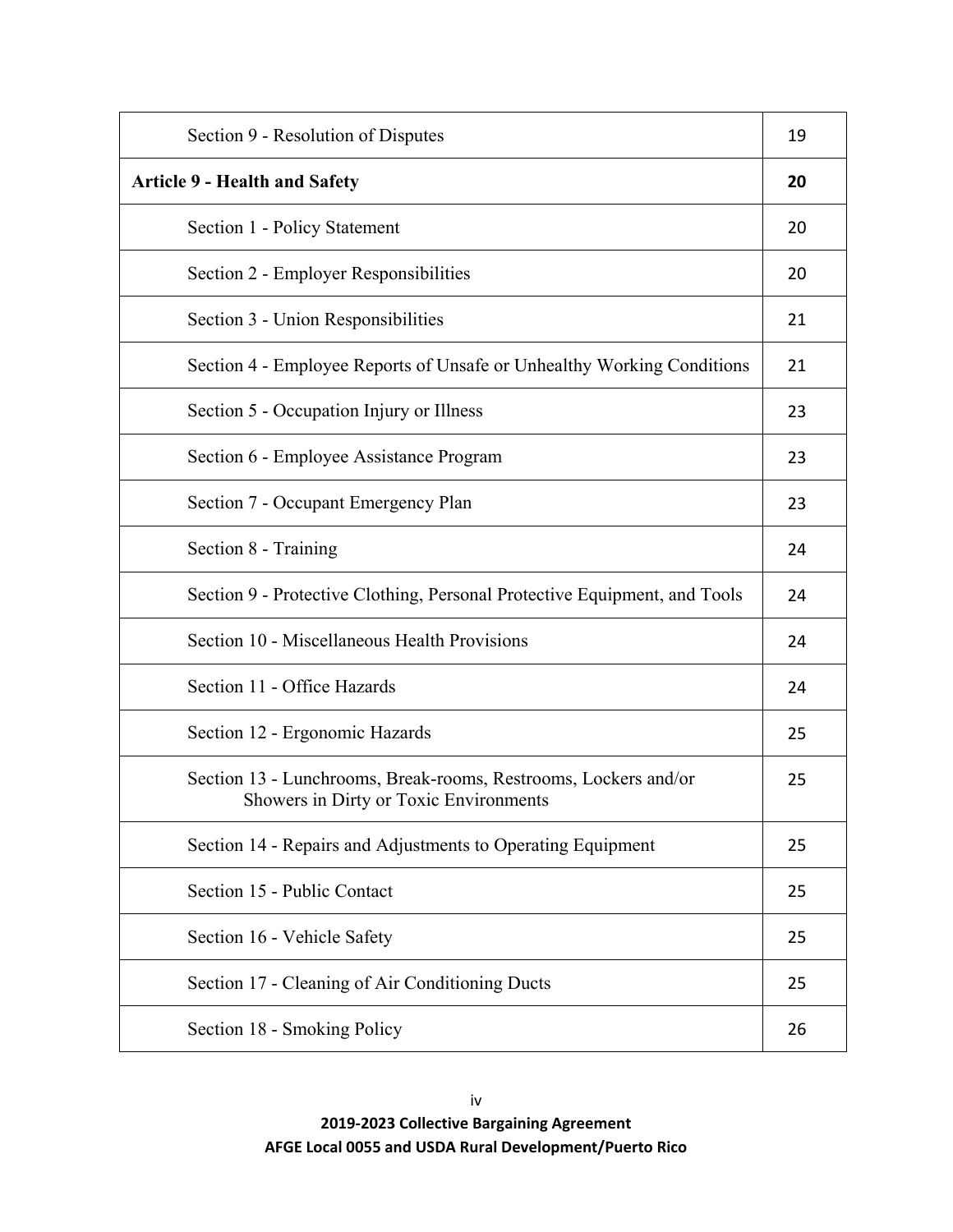| Section 19 - Water Fountains                                    | 26 |
|-----------------------------------------------------------------|----|
| <b>Article 10 - Hours of Work</b>                               | 27 |
| Section 1 - Statement of Policy                                 | 27 |
| Section 2 - Breaks                                              | 27 |
| <b>Article 11 - Pay Administration</b>                          | 28 |
| Section 1 - Applicable Regulations                              | 28 |
| Section 2 - Guidelines                                          | 28 |
| <b>Article 12 - Holiday Work</b>                                | 29 |
| <b>Article 13 - Use of Facilities</b>                           | 32 |
| Section 1 - Office Space and Furnishings                        | 32 |
| Section 2 - Issuances                                           | 32 |
| Section 3 - Other Facilities and Services                       | 32 |
| <b>Article 14 - Communications</b>                              | 34 |
| Section 1 - Bulletin Boards                                     | 34 |
| Section 2 - Distribution and Content of Union Publications      | 34 |
| Section 3 - Space for Pamphlet Racks                            | 34 |
| Section 4 - New Bargaining Unit Member Employees                | 34 |
| Section 5 - Use of Office Equipment and Supplies                | 35 |
| <b>Article 15 - Parking and Parking Areas</b>                   | 36 |
| <b>Article 16 - Reduction-In-Force and Transfer of Function</b> | 37 |
| Section 1 - Negotiations                                        | 37 |

**2019-2023 Collective Bargaining Agreement AFGE Local 0055 and USDA Rural Development/Puerto Rico**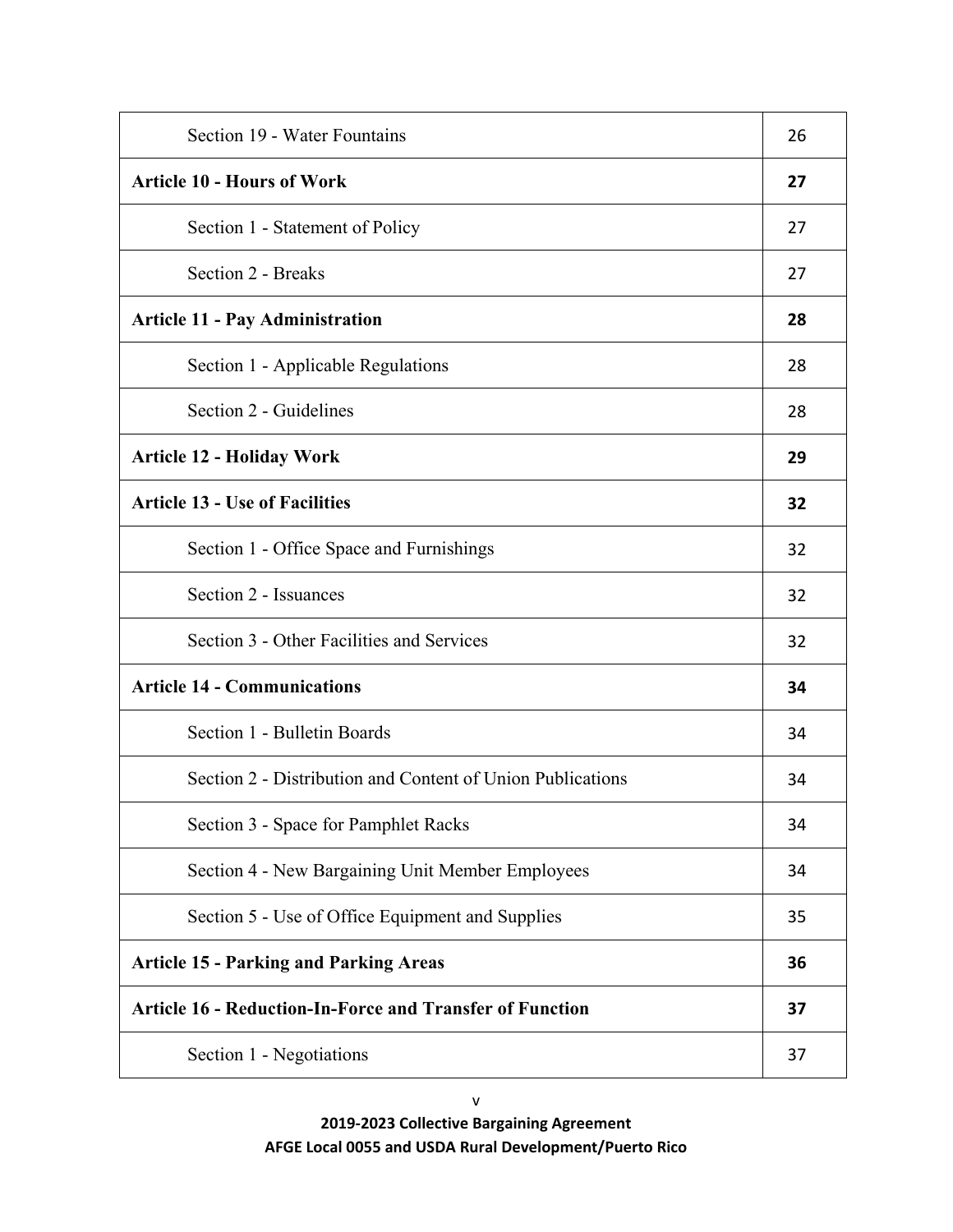| Section 2 - Notification to the Union                    | 37 |
|----------------------------------------------------------|----|
| Section 3 - Impact and Notification to Employees         | 37 |
| <b>Article 17 - Contracting Out Bargaining Unit Work</b> | 39 |
| Section 1 - Notification to the Union                    | 39 |
| Section 2 – Management Decisions                         | 39 |
| Section 3 – Statement of Work                            | 39 |
| Section 4 - Impact and Implementation                    | 39 |
| Section 5 - Access to Regulations                        | 39 |
| Section 6 - Adverse Effects on Bargaining Unit Employees | 39 |
| Section 7 - Placement Assistance                         | 40 |
| <b>Article 18 - Training and Career Development</b>      | 41 |
| Section 1 - Statement of Policy                          | 41 |
| Section 2 - Non-Discrimination                           | 41 |
| Section 3 - Individual Development Plan                  | 41 |
| Section 4 - Employee Training Counseling                 | 41 |
| Section 5 - Training Expenses                            | 41 |
| Section 6 - Training Needs                               | 42 |
| Section 7 - Enhancing Career Opportunities For Employees | 42 |
| <b>Article 19 - Incentive Awards</b>                     | 45 |
| Section 1 - Purpose and Policy                           | 45 |
| <b>Article 20 - Equal Employment Opportunity</b>         | 46 |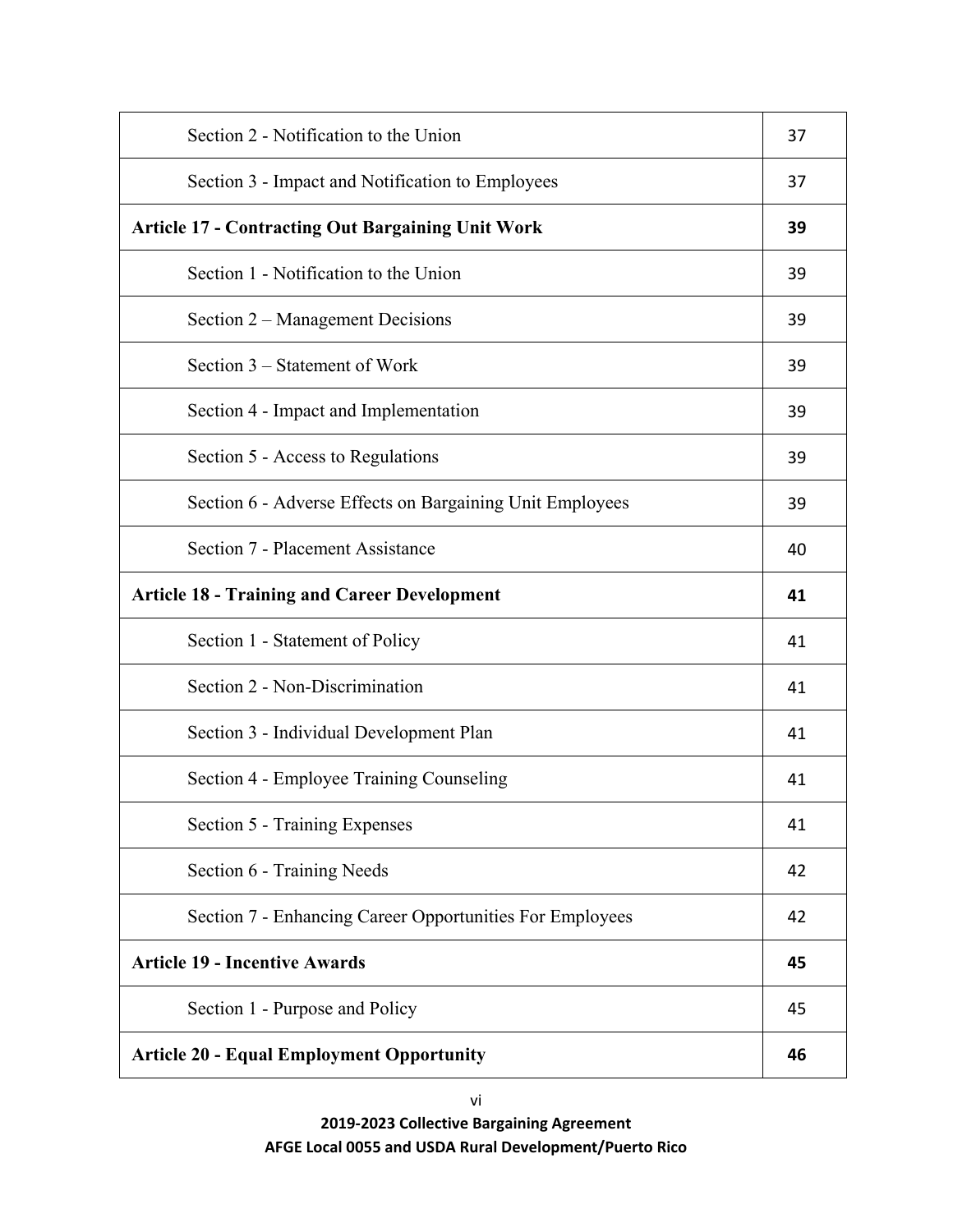| Section 1 - Equal Employment Opportunity                 | 46 |
|----------------------------------------------------------|----|
| Section 2 - Complaints                                   | 46 |
| Section 3 - Duty Status                                  | 46 |
| Section 4 - Reasonable Accommodation                     | 46 |
| <b>Article 21 - Telework</b>                             | 47 |
| <b>Article 22 - Performance Management System</b>        | 48 |
| Section 1 - Statement of Policy                          | 48 |
| <b>Article 23 - Within Grade Increases</b>               | 51 |
| Section 1 - General                                      | 51 |
| Section 2 - Basis for Granting or Denying                | 51 |
| Section 3 - Supervisory Responsibilities                 | 51 |
| Section 4 - Decisions                                    | 51 |
| Section 5 - Appeal Rights                                | 51 |
| Section 6 - Effective Date/Administrative Error          | 52 |
| <b>Article 24 - Disciplinary and Adverse Actions</b>     | 53 |
| Section 1 - Statement of Assumptions, Purpose and Policy | 53 |
| Section 2 - Obligations: General                         | 53 |
| Section 3 - Definitions                                  | 53 |
| Section 4 - Counseling and Warnings                      | 53 |
| Section 5 - Reprimand                                    | 54 |
| Section 6 - Short-term Suspensions                       | 54 |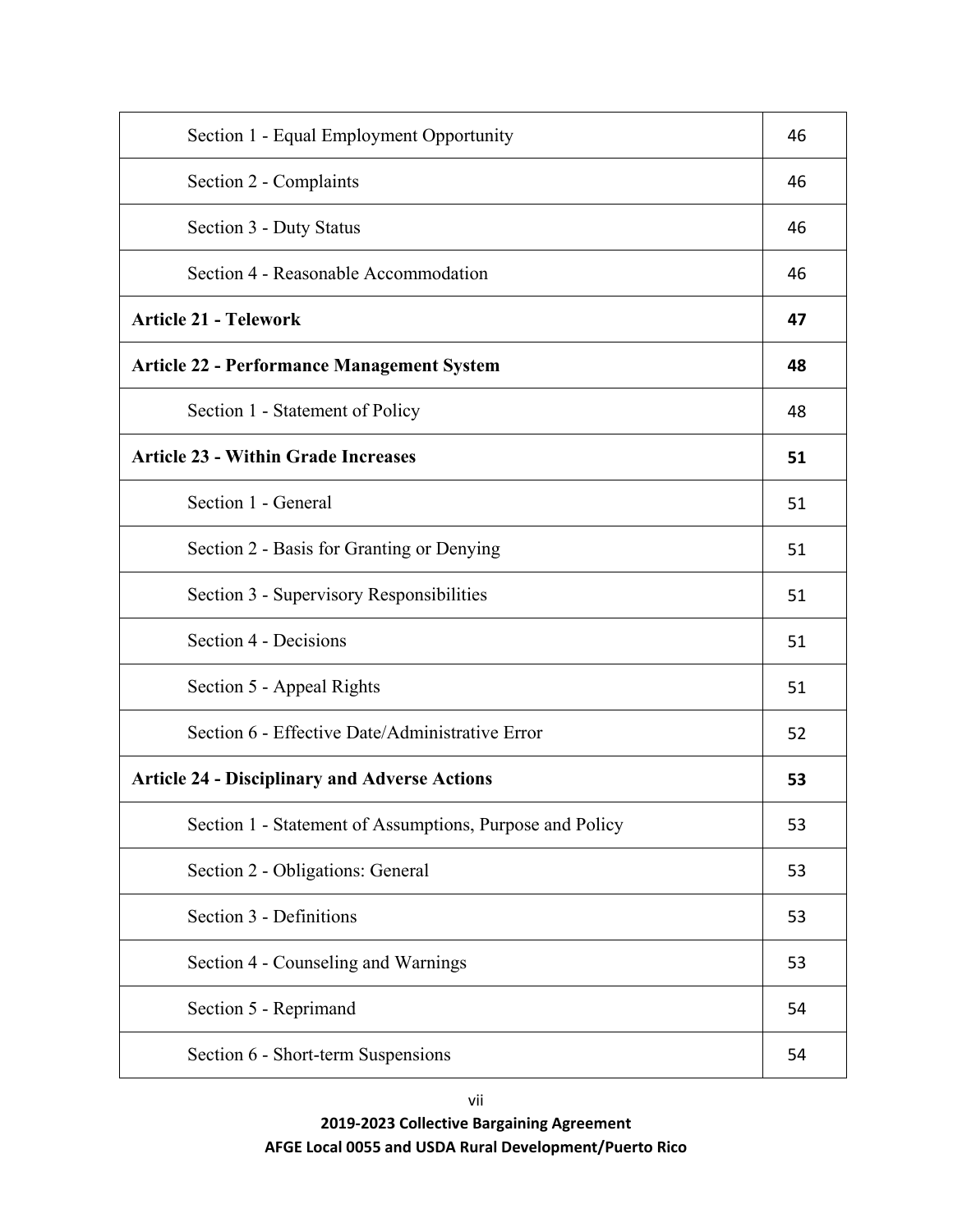| Section 7 - Removal, Suspension For More Than Fourteen (14) Days,<br>Reduction-in-Grade, Reduction-in-Pay, Furlough of 30 days or Less | 54 |
|----------------------------------------------------------------------------------------------------------------------------------------|----|
| <b>Article 25 - Negotiated Grievance Procedure</b>                                                                                     | 56 |
| Section 1 - Purpose                                                                                                                    | 56 |
| Section 2 - Definitions, Coverage and Scope                                                                                            | 56 |
| Section 3 - Exclusivity                                                                                                                | 57 |
| Section 4 - Representation                                                                                                             | 57 |
| Section 5 - Resolution of Grievances and Employee Standing                                                                             | 57 |
| Section 6 - Grievability/Arbitrability Questions                                                                                       | 57 |
| Section 7 - Time Limits                                                                                                                | 57 |
| Section 8 - Options                                                                                                                    | 58 |
| Section 9 - Procedures for Employee Grievances                                                                                         | 58 |
| Section 10 - Union-Management Grievances                                                                                               | 59 |
| Section 11 - Failure to Meet Requirements                                                                                              | 59 |
| <b>Article 26 - Arbitration</b>                                                                                                        | 60 |
| Section 1 - Invoking Arbitration                                                                                                       | 60 |
| Section 2 - Procedures                                                                                                                 | 60 |
| <b>Article 27 - Merit Promotion</b>                                                                                                    | 62 |
| <b>Article 28 - Details and Reassignments</b>                                                                                          | 63 |
| Section 1 - Details                                                                                                                    | 63 |
| Section 2 - Reassignments                                                                                                              | 64 |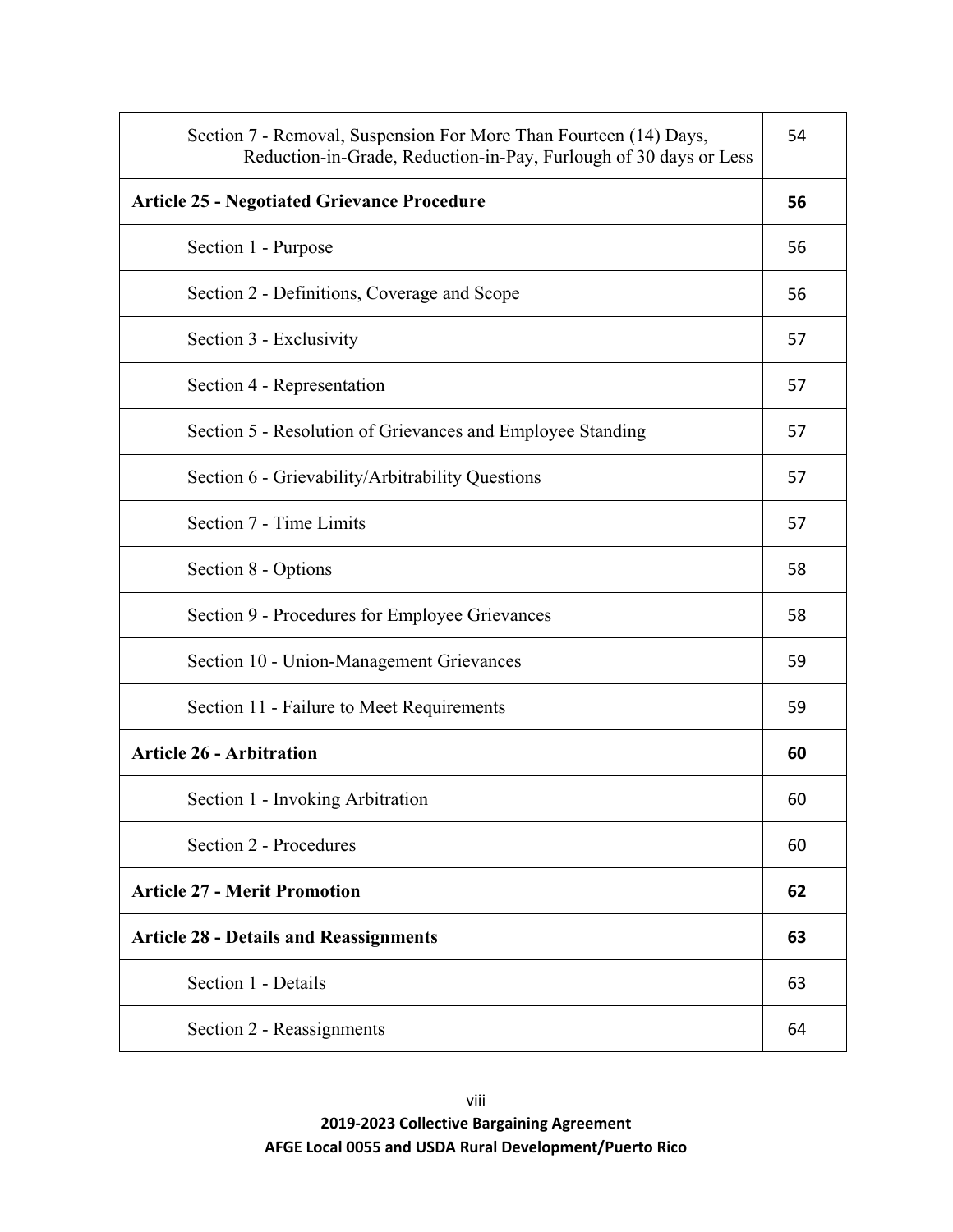| <b>Article 29 - Position Description/Classification</b>                         | 65 |
|---------------------------------------------------------------------------------|----|
| Section 1 - General                                                             | 65 |
| Section 2 - Position Description                                                | 65 |
| <b>Article 30 - Official Time</b>                                               | 66 |
| Section 1 - Official Time                                                       | 66 |
| Section 2 - Procedures for Approving Official Time                              | 66 |
| Section 3 - The Purposes for Which Official Time May be Granted                 | 67 |
| Section 4 - Training                                                            | 68 |
| Appendix – Guidance for coding "official time"                                  | 70 |
| <b>Article 31 - Time and Leave</b>                                              | 72 |
| <b>Article 32 - Temporary, Probationary, Part-time, and Permanent Employees</b> | 73 |
| Section 1 - Temporary Employees                                                 | 73 |
| Section 2 - Probationary Employees                                              | 73 |
| Section 3 - Part-time Employees                                                 | 73 |
| <b>Article 33 - Workers' Compensation Program</b>                               | 74 |
| Section 1 - Workers' Compensation Program                                       | 74 |
| Section 2 - Employee Options                                                    | 74 |
| <b>Article 34 - Official Personnel Records and Files</b>                        | 75 |
| Section 1 - Collection and Storage                                              | 75 |
| Section 2 - Access, Copying and Printing                                        | 75 |
| <b>Article 35 - Alternative Dispute Resolution</b>                              | 76 |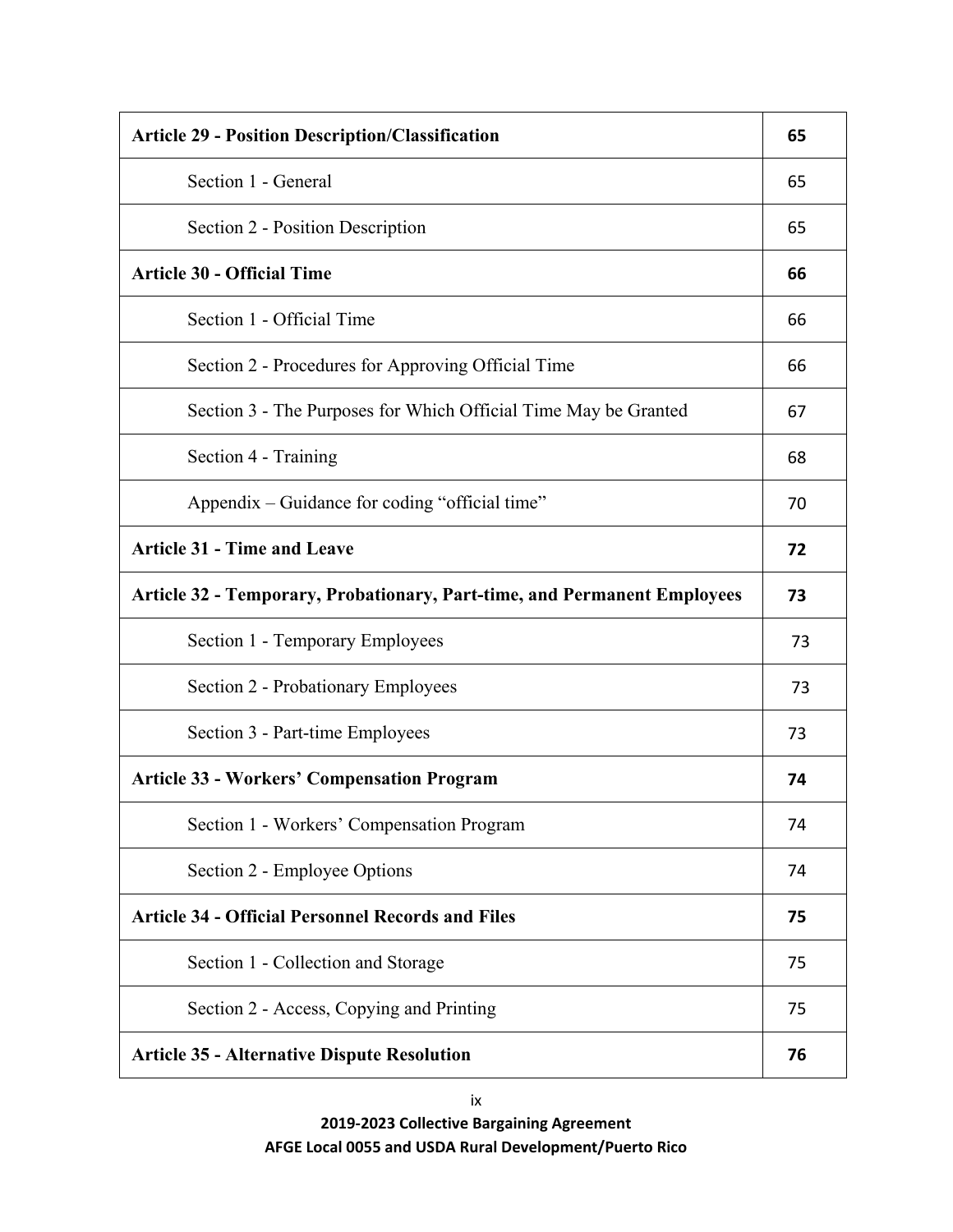| Section 1 - Commitment                 | 76 |
|----------------------------------------|----|
| Section 2 - Definitions and Intentions | 76 |
| <b>Article 36 - Employee Attire</b>    | 77 |
| Signature page                         | 78 |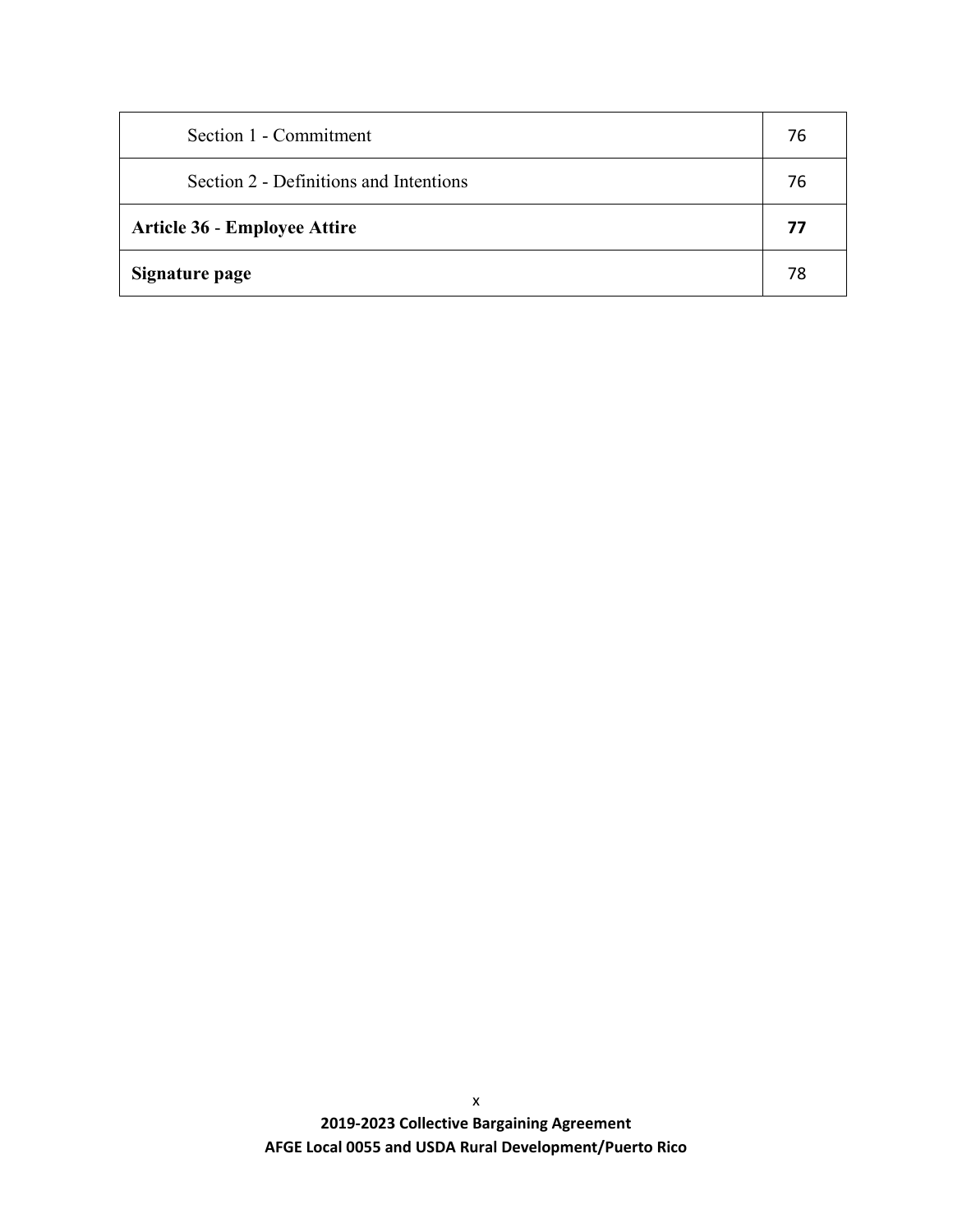# **Preamble**

This Collective Bargaining Agreement (hereinafter referred to as the "Agreement") is entered into by and between the American Federation of Government Employees, AFGE Local 0055, Puerto Rico, (hereinafter referred to as the "Union") and the USDA, Rural Development - Puerto Rico, (hereinafter referred to as the "Employer", "Agency", or "Management").

The parties completely adopt the Federal Service Labor-Management Relations Statute, 5 USC Chapter 71 ("the Statute"), which states in its section 7101 the purpose and findings of Congress regarding labor and management relations and concludes that labor organizations and collective bargaining in the civil service are in the public interest.

It is the intent and purpose of both parties to the Agreement to:

1. Promote and improve the efficient and effective administration of USDA, Rural Development/Puerto Rico and the well-being of "employees" as defined by the Statute;

2. Establish and foster a basic understanding of personnel policies, procedures and practices, and matters affecting the conditions of employment; and (3) provide a means for amicable discussion and adjustment of matters of mutual interest at USDA, Rural Development - Puerto Rico.

3. Promote and develop, as partners, new ways to better serve our customers in the rural communities in Puerto Rico, who are our reason to be as civil service employees.

The parties of this Agreement recognize that they have a mutual and cooperative interest in accomplishing the mission of USDA Rural Development/Puerto Rico. They agree accomplishments will be greater by creating an atmosphere of cooperation and trust between labor and management.

By entering into this Agreement, both parties agree to work towards the creation of a work environment in which everyone treats all others with respect, consideration and dignity. In an atmosphere of mutual respect and trust, all parties shall be treated fairly and equitably in the administration of personnel policies, practices, procedures and matters affecting conditions of employment with proper regard for their privacy and constitutional rights.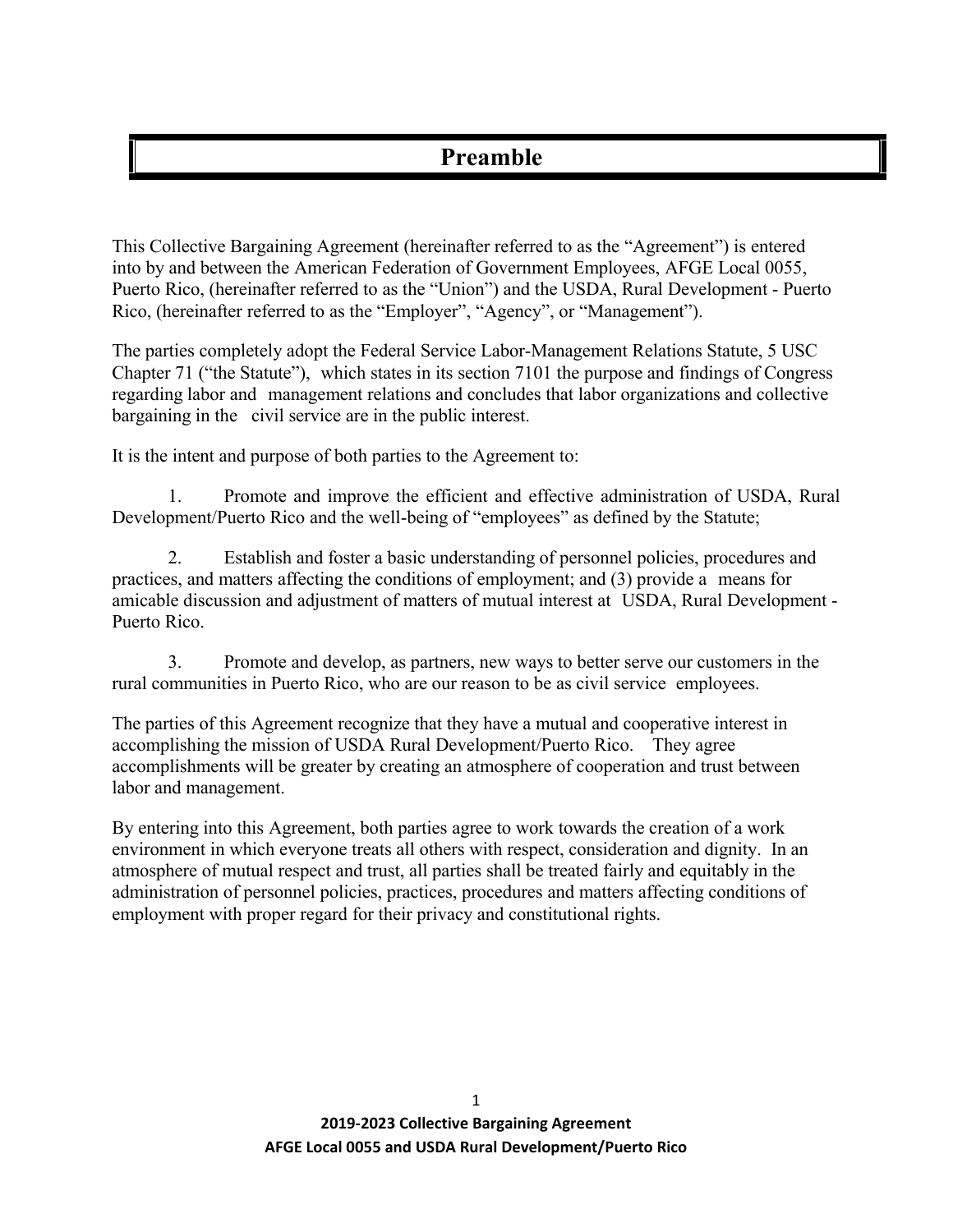## **DEFINITIONS:**

The following definitions of terms used in this Agreement shall apply.

- 1. **Employees:** Individuals who are "Employees" as defined by the Statute and members of the bargaining unit covered by this Agreement.
- 2. **Union:** American Federation of Government Employees, AFL-CIO, Local 0055
- 3. **Agency/Management/Employer:** USDA, Rural Development/Puerto Rico

4. **Grievance:** Any complaint subject to the control of the Employer, which seeks personal relief:

- A. By an employee in the bargaining unit concerning any matter relating to the employment of the employee;
- B. By the Union concerning any matter relating to the employment of any employee in the bargaining unit; and
- C. By any employee in the bargaining unit, the Union, or the Employer concerning:
	- 1. The effect or interpretation, or a claim of breach of this collective bargaining agreement; or
	- 2. Any claimed violation, misinterpretation, or misapplication of any law, rule or regulation affecting conditions of employment.
- 5. **Emergency Situation:** An emergency situation is one which poses sudden immediate and unforeseen work requirements for the Employer or Agency as a result of natural phenomena or other circumstances beyond the Employer's or Agency's control or ability to anticipate.
- 6. **Days:** Calendar days unless otherwise noted.
- 7. **Conditions of Employment:** Personnel policies, practices and matters, whether established by rule, regulation, or otherwise, affecting working conditions, except that such term does not include policies, practices and matters: (a) relating to political activities prohibited under Subchapter III of Chapter 73 of Title VII; (b) relating to the classification of any position; or (c) to the extent such matters are specifically provided for by federal statute.
- 8. **Impasse:** The condition when representatives of the Employer and the Union are unable to arrive at a mutually agreeable position, concerning negotiable matters, through the bargaining process.
- 9. **Collective Bargaining:** The performance of the mutual obligation of the representative of an Agency and the exclusive representative of employees in an appropriate unit in the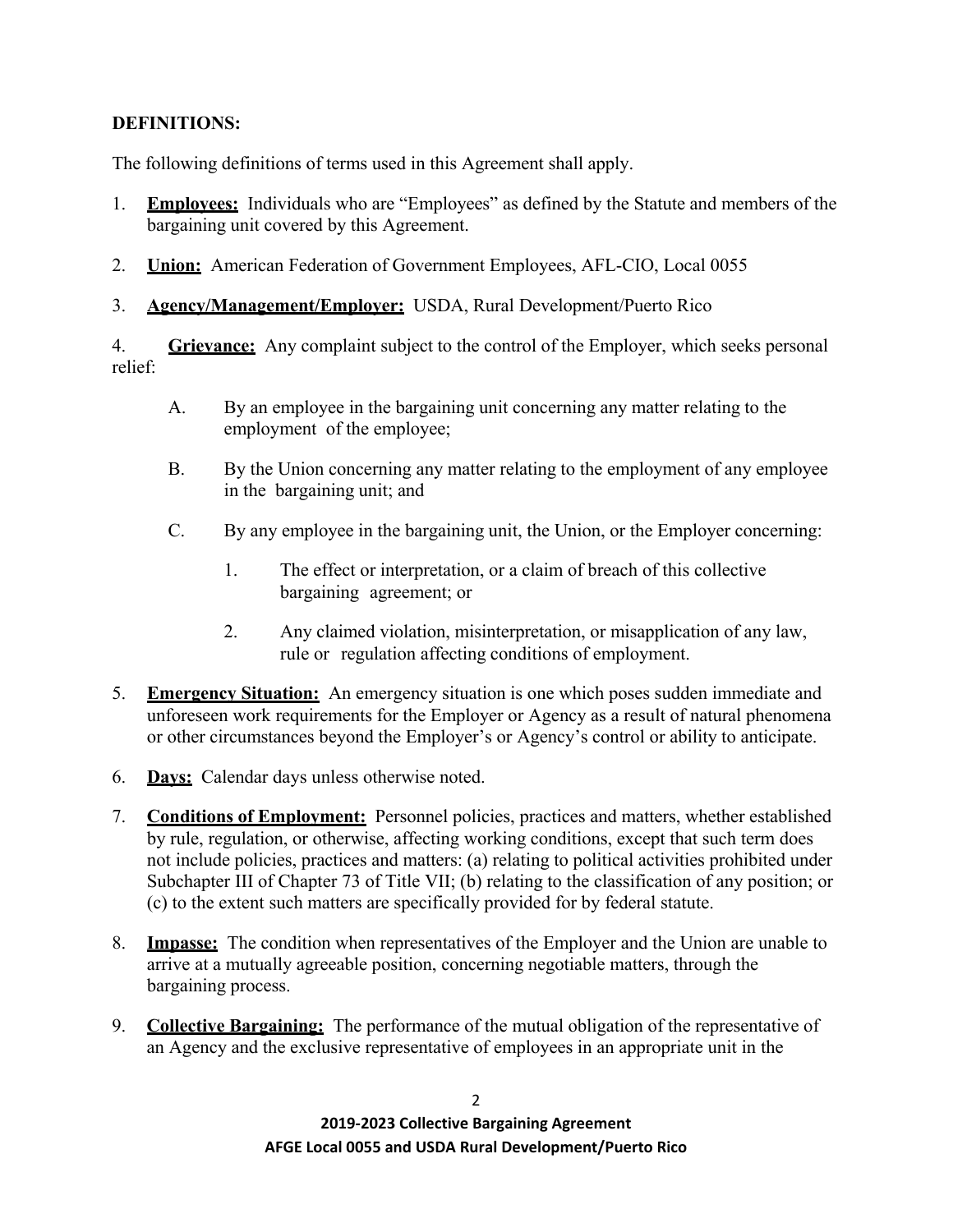Agency to meet at reasonable times and consult and bargain in good-faith effort to reach agreement with respect to the conditions of employment affecting such employees.

- 10. **Grievance Arbitration Hearing:** An arbitration hearing where an individual employee, group of employees, the Union, or the Employer is seeking to obtain resolution through the arbitration process under Article 26 of a dispute arising from differing claims about rights created by contract, regulation or statute.
- 11. **Interest Arbitration Hearing:** An arbitration hearing where the Union or the Employer is seeking to obtain resolution through the arbitration process of a dispute arising from bargaining about what the terms of a contract shall be.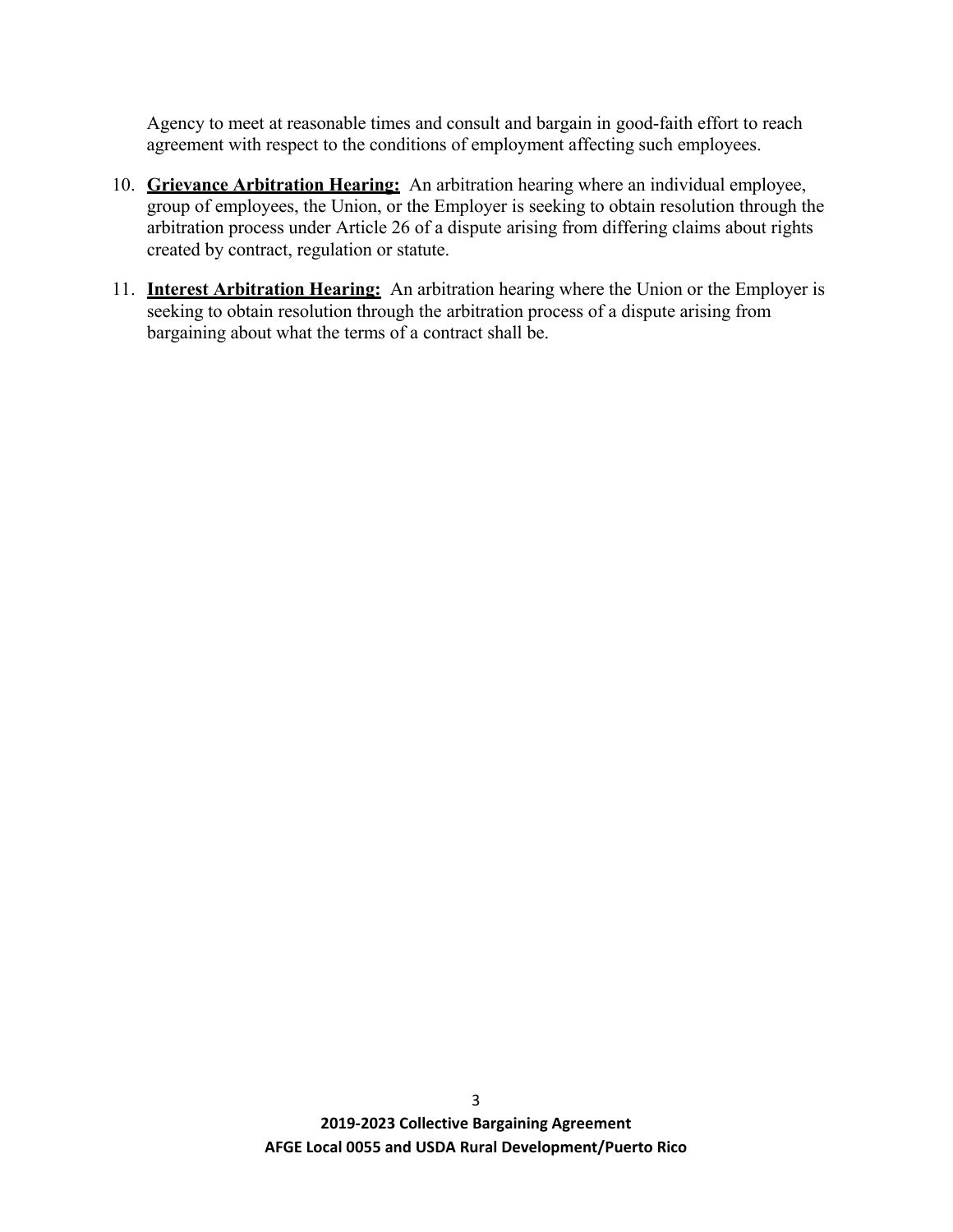## **Article 1 - Parties to the Agreement, Recognition, Definition of Bargaining Unit, and Coverage of the Agreement**

## <span id="page-14-0"></span>**Section 1 - Parties to the Agreement**

The parties to this Agreement are the American Federation of Government Employees (AFL-CIO), AFGE Local 0055, hereinafter referred to as the "Union" and the USDA, Rural Development - Puerto Rico, hereinafter referred to as the "Employer", "Agency", or "Management".

## **Section 2 - Recognition**

The unit of recognition covered by this Agreement is that unit certified by the Federal Labor Relations Authority (FLRA) in Case No. AT-RP-60041 approved on October 16, 1996. The Employer recognizes AFGE Local 0055 as the exclusive representative of all employees [hereinafter sometimes referred to as "employees" or "bargaining unit employee(s)"] in the bargaining unit as defined below.

## **Section 3 - Bargaining Unit**

A. This Agreement applies to all members of that unit named in the "Certification of Representative" issued by the Regional Director of the Federal Labor Relations Authority ("FLRA") Atlanta Region on October 16, 1996 in Case No. AT-RP-60041, and described therein as follows:

> INCLUDED: All non-professional employees of USDA, Rural Development assigned to State, District and County offices in Puerto Rico.

EXCLUDED: All professional employees of USDA, Rural Development assigned to State, District and County offices in Puerto Rico, supervisors, management officials, and employees described in Title 5, United States Code, Section 7112 (b) (2) (3) (4) (6) and (7).

- B. In addition, the following groups of employees are excluded: stay in schools, summer hires, intermittent employees, cooperative education program students, and temporary employees.
- C. If temporary employees go beyond 90 days of consecutive service in their current appointment, they shall be covered by the terms of this Agreement thereafter and the Agency shall inform the Union of that change in their status.
- D. If any individual previously employed by the Agency and excluded from the bargaining unit thereafter becomes a member of the unit, the Agency shall inform the Union and give it the opportunity to orient the employee (see Article 14, Section 4).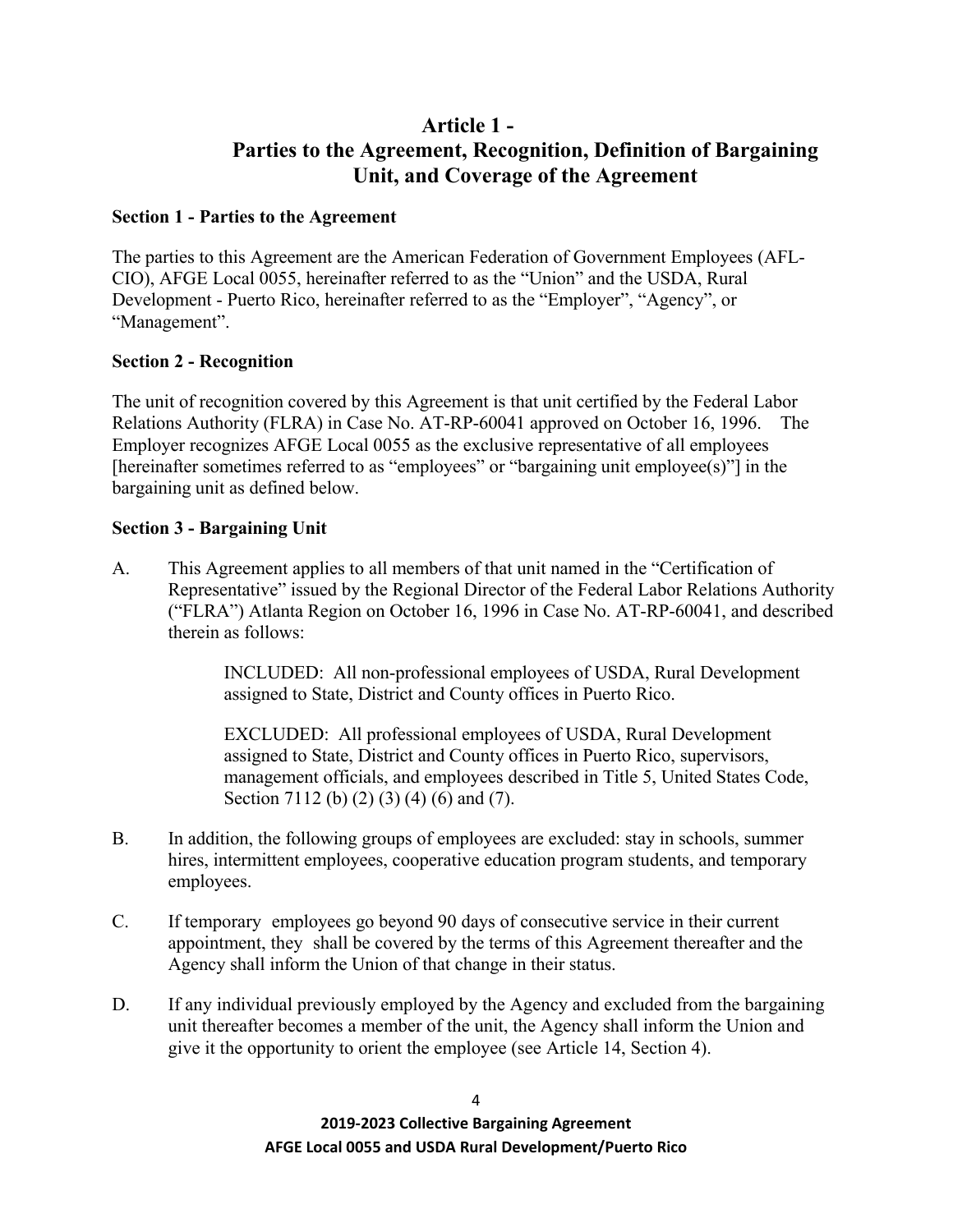## **Section 4 - Coverage of the Agreement**

This Agreement covers only those positions described in the bargaining unit.

**2019-2023 Collective Bargaining Agreement AFGE Local 0055 and USDA Rural Development/Puerto Rico**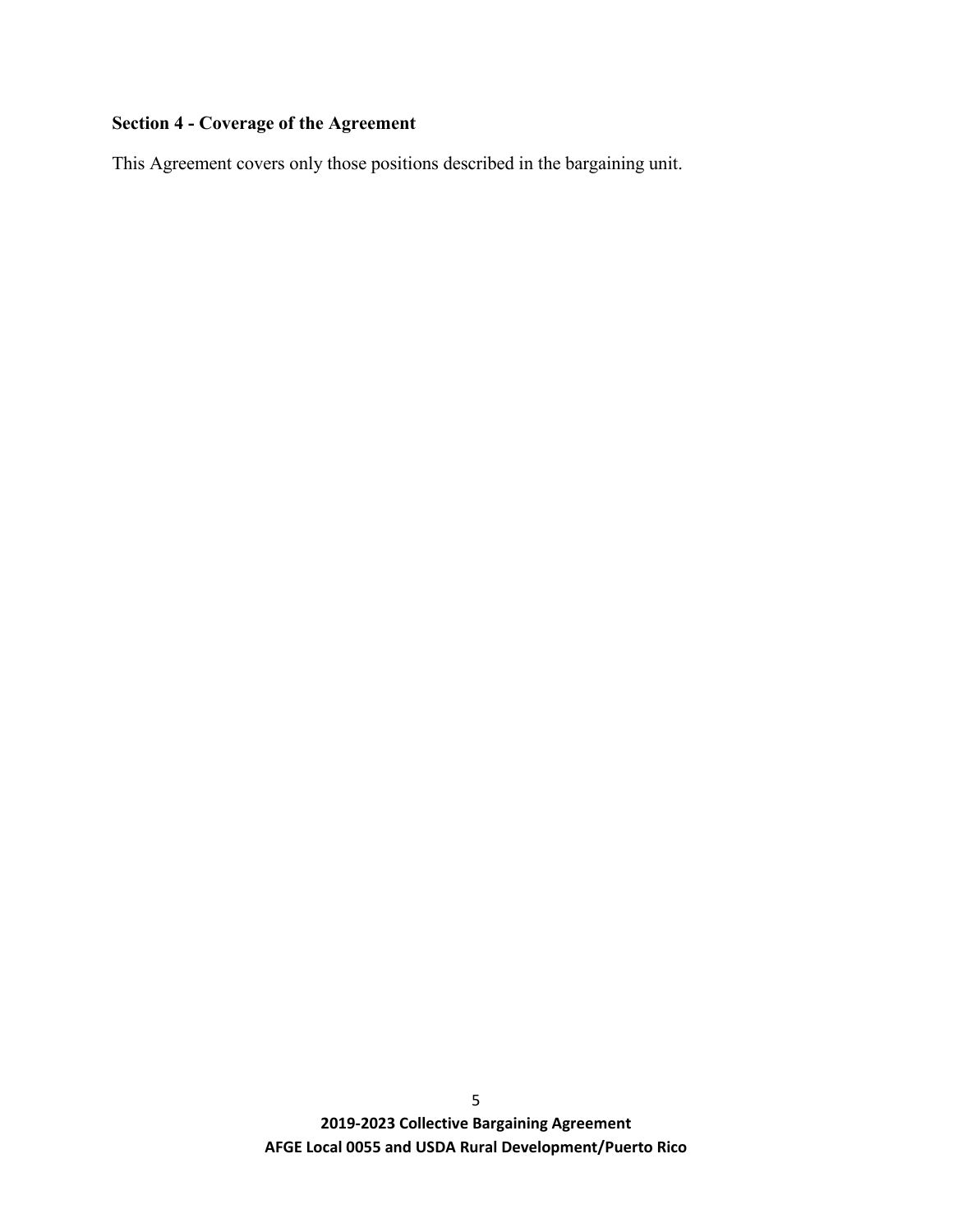## **Article 2 - Governing Laws and Regulations**

## <span id="page-16-0"></span>**Section 1 - Relationship to Laws, Government-wide Rules and Regulations**

- A. In the administration of all matters covered by this Agreement, the parties shall be governed by Federal laws and Government-wide rules, regulations and policies, as defined in 5 USC 71.
- B. Should future changes in Departmental regulations or Rural Development Instructions conflict with any portion of this Agreement, this Agreement shall prevail and shall not be changed except pursuant to 5 USC 71.

## **Section 2 - Agency Regulations**

If the Union wishes to negotiate on proposed changes, it shall notify management within fifteen (15) calendar days following receipt of management's notice of the change. Bargaining shall begin as soon as reasonably possible and as agreed by the parties but not later than the seventh calendar day following the Union's receipt of the Employer's notice of the change (either party may delay the start of such bargaining up to the tenth calendar day following the Union's receipt of notice merely by informing the other in writing on or before the third calendar day of its desire to do so). During bargaining, the parties shall explore expeditiously all aspects of the proposed changes and work diligently to agree. Any timeframe hereby established may be changed by mutual consent.

The signatory for the Union on all Union/Management Agreements shall be the President of Local 55 or his/her designee.

## **Section 3 - Past Practices**

When it becomes effective, this Agreement shall supersede and cancel any and all previous formal and informal agreements including past practices, and shall serve as the sole Agreement between the parties.

Any future practices or agreements between the parties shall become part of the contract for the life of this Agreement.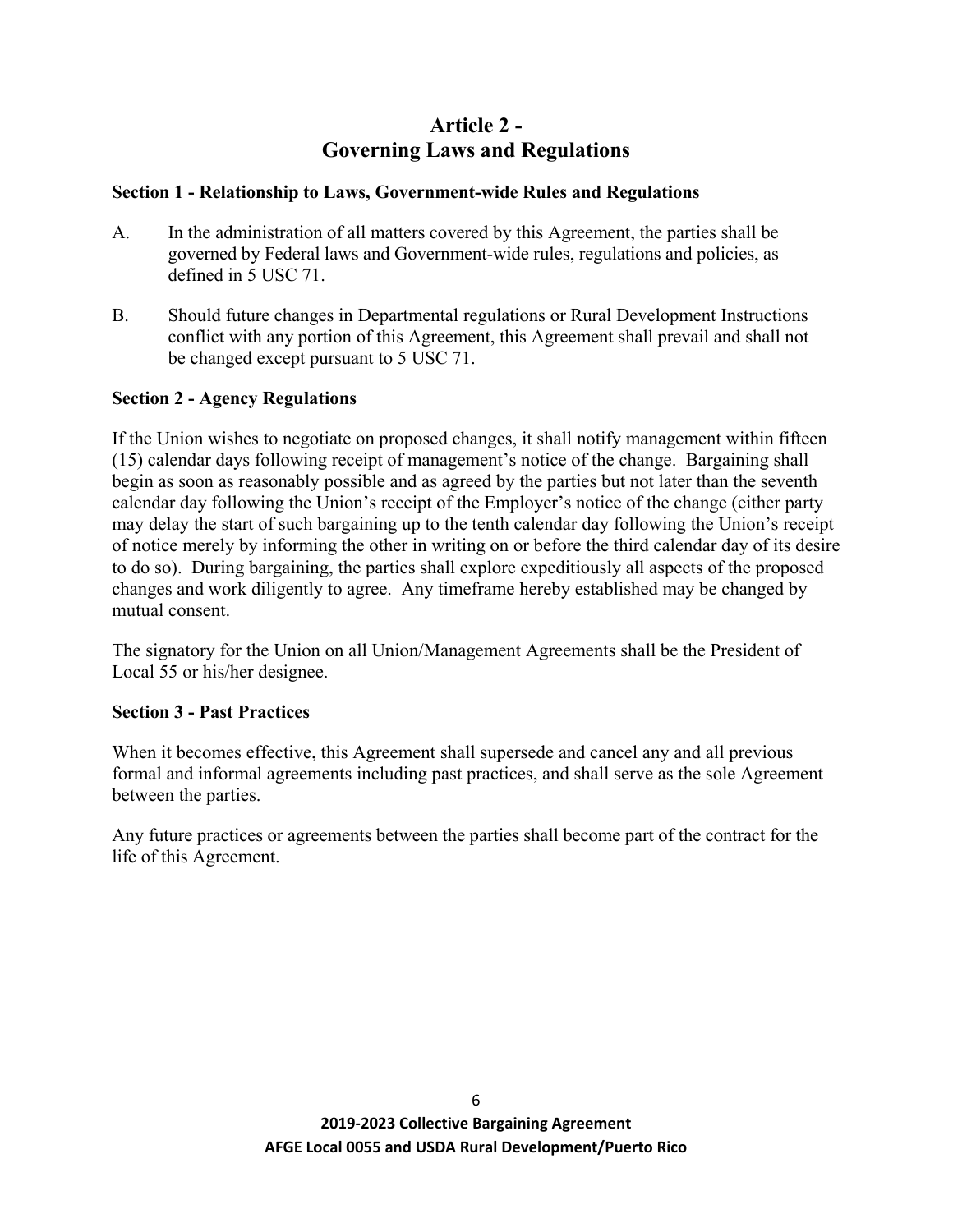## **Article 3 - Union and Management Rights**

## **Section 1 - General**

In matters relating to personnel policies, practices and other conditions of employment, the parties shall have due regard for the responsibilities and obligations imposed by 5 USC Chapter 71, this Agreement, and supplements thereto.

## **Section 2 - Restraint**

There shall be no restraint, interference with or coercion against any Union official or representative in the exercise of their rights under 5 USC Chapter 71 because of the performance of duties within the scope of this Agreement, or against any bargaining unit member for filing a grievance/complaint, or acting as a witness under this Agreement, the Law, or applicable regulations.

## **Section 3 - Representation**

- A. The Union is the exclusive representative of the bargaining unit and is entitled to act on behalf of bargaining unit employees. The Union is responsible for representing the interests of all employees in the bargaining unit without discrimination and without regard to Union membership.
- B. Designated officers or representatives of the Union have the right to represent the employees within the entire bargaining unit in accordance with the provisions of Article 30 of this Agreement on Official Time. Management shall recognize representatives designated by the Union.
- C. The Union shall provide management an annual distribution of representational duties for each officer and steward. The Union shall match, to the maximum extent reasonably possible, this distribution with each officer/steward's duty station.
- D. The Employer shall permit officials or other representatives designated by the Union, including persons not employed by the Employer, to enter the Employer's premises at any time during normal working hours following adequate advance notice in order to represent employees, inspect physical structures, evaluate programs and perform other similar representational tasks. To the maximum extent reasonably possible, the Union shall coordinate these visits with Management at the premises where the visit is to occur.

## **Section 4 - Union Rights and Responsibilities**

A. The Union has the right to represent an employee or group of employees in presenting a grievance or when raising matters of concern or dissatisfaction with Management.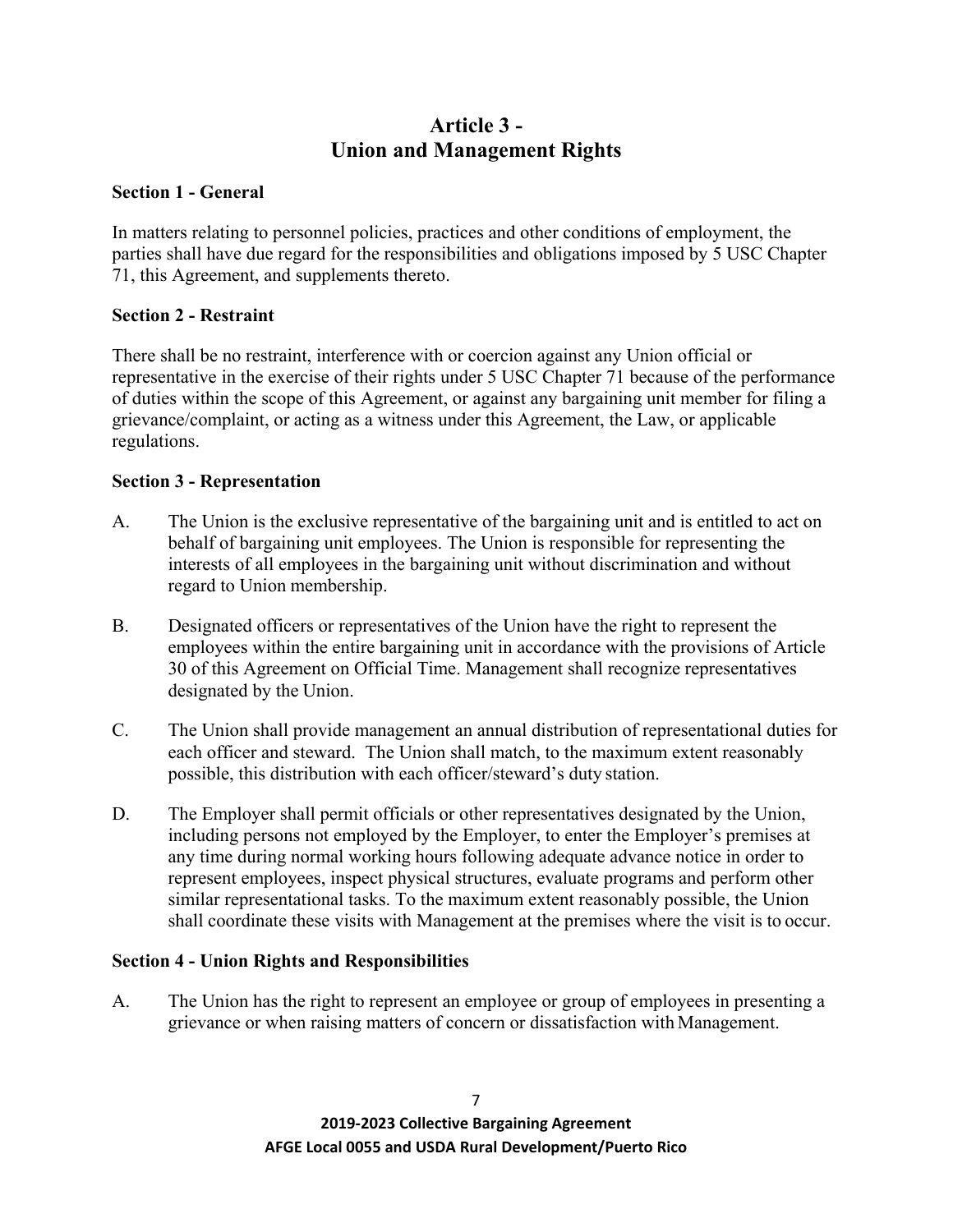- B. The Union has exclusive right to represent employees under the Negotiated Grievance Procedure in this Agreement.
- C. An employee or group of employees may present a grievance or complaint without representation by the Union.
- D. The Union shall be a party to all formal discussions and grievance/complaint proceedings involving conditions of employment in the bargaining unit.

## **Section 5 - Formal Discussions**

- A. Consistent with 5 USC 7114(a)(2)(A), the Union, as the exclusive representative of bargaining unit employees, shall be given the opportunity to be represented at any formal discussion between one or more representatives of the Agency and one or more employees in the bargaining unit or their representatives concerning any grievance or any personnel policy or practices or other general conditions of employment (and not, e.g., performance reviews).
- B. The opportunity to be present shall be provided to the Union by giving its President or designee reasonable notice of, and reasonable time, to be present at formal discussions concerning any grievance, personnel policy or practice, or other general conditions of employment. The determination of reasonableness shall be based upon the circumstances of each case.

## **Section 6 - Working Relations**

The parties, especially Union representatives and first-line supervisors, are encouraged to meet as necessary to informally discuss and attempt resolution of matters of concern.

## **Section 7 - Notification of Changes in Working Conditions**

The parties recognize that changes may occur in the workplace on a regular basis. When changes occur, the parties shall be governed by the following provisions:

- A. Management shall provide the Union at least 21 calendar days advance notice of anticipated implementation date and changes affecting conditions of employment of bargaining unit employees.
- B. If the Union wishes to negotiate on the proposed changes, it shall notify management within fifteen (15) calendar days following receipt of management's notice of the change. Bargaining shall begin as soon as reasonably possible and as agreed by the parties but not later than the seventh calendar day following the Union's receipt of the Employer's notice of the change (either party may delay the start of such bargaining up to the tenth calendar day following the Union's receipt of notice merely by informing the other in writing on or before the third calendar day of its desire to do so). During bargaining, the parties shall explore expeditiously all aspects of the proposed changes and work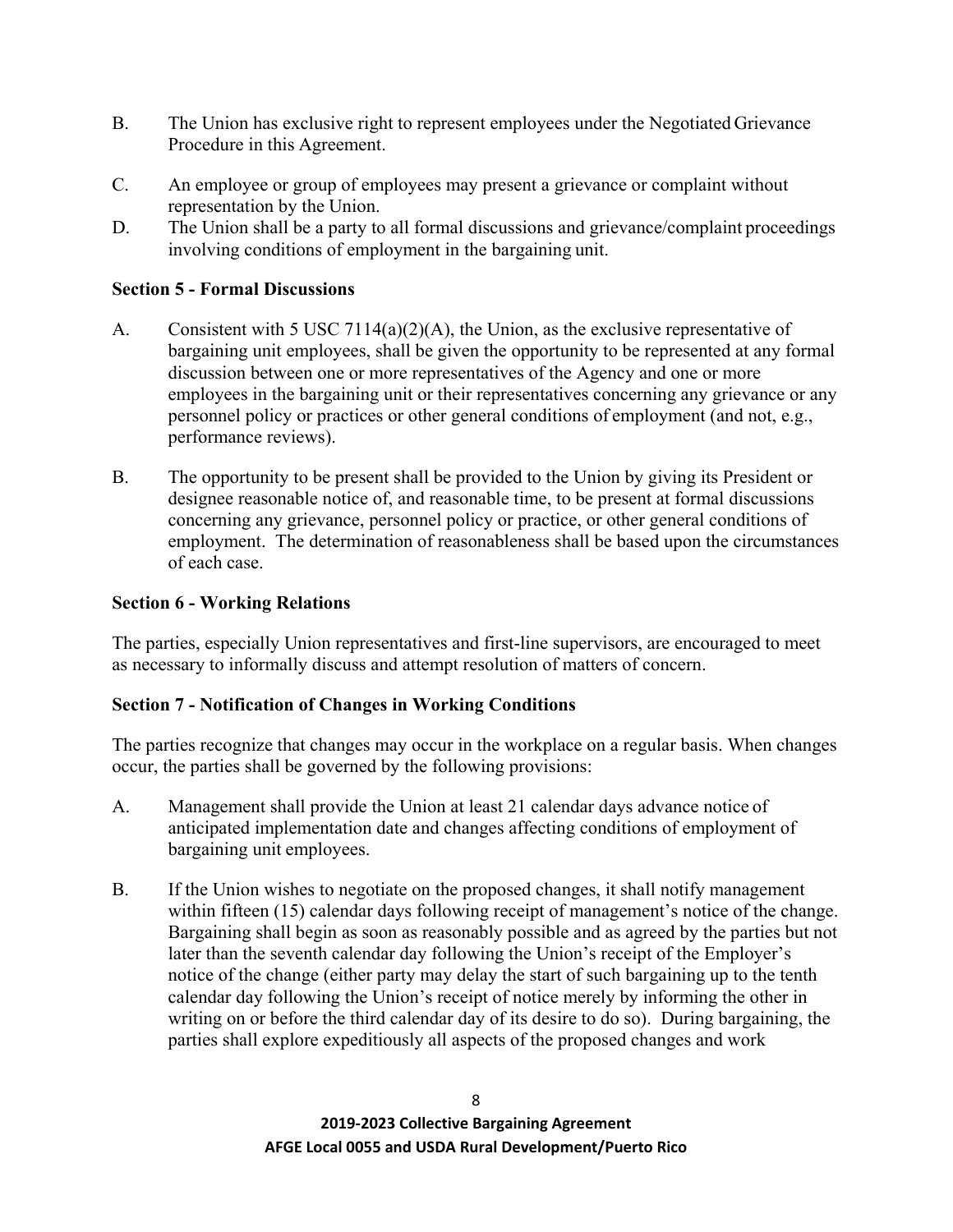diligently to agree. Any timeframe hereby established may be changed by mutual consent.

C. The signatory for the Union on all Union/Management Agreements shall be the President of Local 55 or his/her designee.

## **Section 8 - Notification to Employees of Exclusive Representation**

The Union shall provide a general notice to employees of the exclusive recognition granted to the Union, together with a list of Union-designated representatives and their work locations and telephone numbers to be posted on Union bulletin boards.

## **Section 9 - Communications with Bargaining Unit Employees**

Consistent with 5 USC 71, the Employer shall not communicate directly with employees regarding conditions of employment in a manner that will improperly bypass the Union.

## **Section 10 - Management Rights - General**

Nothing in this Agreement shall affect the authority of the Agency:

- A. To determine the mission, budget, organization, number of employees, and internal security practices.
- B. In accordance with applicable laws:
	- 1. To hire, assign, direct, layoff, and retain employees, or to suspend, remove, reduce in grade or pay, or take other disciplinary action against such employees;
	- 2. To assign work, to make determinations with respect to contracting out, and to determine the personnel by which the Employer's operations shall be conducted;
	- 3. With respect to filling positions, to make selections for appointments from properly ranked and certified candidates for promotion or from any other appropriate source, and
	- 4. To take whatever actions may be necessary to carry out the Agency mission in emergency situations.

## **Section 11 - Other Agreements**

The provisions of this article shall apply to all supplemental, implementing, or subsidiary agreements between the Employer and the Union.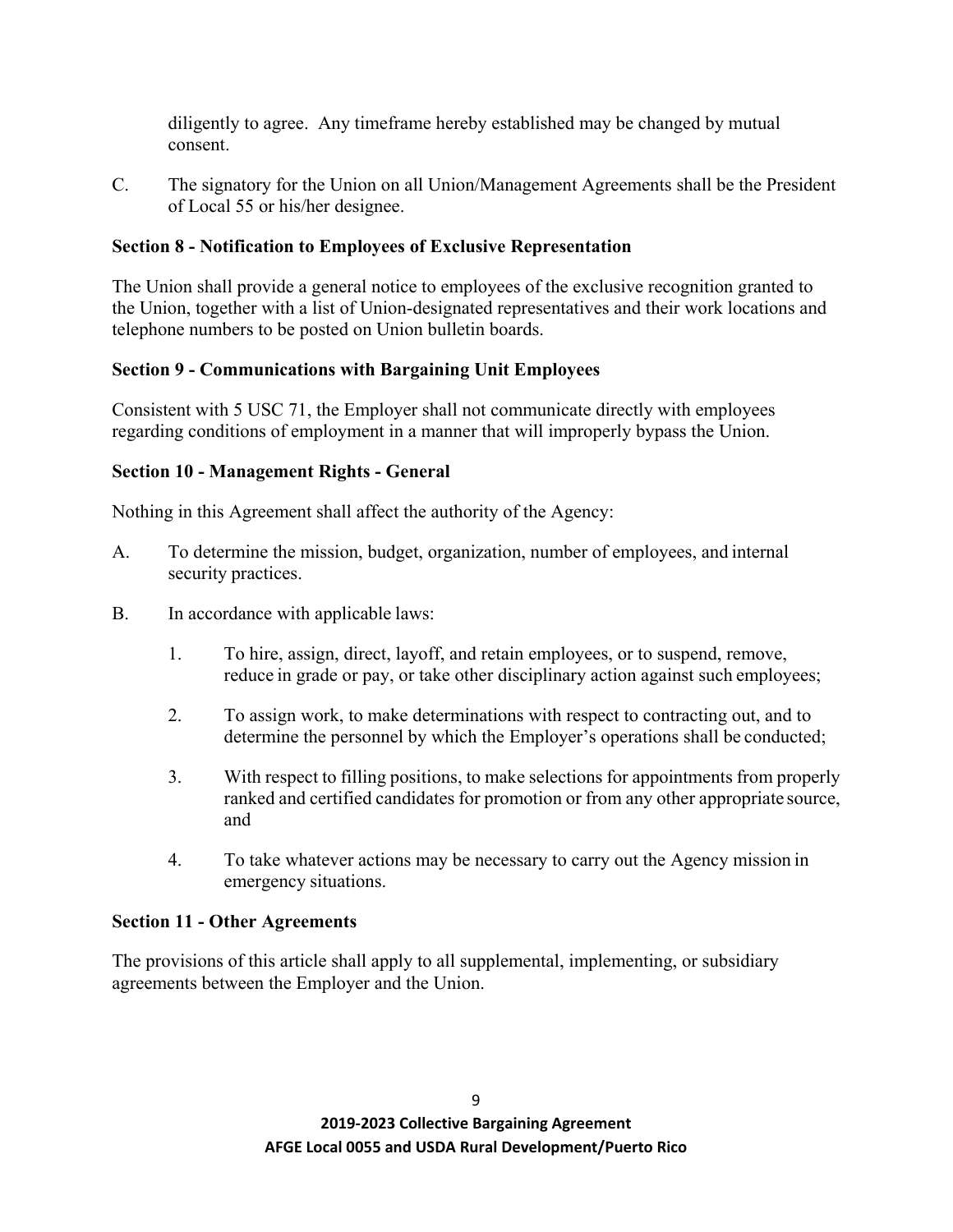## **Section 12 - Management Rights With Respect to Non-Bargaining Unit Employees**

The Employer reserves its statutory rights with regard to all matters affecting employees and positions outside the bargaining unit.

## **Section 13 - Management Rights to Establish Work Rules and Policies**

The Employer retains the right to establish work rules and personnel policies that are not in direct conflict with the provisions of this Agreement.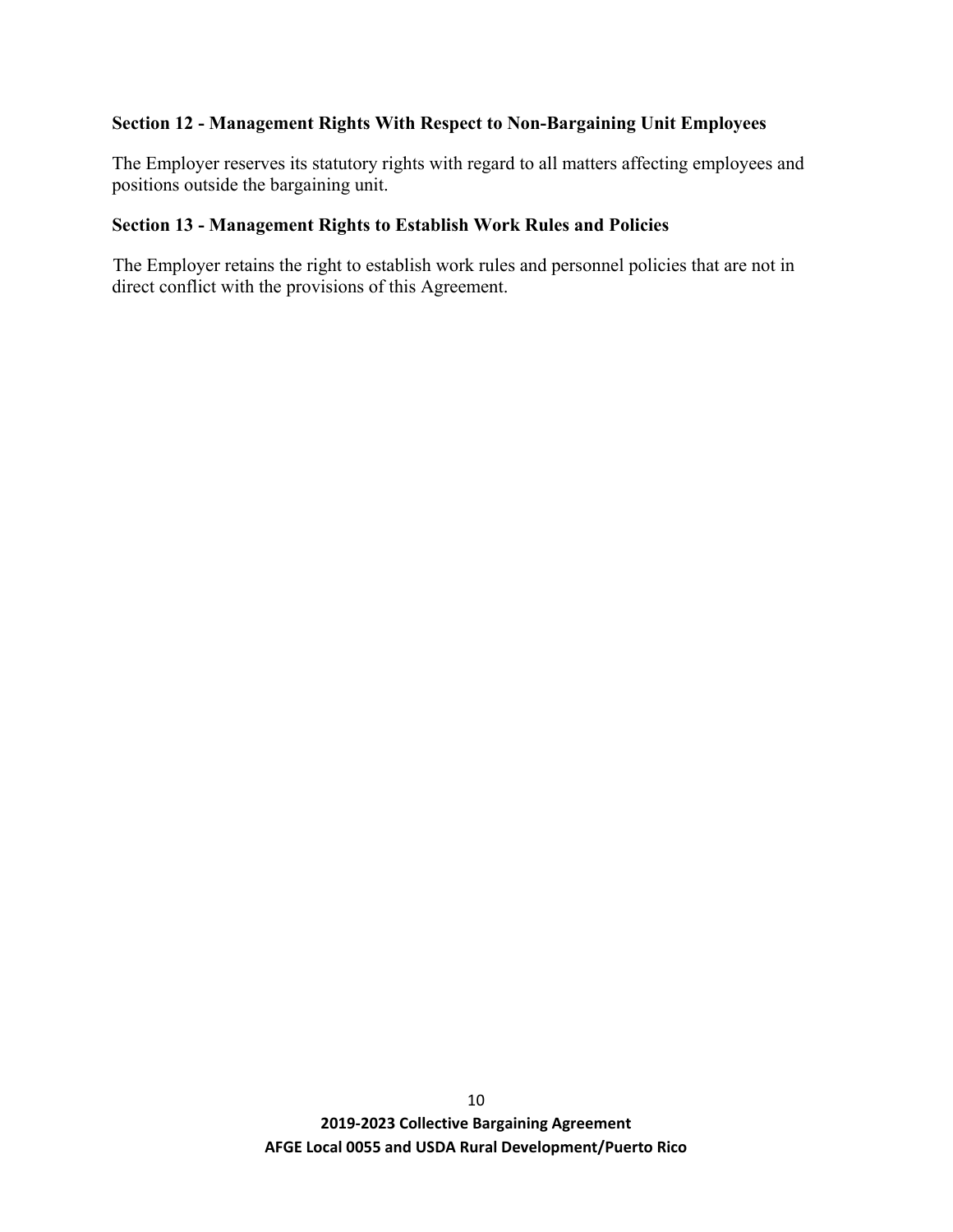## **Article 4 - Employee Rights**

## **Section 1 - Organizational Rights**

- A. Each employee in the bargaining unit shall have the right to form, join, or assist any labor organization, or to refrain from such activity, freely and without fear of penalty or reprisal; and each employee shall be protected in the exercise of such right.
- B. Except as otherwise provided under 5 USC Chapter 71, bargaining unit employees have the right:
	- 1. To act for a labor organization in the capacity of a representative and the right, in that capacity, to present the views of the labor organization to heads of agencies and other officials of the executive branch of the Government, the Congress, or other appropriate authorities; and
	- 2. To engage in collective bargaining with respect to conditions of employment through representatives chosen by employees under 5 USC 71.

## **Section 2 - Personal Rights**

The parties agree that in the interest of maintaining a congenial work environment, both supervisors and employees shall deal with each other in a professional manner and with courtesy, dignity and respect. To that end, all employees should refrain from coercive, intimidating, loud or abusive behavior.

- A. There shall be no restraint, interference with or coercion against any bargaining unit member in the exercise of their rights under 5 USC Chapter 71.
- B. The Employer and the Union shall annually inform bargaining unit employees of their rights under 5 USC 7114(a)(2)(B), including but not limited to posting a notice on the official bulletin boards.
- C. Employees have the right to participate in picketing against the Employer or any other organization, when such picketing does not interfere with agency operations pursuant to 5°USC 71.
- D. This agreement does not prevent any employee, regardless of Union membership, from bringing any matters of personal concern to the attention of appropriate officials in accordance with applicable laws, regulations, or Agency policies, or from choosing his or her own representative in a statutory appeal action.
- E. Nothing in this agreement shall cancel or annul any employee right or require an employee to become or to remain a member of a labor organization except pursuant to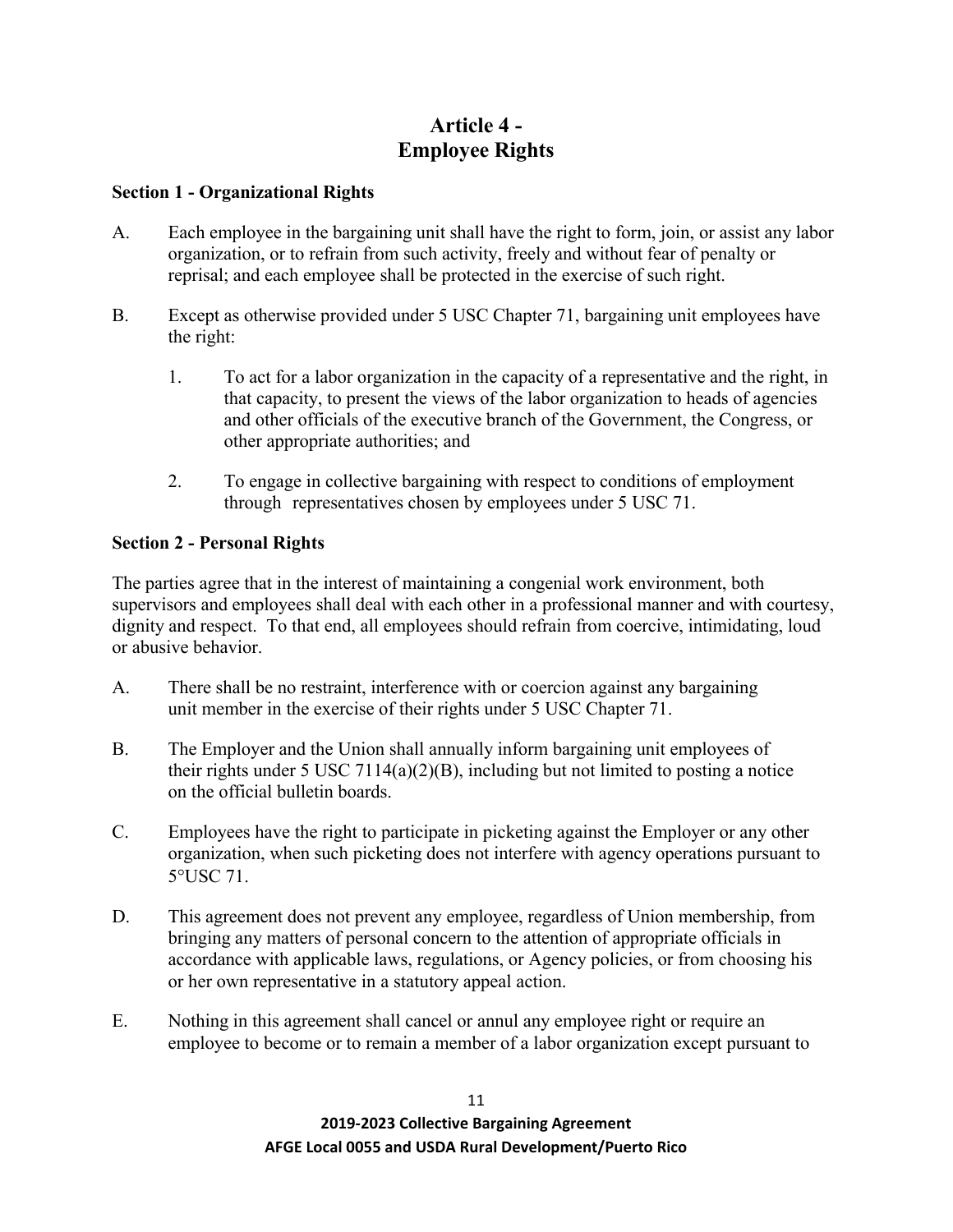a voluntary, written authorization by a member for the payment of dues through payroll deductions.

- F. An employee shall not be disciplined or otherwise discriminated against because he or she has filed a complaint or given testimony under the Civil Service Reform Act, the Negotiated Grievance Procedure, or any other procedure available to redress complaints.
- G. The parties agree that, to the extent possible, instructions, directives and orders communicated to employees by Management officials should be reasonably consistent. An Employee who does not understand an instruction, directive or order has the right to request clarification of that communication. To the extent possible, a supervisor's instruction, directive or order must be complied with once given, whether or not the employee believes those instructions to be consistent, fair or reasonable. An employee who concludes that a supervisor's instruction, directive or order is not consistent, fair or reasonable has the right to pursue his or her dissatisfaction through the Negotiated Grievance Procedure.

## **Section 3 - Whistle-Blower Protection**

The Employer shall not take any action against an employee in reprisal for the employee's lawful disclosure of information that the employee reasonably believes evidences a violation of law, rule, or regulation, or evidences mismanagement, a waste of funds, an abuse of authority, or a danger to health or safety.

## **Section 4 - Right to Union Representation**

- A. If an employee wishes to discuss a problem or potential grievance with a Union representative, the employee shall have the right to contact the Union representative on duty time, and may do so by means of telephone, e-mail, fax, or in person, so long as the employee's exercise of this right does not interfere with the normal operations of the office. If the employee's need to use the telephone, e-mail, fax, etc., is greater than *de minimis*, the employee must first consult with his/her immediate supervisor.
- B. If the Union representative is located outside the employee's duty station and a personal contact is needed, the employee and supervisor shall agree on the appropriate time and date to meet with the Union Representative. The appropriate procedure to be used in such instances is covered in Article 30, "Official Time".
- C. The exclusive representative shall be given the opportunity to be represented at any examination of an employee in the bargaining unit by a representative of the agency in connection with an investigation if —
	- 1. The employee reasonably believes that the examination may result in disciplinary action against the employee; and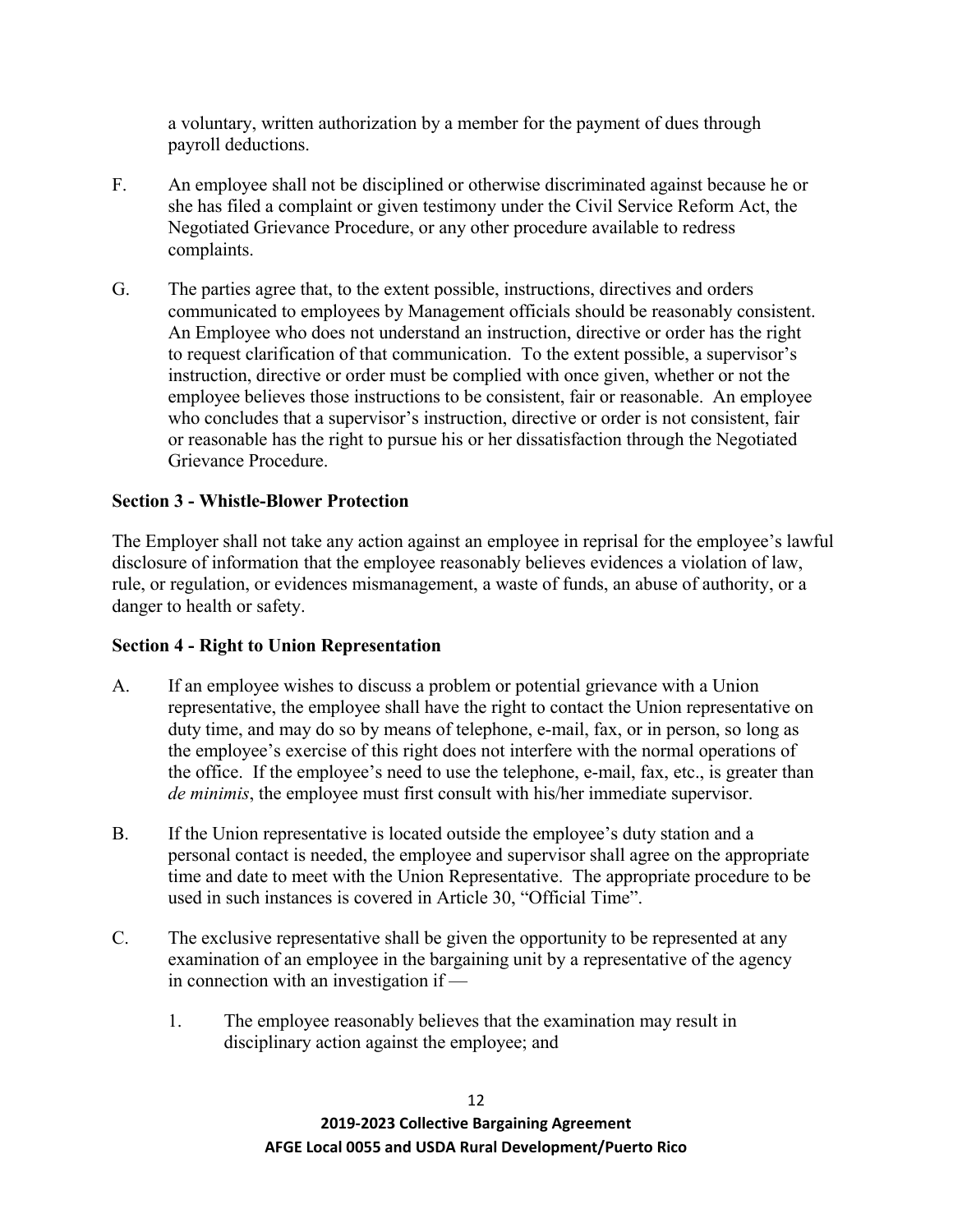- 2. The employee requests representation.
- D. The right to Union representation is not intended to interfere with the routine interaction between supervisors and employees in the normal course of a workday.
- E. The Employer shall not designate an employee who has not been properly trained as inhouse investigator to conduct a formal investigation.

## **Section 5 - Timely and Proper Compensation**

- A. The Employer shall make reasonable efforts to ensure that employees receive their salaries, normally by direct deposit, in accordance with applicable RD Instructions and U.S. Treasury Department rules and regulations.
- B. Employees are responsible to review their Leave and Earnings Statements and to notify the Administrative Programs Director or Human Resources Manager or designee of any unexplained changes.
- C. Employees are responsible for arranging for the timely repayment of overpayments.

## **Section 6 - Voluntary Activities**

The parties agree that employee participation in the Combined Federal Campaign, blood donor drives, U.S. Savings Bond campaigns and other worthy projects shall be voluntary. This shall not preclude the Employer giving general publicity and encouragement to employees to contribute. The Employer shall not require or coerce employees to invest their money, donate to charity or participate in these activities. The Employer shall not treat employees more or less favorably because the employee chooses or does not choose to participate in such campaigns or projects.

## **Section 7 – Nursing Mothers**

The Employer shall provide nursing mothers with a reasonable break time to express breast milk whenever needed throughout the workday. The frequency and length of such breaks may vary depending on the needs of the nursing mother, e.g., the time required to express milk. If extra time is needed, an option may be for time to be made up before or after work, through Telework arrangements, or by using other work schedule flexibilities. If the Department issues guidance under which the Employer is authorized to permit nursing mothers additional paid time to express milk, the Employer shall notify the Union and give it an opportunity to bargain about the subject. No adverse action or recourse will be based on an employee's desire to breastfeed. For further guidance regarding Breastfeeding see the USDA Nursing Mothers Support Program Handbook.

Nursing mothers may submit written requests to their immediate supervisors or designees to be permitted time to express and save milk in a private place other than a bathroom (i.e., space shielded from view and free from intrusion by coworkers and the public) while at the workplace. Such requests shall be submitted sufficiently far in advance as to allow time for the supervisor/designee to make the arrangements, and shall specify: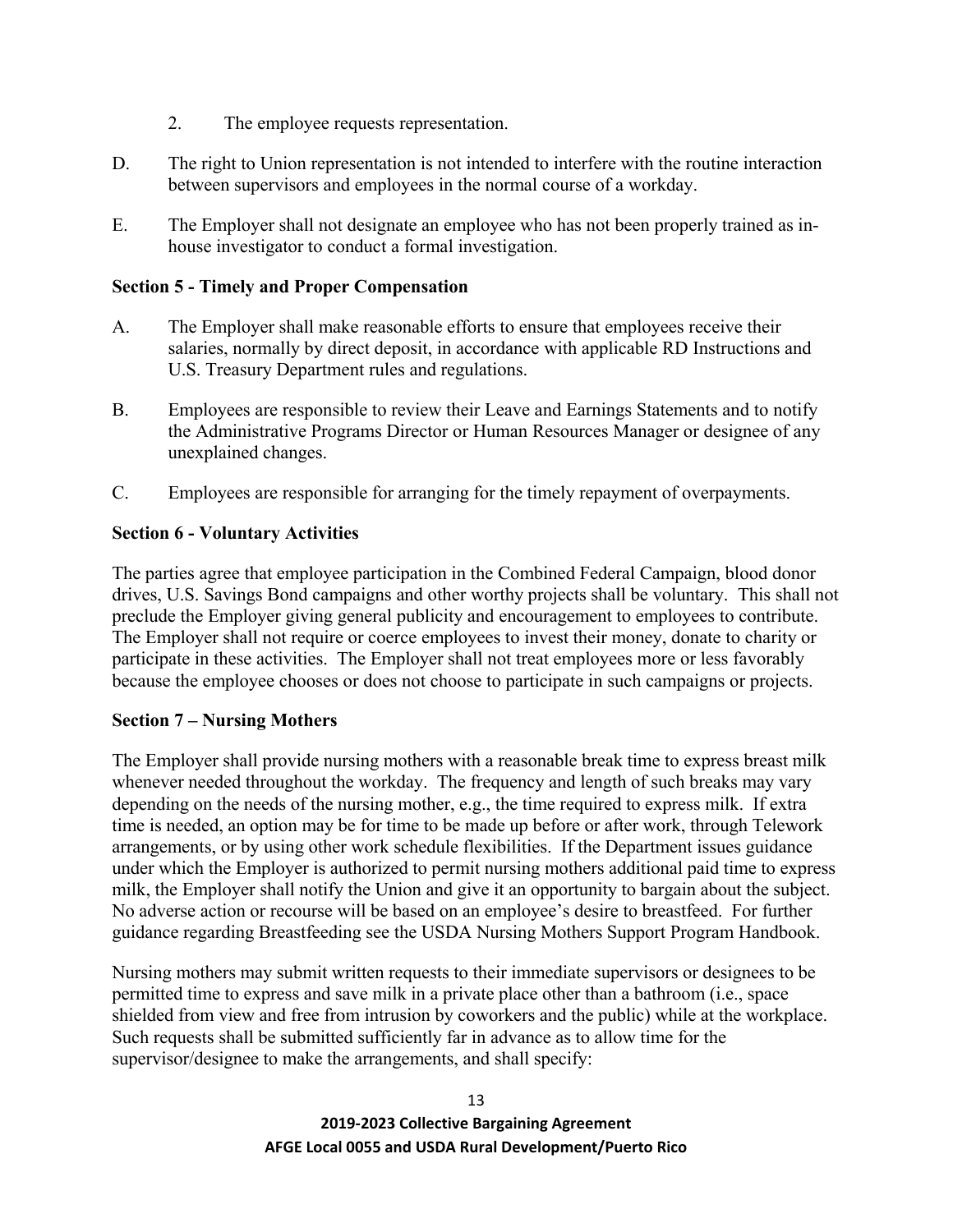- a. Duration of the request;
- b. Any arrangements which the employee will make to store and remove saved milk (i.e., cooler, pick-up arrangements, container types, etc.) to ensure consistency with workplace policies;
- c. Type of time employee is requesting if the time requested exceeds the employee's unpaid lunch period and paid breaks; and
- d. The schedule of times during the employee's tour of duty for which the employee is requesting to be permitted time to express milk.

In addition, facility-by-facility, the Agency shall provide places other than bathrooms, shielded from view and free from intrusion from coworkers and the public, for nursing mothers to express breast milk. The Union and Agency will negotiate locally the specific locations, procedures, and styles, e.g., portable barriers/panels/partitions, dedicated rooms/space, comfortable seating, etc.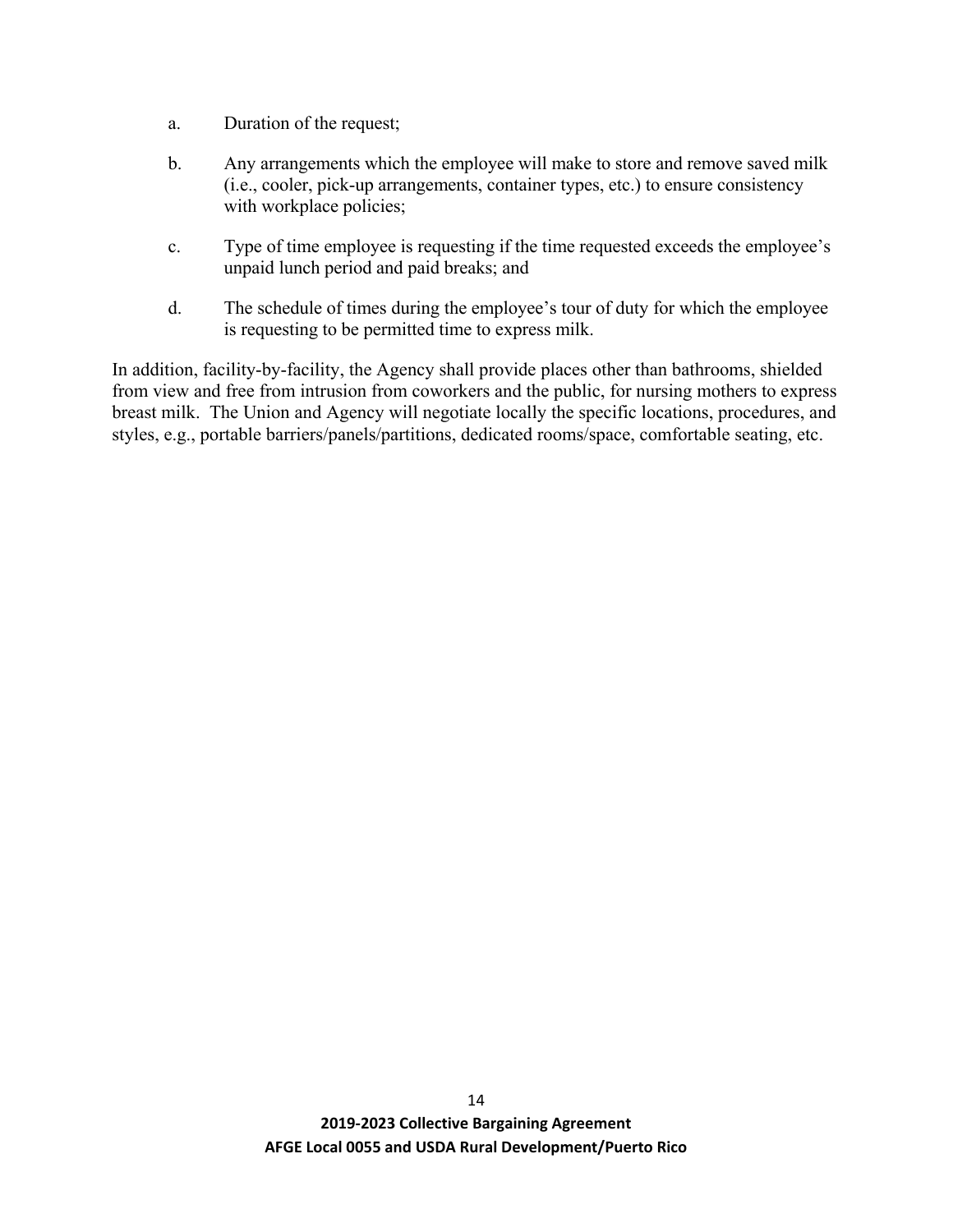## **Article 5 - Negotiations During the Term of the Agreement**

#### **Section 1 - Purpose**

The purpose of this Article is to establish a process to govern mid-term negotiations.

## **Section 2 - Matters Covered by This Agreement**

The Parties agree that they may enter into Memoranda of Agreement or of Understanding about matters covered by this Agreement at any time during the life of this Agreement.

## **Section 3 - Matters Not Covered by This Agreement**

Recognizing that the Agreement cannot cover all aspects or provide definitive language on each subject addressed, it is understood that the obligation to engage in mid-term bargaining is limited to subjects not covered by this Agreement.

## **Section 4 - Mid-Term Bargaining**

With respect to matters not already covered by provisions of this Agreement and which affect conditions of employment subject to bargaining under 5 USC Chapter 71, either party may submit a proposal (or proposals) to the other at any time. Negotiations shall begin as soon as reasonably possible, but not later than the fifteenth calendar day following submission of the proposal unless the parties agree otherwise. During bargaining, the parties shall explore expeditiously all aspects of the proposed changes and work diligently to agree. Any timeframe hereby established may be changed by mutual consent.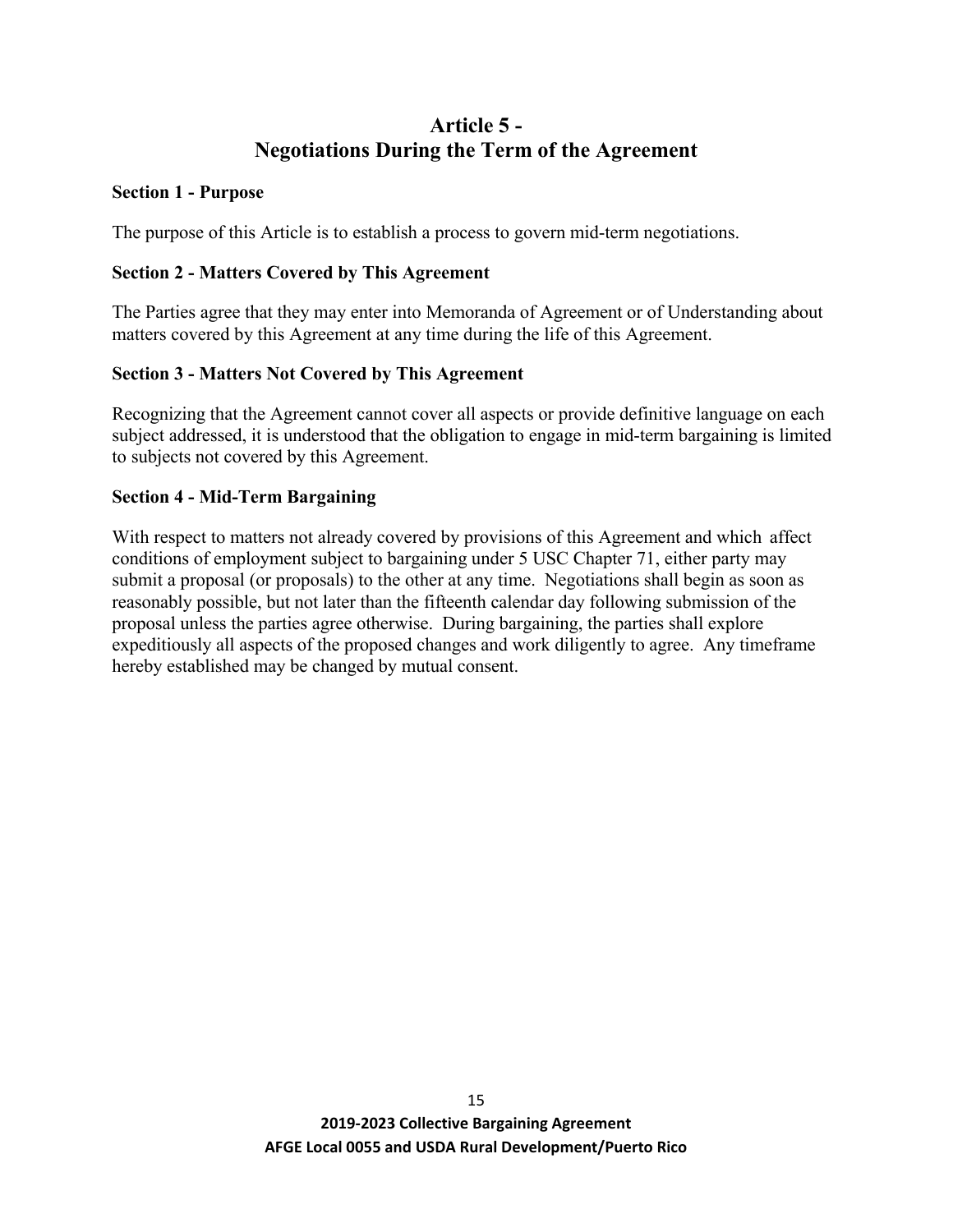## **Article 6 - Dues Withholding**

#### **Section 1** - **Dues Withholding**

In order to initiate Union dues withholding by payroll deduction, a bargaining unit employee must complete a Standard Form (SF) 1187, "Request For Payroll Deductions For Labor Organization Dues". The SF-1187 can be obtained from either the Union or the Administrative Officer. The employee must complete the appropriate spaces, sign it, and submit it to the Union. The Union shall complete its portion of the form before submitting it to the Administrative Officer. This official shall provide a receipt copy to the employee, indicating the pay period in which the deduction is to be effective, i.e., the employee's anniversary date.

#### **Section 2** - **Dues Revocation**

A bargaining unit employee may terminate Union dues withholding on the anniversary date of the pay period in which the allotment began. To cancel the dues allotment, the employee must submit a completed Standard Form (SF) 1188, "Cancellation of Payroll Deductions for Labor Organization Dues", not earlier than the first day of the month preceding the anniversary date and not later than five (5) workdays prior to the beginning of the pay period in which the anniversary date falls. The SF-1188 can be obtained from either the Union or the Administrative Officer. The employee must complete the form, sign it, and submit it to the Union. The Union shall complete its portion and submit it to the Administrative Officer not later than the first day of the pay period in which the employee's anniversary date falls. The Administrative Officer shall provide a receipt copy of the form to the employee, indicating the pay period in which the dues allotment will cease. Employees who are uncertain of their anniversary date can contact either the Union or the Administrative Officer.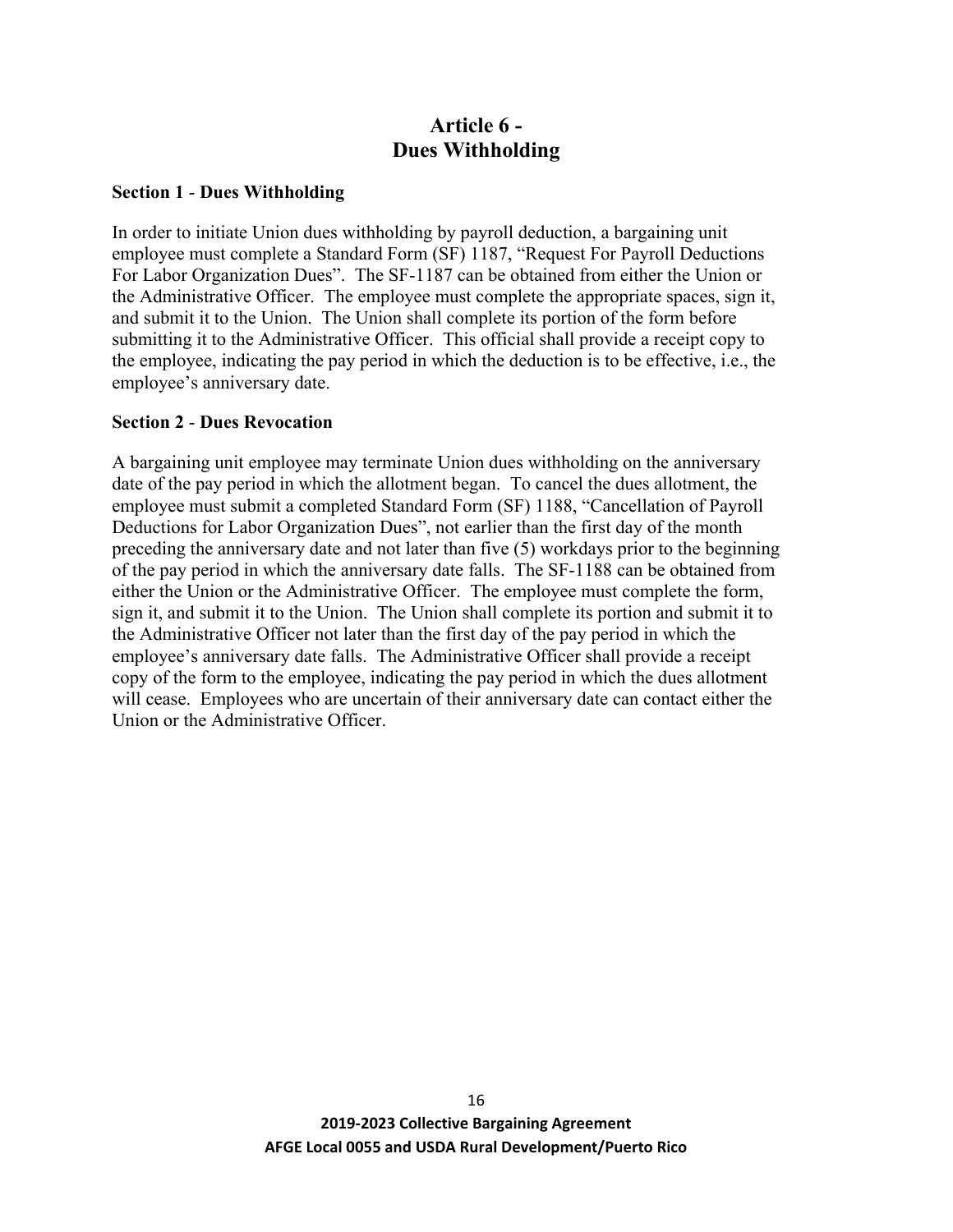## **Article 7 - Effective Date, Duration, and Distribution of Agreement**

## **Section 1 - Effective Date**

This Agreement shall become effective on the earlier of the following two dates: (1) the  $31<sup>st</sup>$  day from the date it was executed by the Parties unless it has been disapproved by the Agency head pursuant to 5 U.S.C. 7114(c)(2); or (2) the day it is approved after review by the Agency head.

## **Section 2 – Reopening at the Expiration of the Agreement and Mutual Agreement to Reopen Mid-term**

- A. This Agreement shall renew itself automatically on the  $4<sup>th</sup>$  anniversary of its effective date, and each  $4<sup>th</sup>$  anniversary thereafter, unless either party gives written notice of its desire to reopen and renegotiate the Agreement not more than 105 and not less than 60 calendar days before the expiration date. Following receipt of such written notice, unless the Parties agree otherwise, they shall begin negotiations on Ground Rules by meeting and exchanging written proposals within thirty (30) calendar days of the written notice previously mentioned.
- B. Negotiations during the term of this Agreement to add, to amend or to modify this Agreement on matters covered by this Agreement may be conducted only by mutual consent of the Parties.

## **Section 3 - Printing and Distribution**

Within thirty (30) days of the effective date of this Agreement, the Employer shall: (a) distribute electronic copies of this Agreement to all current bargaining unit members; (b) post and maintain a copy on a commonly accessible electronic site or portal, e.g., webpage or Sharepoint site; and (c) announce to all bargaining unit members its availability on that site or portal for reading and printing.

## **Section 4 - Training**

Within 90 days following the effective date of this Agreement, the parties shall jointly train bargaining unit employees to inform them of the new Agreement's meaning and application.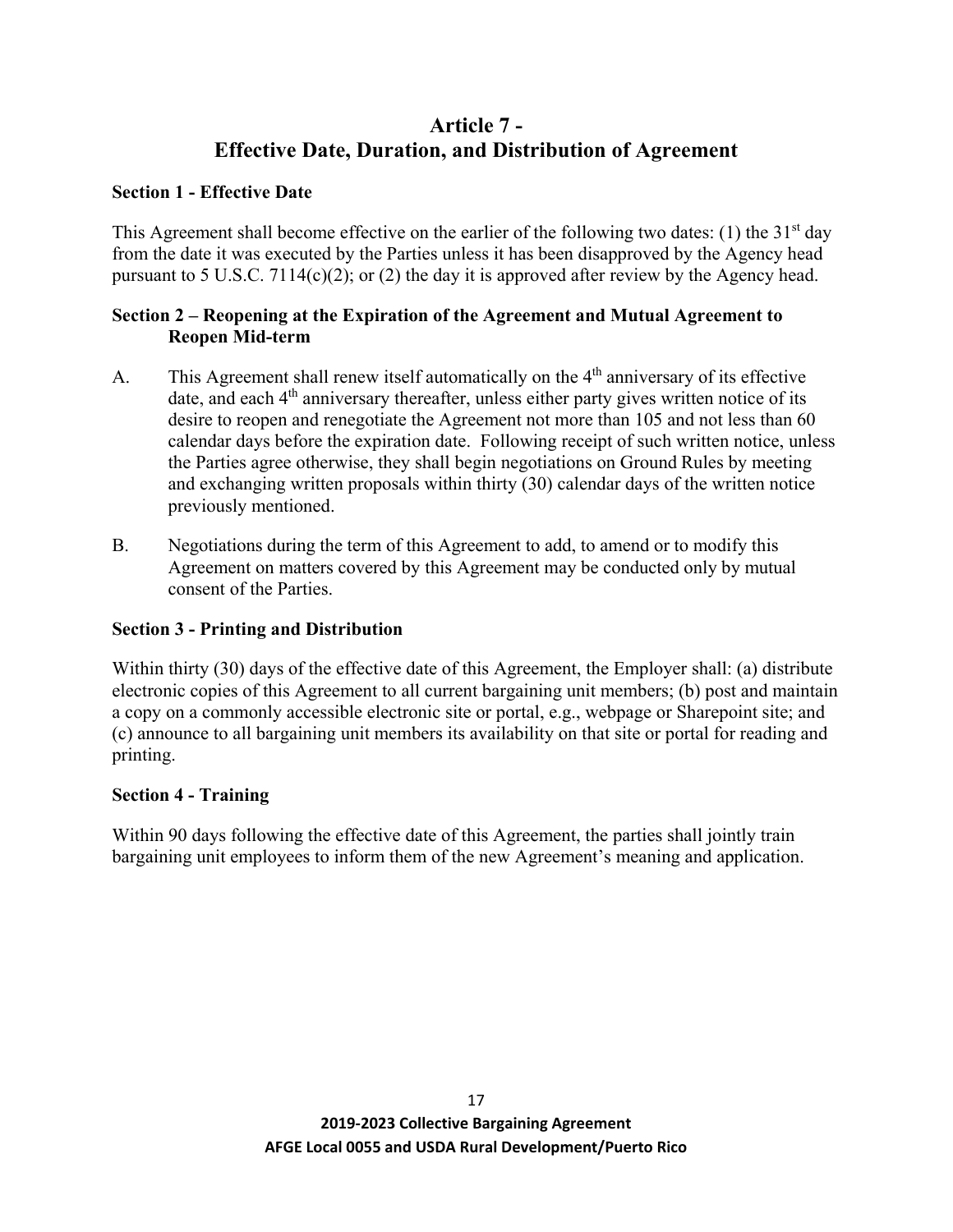## **Article 8 - Official Travel**

## **Section 1 - Compensation and Travel**

Whenever practicable, time spent in travel status away from the employee's official duty station shall be scheduled by the Employer within the employee's normal working hours. When travel is performed during non-duty hours, the determination of whether such travel constitutes hours of "work" shall be made under 5 USC or the Fair Labor Standards Act, whichever is applicable.

The employee shall be compensated accordingly.

## **Section 2 - Actual Subsistence**

Requests for actual subsistence expenses shall normally be approved when the supporting justification showing the unusual and exceptional circumstances complies with the governmentwide Federal Travel Regulations.

## **Section 3 - Continuation of Approved Travel Expenses**

Employees who are unable to arrive at or return from their destination during regular duty hours shall be reimbursed for authorized travel expenses provided said inability to arrive or return is due to arduous travel conditions beyond the employee's control resulting from natural calamity, unavailability of transportation, or severe weather.

## **Section 4 - Advancement of Expenses**

Normally, the Employer does not pay advances for travel, and employees are expected to use government-issued credit cards to pay such expenses. However, employees may request travel advances in accordance with the Federal Travel Regulations, USDA Departmental Regulation 2300-001, and Rural Development Instruction 2036-A.

## **Section 5 - Use of Vehicles**

- A. Reasonable periods of time spent by a traveling employee during regular duty hours to make emergency repairs to or refueling of vehicles used to conduct government business shall be considered duty time.
- B. In situations where a traveling employee is required to pick up or return a government owned vehicle from a motor pool or other assigned motor vehicle storage, without first checking in or out of the permanent duty station, the Employer shall schedule the travel assignments so whenever practicable, previously authorized by the supervisor, that the traveler may leave home at the same hour he/she would normally leave to report to the office, and, upon return, wherever practicable and previously authorized by the supervisor, so that he/she may arrive home at the same time he/she would ordinarily arrive had he/she worked at the office.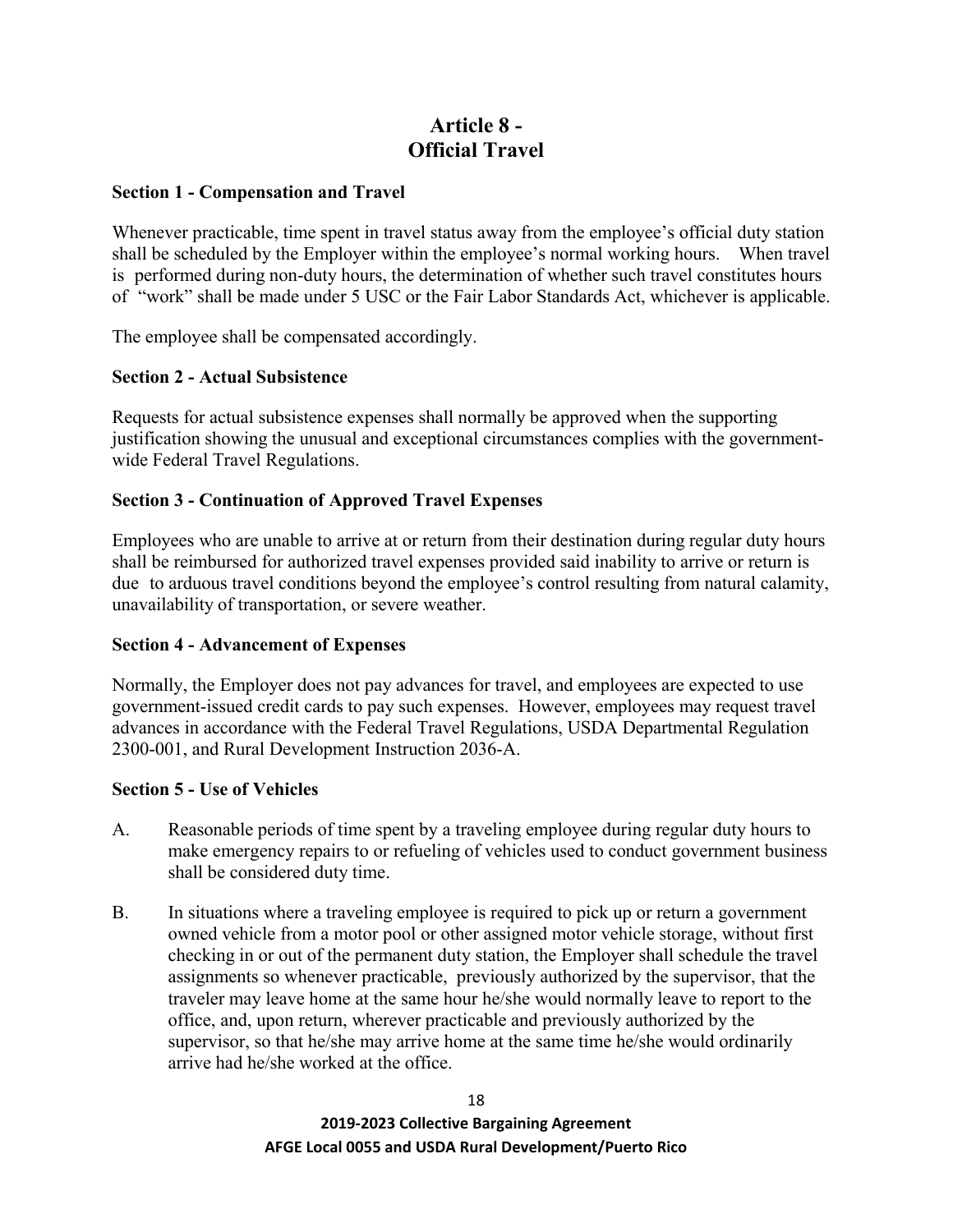- C. When an employee uses a privately-owned vehicle (POV) instead of an available government owned vehicle (GOV), mileage shall be paid at the maximum reduced rate consistent with regulations of the General Services Administration (GSA).
- D. In all other cases, mileage for the use of the POV shall be compensated at the maximum rate permitted by GSA for the type of travel done by the employee.
- E. The Employer shall not require employees to drive or ride in unsafe vehicles. When an employee is assigned a GOV that is not functioning or equipped properly, the employee shall report the situation to the Administrative Programs Director or designee.

## **Section 6 - Protective Assistance**

The Employer and the Union recognize that some travel job assignments could present a threat of imminent danger to the personal safety of employees. Appropriate measures shall be taken on a case-by-case basis to assure the safety of employees.

## **Section 7 - Return to Duty Station**

An employee on a long-term assignment outside the commuting area may be authorized occasional return trips to his or her permanent duty station at government expense on nonworkdays. Approval for such trips is at the administrative discretion of the authorizing official and may be granted in accordance with published USDA, Rural Development travel policy.

## **Section 8 - Reimbursement of travel expenses**

- A. When an employee travels on temporary duty (TDY) because he/she has been detailed to, or assigned to perform work at, a location outside his/her commuting area, the Employer shall reimburse the employee for the expenses of such travel in accordance with applicable RD and USDA guidance.
- B. When an employee travels on official business locally (i.e., between his/her residence and an alternate duty point, e.g., USDA Service Center or satellite office, within his/her commuting area but in close proximity to the employee's permanent duty station), the Employer shall reimburse the employee for the amount by which the expense of such travel exceeds the employee's normal commuting costs.

## **Section 9 - Resolution of Disputes**

Disputes of matters under the jurisdiction of the GSA Board of Contract Appeals may be resolved using the Negotiated Grievance Procedure in Article 25 of this Agreement or using procedures provided by the GSA Board of Contract Appeals.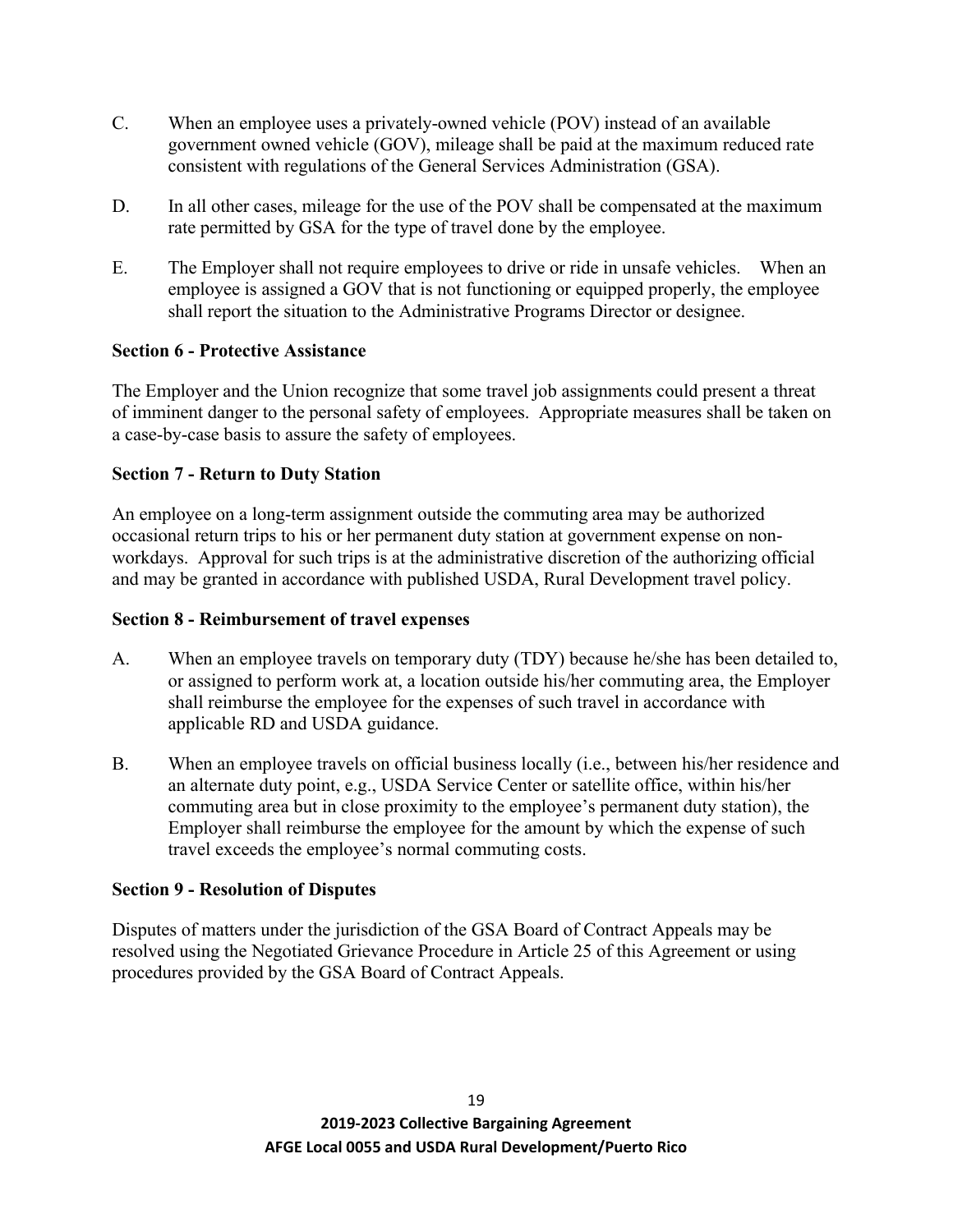## **Article 9 - Health and Safety**

#### **Section 1 - Policy Statement**

The Employer and the Union have a common interest in promoting safe working habits and safe working conditions. The Employer has an obligation to provide safe working conditions. All employees are responsible of prompt reporting of unsafe conditions. The Employer and the Union recognize that observing safe work practices is primarily the responsibility of each employee. The Employer shall ensure that the poster titled "Occupational Safety and Health Protection for USDA Employees" is displayed in each office with appropriate contact persons identified. The Employer and the Union shall cooperate in encouraging employees to work in a safe manner and to report promptly any unsafe or unhealthy conditions to appropriate supervisors.

- A. In the event an employee sustains a job-related injury, disease, or illness, the Employer's State Office Administrative Division shall provide advice and assistance to the employee in completing and submitting a claim (for details see Article 33).
- B. The Employer shall, to the extent of its authority and consistent with the applicable requirements of Title 29 Part 1960 of the Code of Federal Regulations, as well as other applicable health and safety codes, provide and maintain safe and healthful working conditions for all employees and shall provide places of employment that are free from recognized hazards that are causing or are likely to cause death or serious physical harm. The Union shall cooperate to that end and shall encourage all employees to work in a safe manner.
- C. The Union has the responsibility to advise the Employer concerning safety and health problems.

## **Section 2 - Employer Responsibilities**

- A. The Employer with the assistance of the Union shall work with all persons, entities or organizations which own and/or control work space to which bargaining unit employees are assigned to ensure that healthy and safe working conditions are maintained and to ensure compliance with applicable laws, rules, and regulations. The Employer and the Union shall also take appropriate action to ensure that any reported hazardous or unsafe working conditions are examined and, if necessary, corrected in a timely manner.
- B. The Employer agrees:
	- 1. To provide information concerning Federal Employee Health Benefits and Life Insurance Programs, and occupational health services;
	- 2. To make reasonable efforts to provide clean restrooms in which normal supplies shall be available at all times and in which all equipment is in working order;

20

**2019-2023 Collective Bargaining Agreement AFGE Local 0055 and USDA Rural Development/Puerto Rico**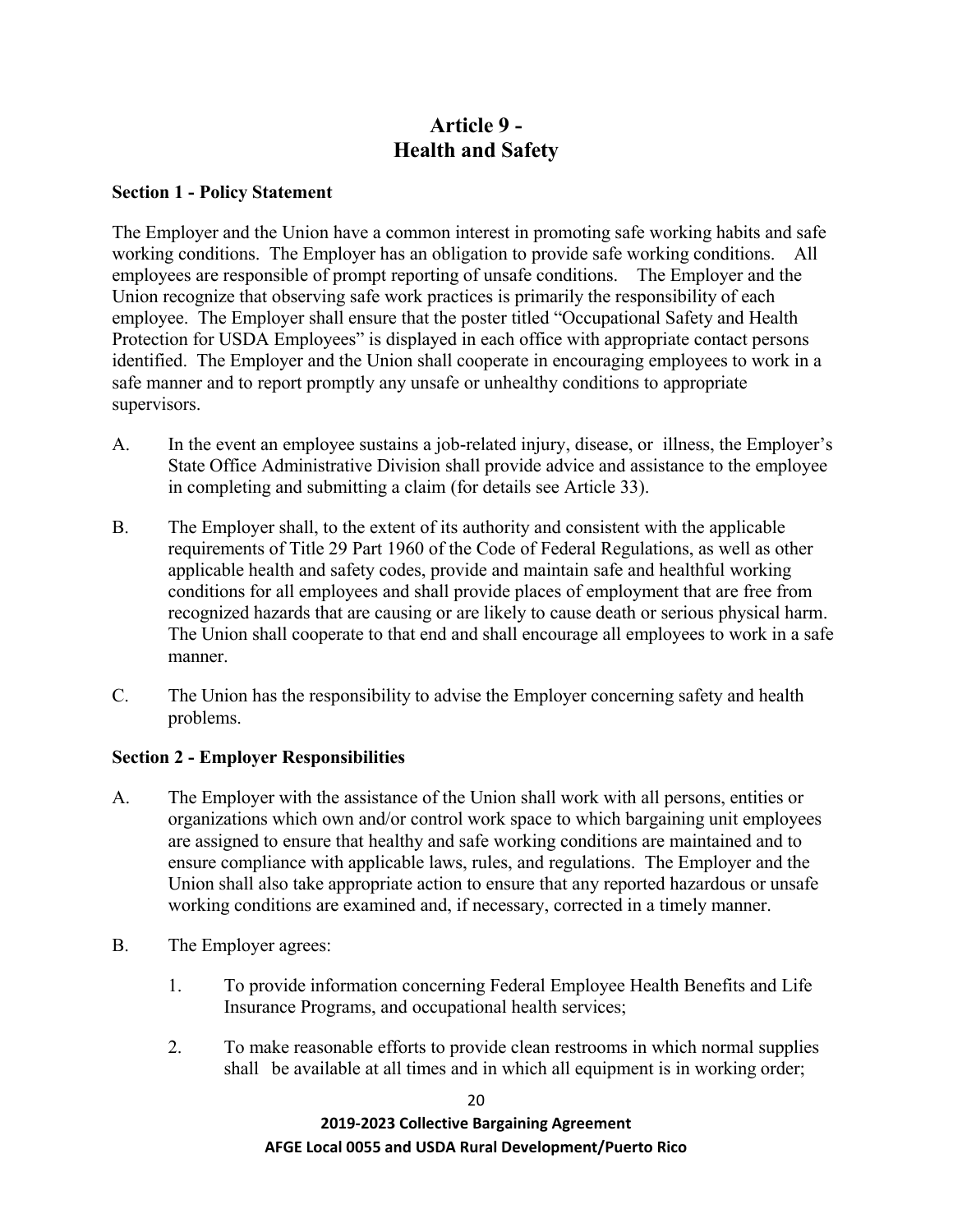- 3. To provide and maintain adequate fire and disaster plans and equipment on each floor, including smoke detection devices and exit signs that are visible during power failure;
- 4. To work with the building manager, the Department, GSA, and private lessors, to have safe electrical equipment and adequate ventilation in all work areas;
- 5. To provide an environment free of roaches and rodents through a regular extermination program and by other measures as may be necessary for purposes of pest control. Spraying for extermination of pests shall be accomplished during non-duty hours or employees shall be given the opportunity to work an appropriate distance from his/her work site. All employees shall be given the opportunity to work away from the site of spraying intended to exterminate pests and/or painting or other activity adversely affecting air quality for a period of 12 hours after such spraying. An employee who wishes to work away from the site shall inform his/her supervisor of the situation, and the supervisor shall evaluate the request and respond appropriately.
- 6. To follow GSA regulations in providing facilities appropriate and adequate to accommodate the needs of qualified disabled employees.

## **Section 3 - Union Responsibilities**

- A. The Union agrees that it shall take appropriate action to encourage all bargaining unit employees to work safely with due consideration for the safety, health and comfort of all fellow employees. To avoid preventable unhealthy or unsafe working conditions, the Union shall encourage respect and care by bargaining unit employees for the Employer's facilities and equipment and their own work environment.
- B. Each bargaining unit employee has a duty and is encouraged to report any unsafe or unhealthy working condition(s) to his/her immediate supervisor as soon as any such condition(s) come to his/her attention.

## **Section 4 - Employee Reports of Unsafe or Unhealthy Working Conditions**

- A. Any employee who believes that an unsafe or unhealthy condition exists shall have the right and is encouraged to report the unsafe or unhealthy working condition to his/her immediate supervisor. No employee shall be required to continue working in a situation posing the threat of imminent danger.
- B. The Employer shall make reasonable efforts to investigate the condition as soon as reasonably possible, and to report the condition for further investigation to: (a) the appropriate RD or USDA office; (b) GSA; (c) the Occupational Safety and Health Administration ("OSHA") of the Department of Labor; (d) the Public Health Service ("PHS") Health Unit; or (e) other appropriate official. When an inspector responds to such a complaint and conducts a physical inspection of the work place, the Union shall be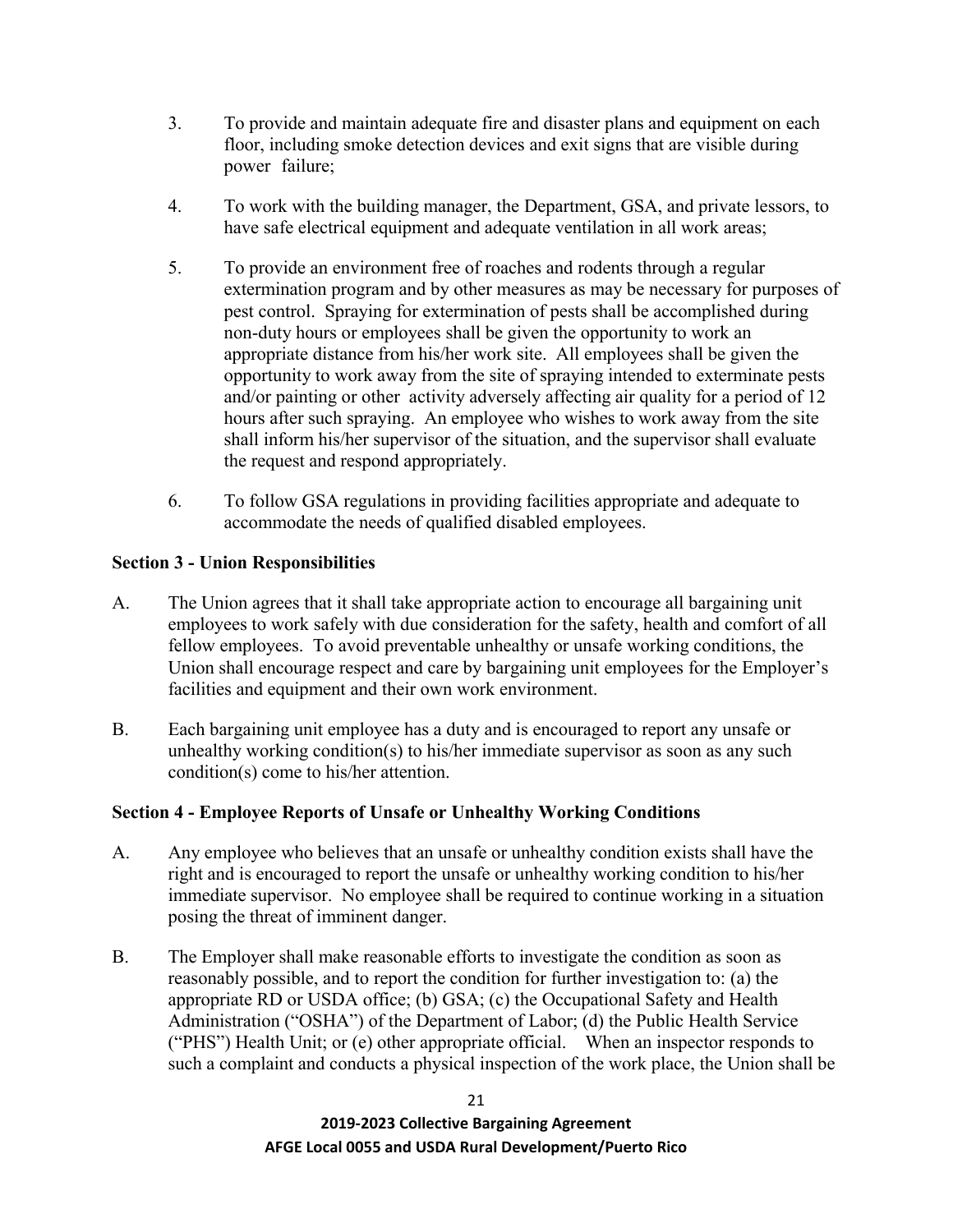given an opportunity to accompany the inspector for this purpose on official time.

- 1. Qualified Agency personnel shall conduct Safety and Health inspections of all work areas at least annually.
- 2. When a work-place inspection is conducted by the Employer's safety representative or by an outside agency such as OSHA or NIOSH, the Union shall be invited to accompany the inspectors. During the course of any such inspection, any employee(s) may bring to the attention of the inspector any unsafe or unhealthful working conditions.
- C. In accordance with applicable OSHA regulations, employees shall perform properly assigned duties unless, under the circumstances, they reasonably believe that: (1) compliance or performance poses an imminent risk of death or serious bodily harm; and (2) there is insufficient time to seek effective redress through normal hazard reporting and abatement procedures.
- D. The Employer agrees to post notices of hazardous conditions discovered in any work place. This notice shall be posted at or near the location of the hazard and shall remain posted until the cited condition has been corrected. Such notices shall contain a (a) warning, (b) description of the unsafe or unhealthful working conditions, and (c) any required precautions required by applicable regulations.
- E. The Employer agrees to assure prompt abatement of unsafe or unhealthy working conditions found to exist by the Employer in conjunction with the Department, GSA, OSHA, PHS and/or other appropriate officials. When this cannot be accomplished, the Employer agrees to develop, following consultation with the Union, an abatement plan setting forth a timetable for abatement and a summary of interim steps to protect employees. Employees exposed to such conditions shall be informed of the abatement plan and the Union shall be consulted during the implementation of the plan. When the hazard cannot be abated without the assistance of GSA or other Federal lessor agency, the Employer agrees to work with the lessor agency to seek abatement.
- F. Whenever possible, the Employer shall inform the Union when paints or pesticides are to be used in the presence of employees or in close proximity to employees no later than one full workday before such use. this notice shall also include any warning statements given to the Employer by the organization using the paints or pesticides or that the Employer otherwise has in its possession.
- G. The Employer shall assure that no employee shall be subject to restraint, interference, coercion, discrimination or reprisal for filing a report of an unsafe or unhealthful working condition, or other authorized participation in an agency occupational safety and health program activities.
	- 1. The Employer shall assure the right of anonymity for those employees or Stewards who report an unsafe or unhealthful working condition.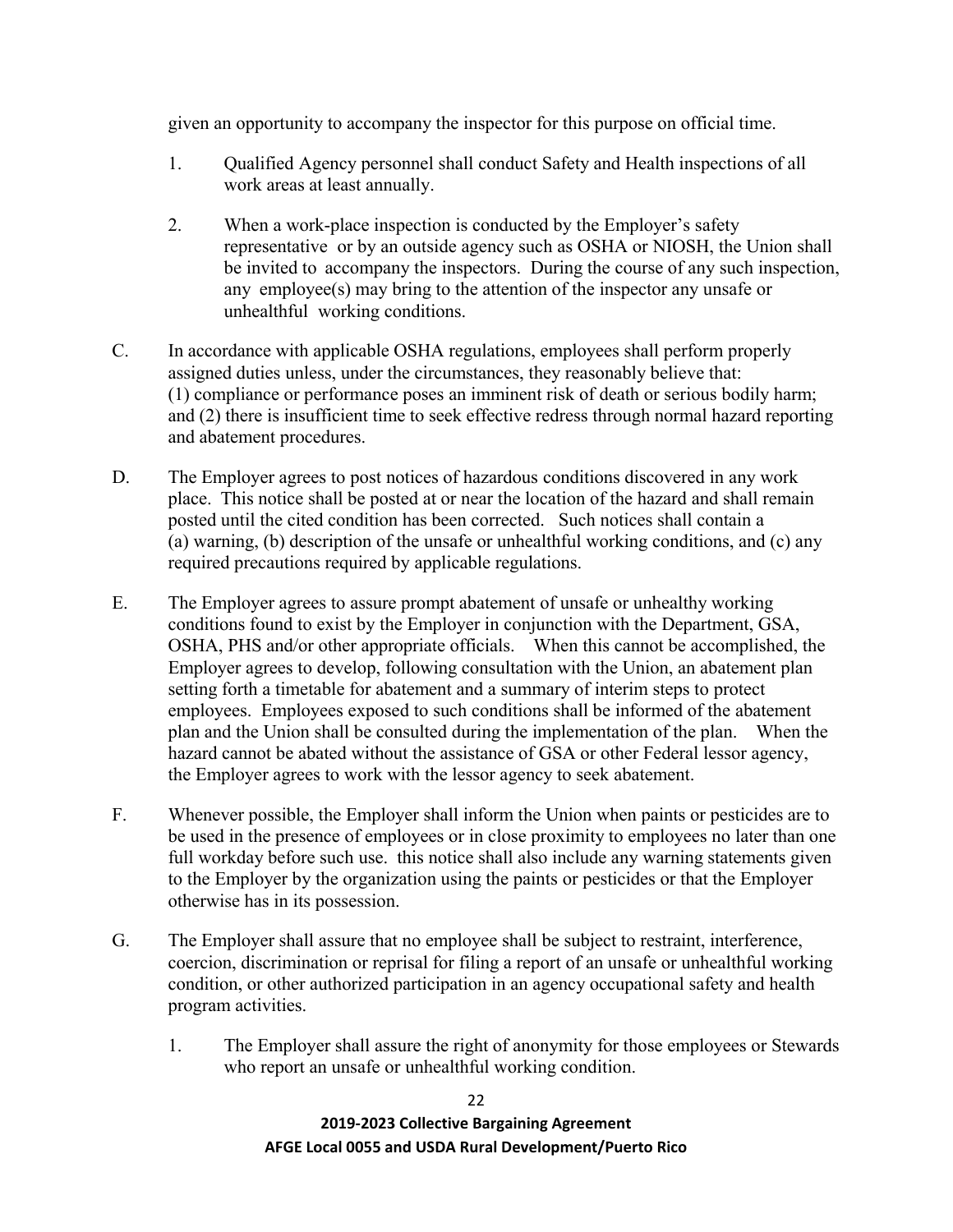2. The Employer shall establish procedures to investigate employee complaints concerning restraints, coercion or reprisal.

## **Section 5 - Occupation Injury or Illness**

- A. When an employee sustains a job-related injury or occupational illness, the employee shall report the injury or illness to his/her supervisor as soon as practicable. The supervisor shall refer the employee to the Human Resources Staff ("HRS"); the Health Unit or other medical service as appropriate and as permitted by applicable law, rule, or regulation. The supervisor shall also advise the employee to contact the HRS to obtain information on benefits under the Federal Employees' Compensation Act.
- B. When an investigation is made of an occupation accident by anyone, the Union shall be invited and encouraged to participate.

## **Section 6 - Employee Assistance Program**

- A. The Employer presently maintains an Employee Assistance Program ("EAP"), which provides referral services for counseling, information and other sources for employees troubled by alcoholism, substance abuse, emotional illness, marital/family problems or financial problems. The EAP Office offers referral services to outside, local alcohol treatment programs, family counseling and substance abuse treatment programs, many of which are available free, or at a nominal cost.
- B. Employees undergoing a prescribed program of treatment for problems recognized under this Article may be granted the appropriate leave to the extent necessary to complete such program on the same basis as any other illness when absence from work is necessary.
- C. The Employer agrees to continue participating in the EAP as mandated by federal laws and regulations. Employees' participation in the EAP shall be treated with the utmost confidentiality.

## **Section 7 - Occupant Emergency Plan**

- A. The Employer shall maintain an Occupant Emergency Plan for all buildings in which bargaining unit employees' work. The plan shall designate monitors and describe the duties and responsibilities of these persons during an emergency. A copy shall be given to the Union upon request.
- B. The Employer shall establish such programs if they are not already in existence, in all buildings in which bargaining unit employees work, within 90 days of the effective date of this agreement. Copies of these plans shall also be provided to the Union upon request.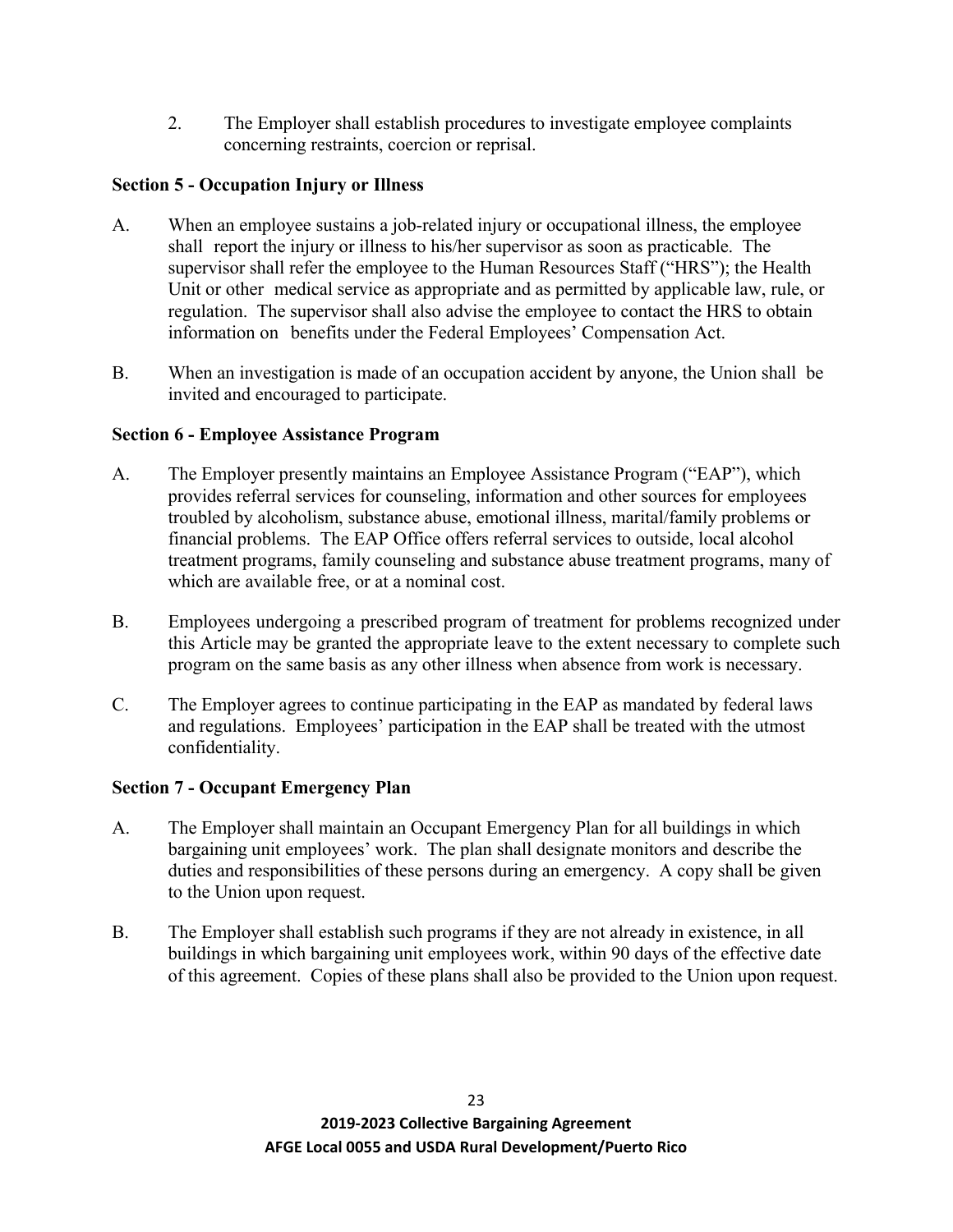## **Section 8 - Training**

A. The Employer agrees to provide training to employees who perform duties that involve safety hazards. Such training may include instruction, proper work methods to be used and proper use of protective equipment, and any applicable regulations or standards.

## **Section 9 - Protective Clothing, Personal Protective Equipment, and Tools**

A. The Employer shall acquire, maintain, and provide approved safety equipment, approved personal protective equipment and clothing, and other devices necessary to provide protection of employees from hazardous conditions encountered during the performance of official duties, or as a result of the performance of such duties.

## **Section 10 - Miscellaneous Health Provisions**

- A. The Employer shall grant leave to employees who donate blood according to the applicable provisions of RD Instruction 2066-A, "Rural Development Leave Program". Employees who donate blood shall make reasonable arrangements with their supervisors to minimize the amount of time spent doing so.
- B. If an employee is asked by the Employer to transport a co-worker who finds it necessary to leave work and return home or go to a medical facility because of illness or incapacitation, the transporting employee shall be on duty time.

## **Section 11 - Office Hazards**

- A. Temperature. Should temperatures fall below 65 degrees Fahrenheit, or exceed 85 degrees Fahrenheit and no ventilation is present or it is inadequate, Management shall make a reasoned determination whether employees shall be removed from the work site until optimum temperatures can be restored. During this time, Management will determine whether work can be performed at a telework site, or other approved alternate location in accordance with current law and regulation.
- B. Ventilation. Adequate ventilation shall be provided so as to reduce harmful concentrations of chemicals, chemical irritants, or any other type of uncomfortable odors in the workplace.
- C. All copying machines that emit fumes shall be removed from employees' workstations or properly exhausted via a ventilation system. In the event that the copying machine cannot be adapted to/with a proper ventilation system, the Employer shall replace the equipment with a model that does not emit fumes.
- D. In order to minimize the Agency's operational costs during any of the events described above in this section, field/home work assignments may be assigned.
- E. The Agency shall permit employees to work from other offices (if such exist within the commuting area), or to perform fieldwork, or to telework, or to be excused from duty

**2019-2023 Collective Bargaining Agreement AFGE Local 0055 and USDA Rural Development/Puerto Rico**

24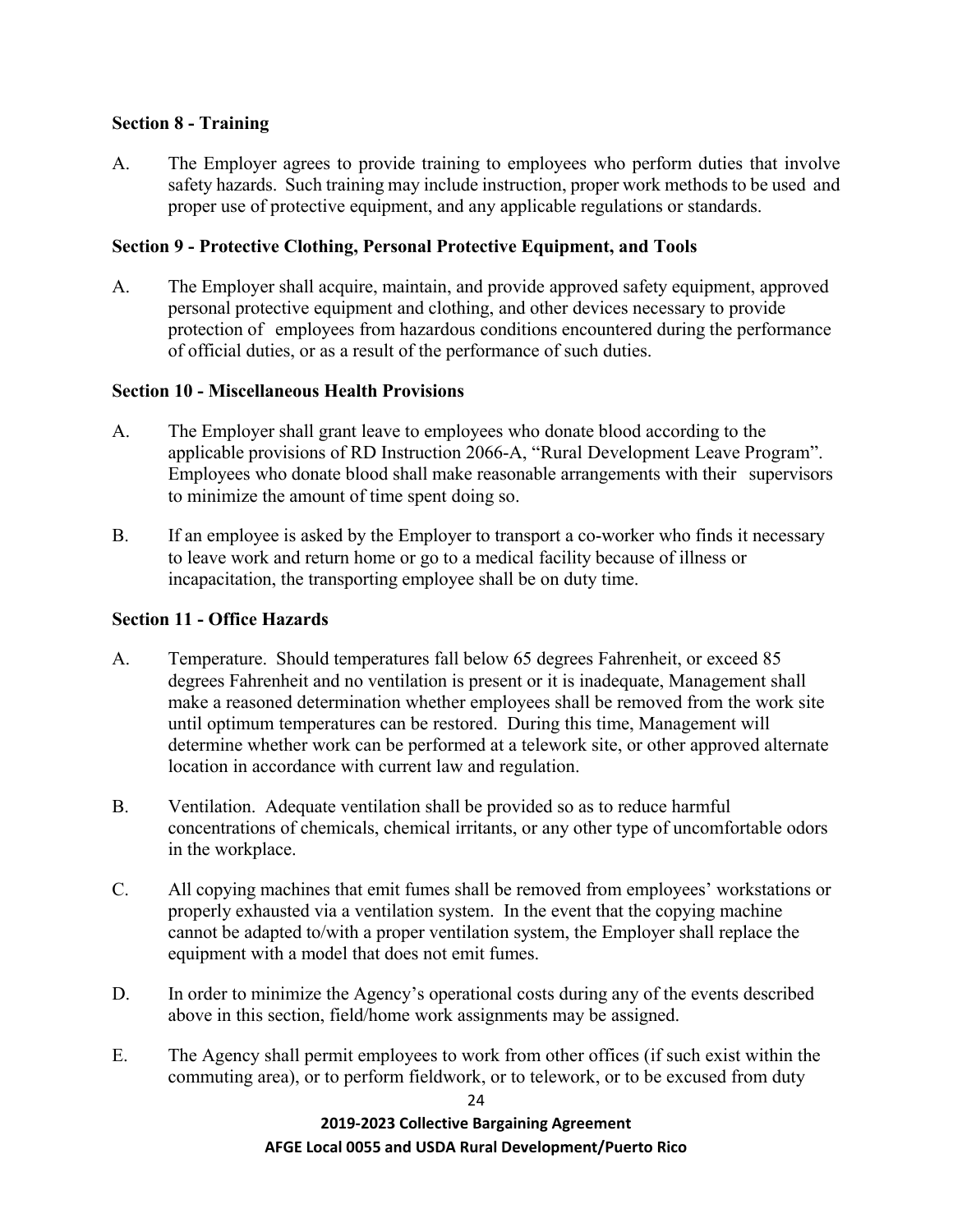without loss of pay or charge to their annual leave in the event that either: (1) water and/or electrical service at an office is continuously unavailable for two (2) hours; or (2) hazardous conditions exist.

## **Section 12 - Ergonomic Hazards**

A. The Employer shall, to the maximum extent reasonably possible: (1) provide equipment (chairs, tables, workstations, etc.) that meet ergonomic design criteria; and (2) see that employees are properly trained to operate the equipment safely and properly.

## **Section 13 - Lunchrooms, Break-rooms, Restrooms, Lockers and/or Showers in Dirty or Toxic Environments**

- A. The Employer shall furnish a clean and adequate space where employees may eat their meals or take breaks in a designated area at each Rural Development Office or Service Center. Whenever reasonably possible, employees shall have access to refrigerator, freezer, microwave, and sink.
- B. The Employer shall provide adequate sanitary washroom facilities.

## **Section 14 - Repairs and Adjustments to Operating Equipment**

Employees may be requested to perform some equipment repair work with written and/or telephone support from the Agency and/or manufacturer.

## **Section 15 - Public Contact**

A. Employees shall not be required to divulge personally identifiable information to the public under circumstances where there is reason to believe harassment or physical abuse would result. In keeping with this principle, such employees may remove their name plates/tags should the need arise.

## **Section 16 - Vehicle Safety**

- A. If at any time a government-owned motor vehicle is observed to be defective, in need of repair, or in any way unsafe, the vehicle shall be taken out of service until it has been restored to a safe operating condition.
- B. Employees operating or riding in government-owned, leased, or privately owned vehicles on official business are to use safety belts (both seat and shoulder).

## **Section 17 - Cleaning of Air Conditioning Ducts**

The Employer shall: (i) clean air conditioning ("A/C") ducts (supply and return), supply diffusers and return registers, and (ii) replace filters of A/C systems on buildings occupied by bargaining unit members in accordance with applicable OSHA and ASHARE standards.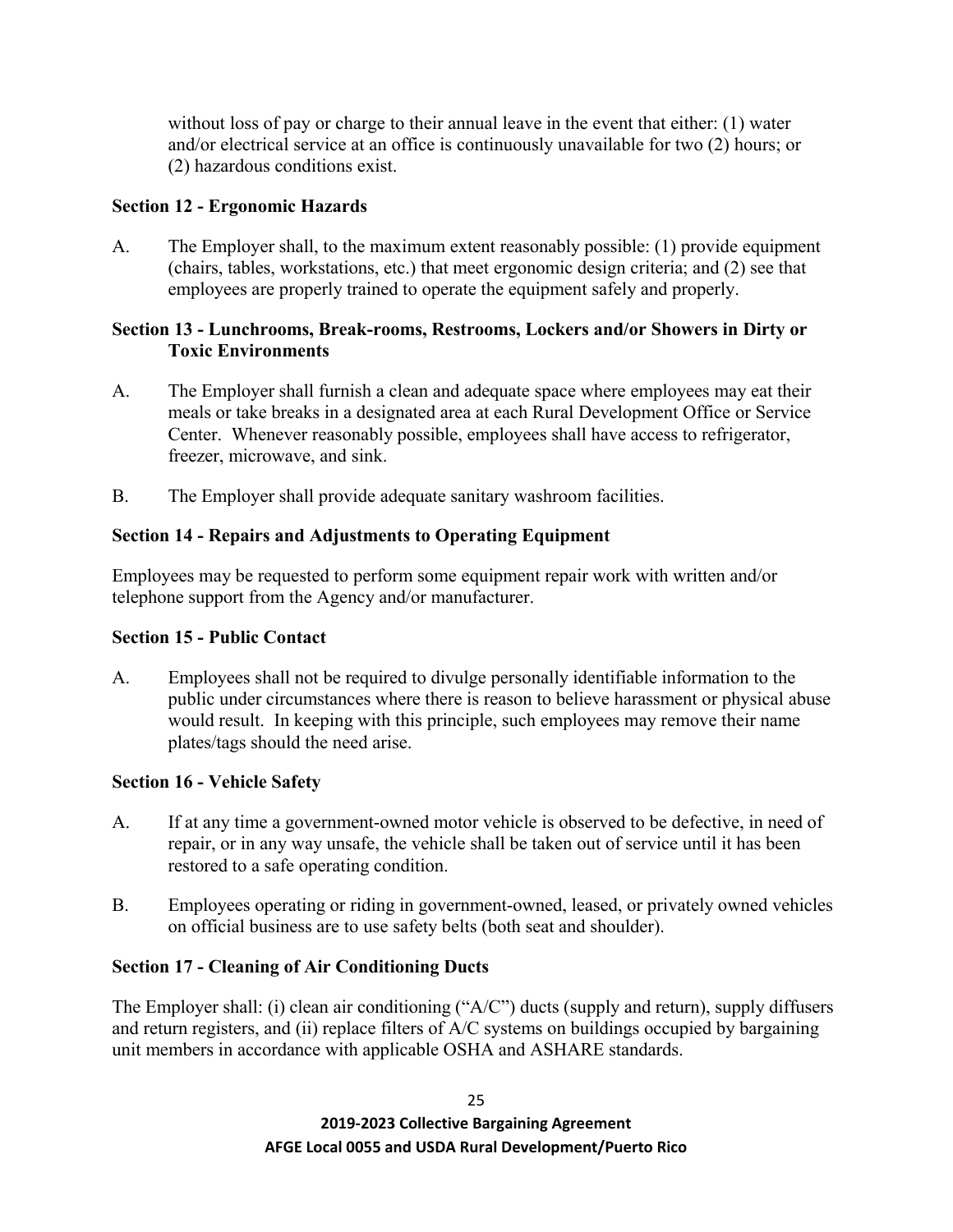# **Section 18 - Smoking Policy**

No smoking is allowed inside any USDA Rural Development facility in Puerto Rico. Smoking is also restricted near building entrances, elevators, staircases, etc.

## **Section 19 - Water Fountains**

The Employer shall install water fountains in each office supplied with potable water.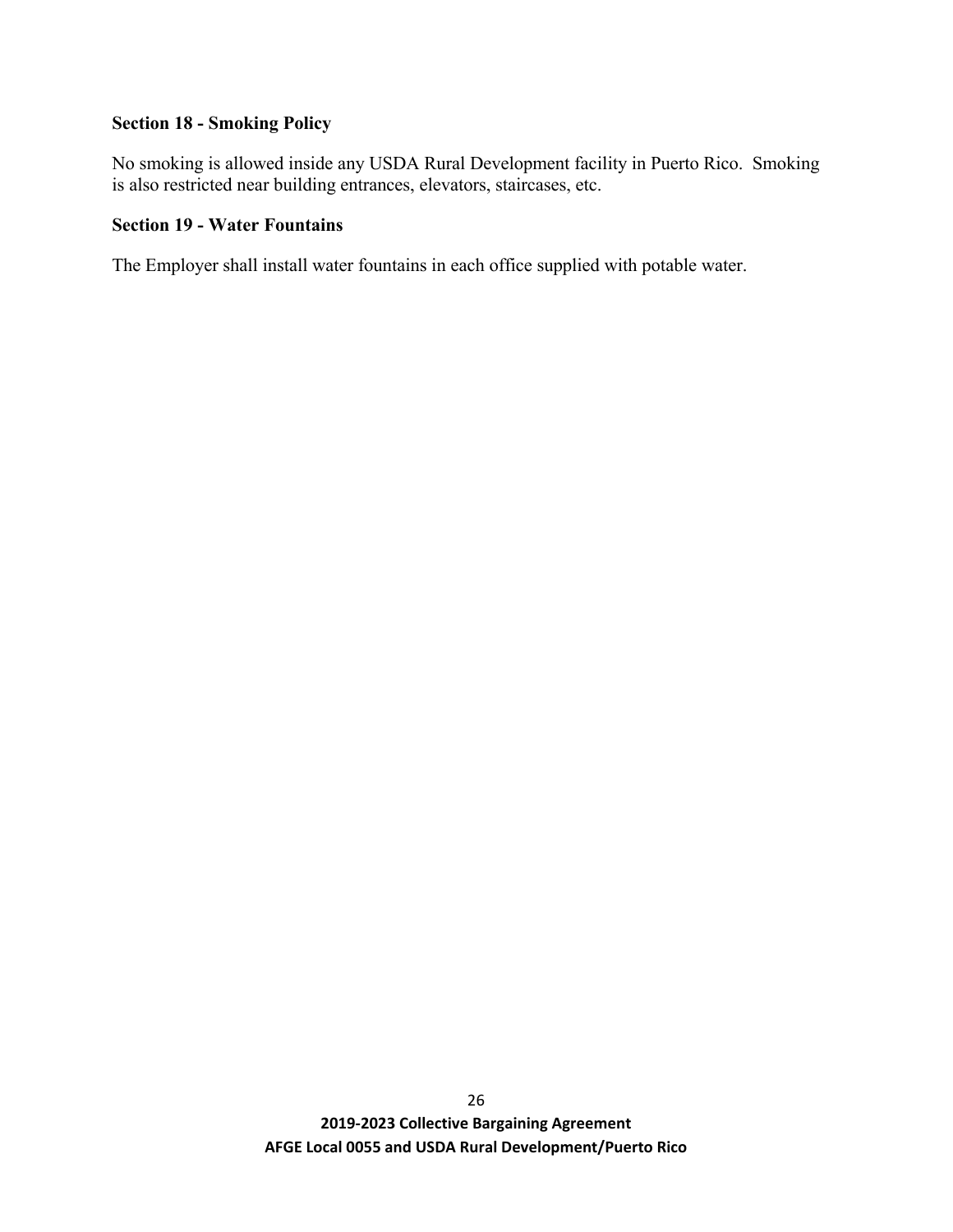# **Article 10 - Hours of Work**

#### **Section 1 - Statement of Policy**

The Employer and Union are committed to implementing RD Instruction 2051-F, "Hours of Duty". However, they also agree that implementation of any of the alternative work schedules requires good judgment to guarantee that such arrangements do not make it necessary for a staff member within an office to carry an unreasonable burden. In addition, implementation of any alternative work schedules must enable the Agency to meet its mission needs.

### **Section 2 - Breaks**

- A. Employees are authorized two (2) breaks lasting up to fifteen (15) minutes each day. No more than one break period may be taken in the morning or in the afternoon. Breaks may not be used to delay arrival times, extend lunch periods, or advance departure times, and may not be carried over or accumulated.
- B. The fifteen (15) minute break in each part of the day may be taken at one time or in shorter intervals but total time in each part of the day shall not exceed fifteen (15) minutes.
- C. Break periods are part of the duty day. Employer business will, from time to time, interrupt breaks with phone calls and walk-in customers. Employees shall, in such cases, shorten breaks but still be authorized the fifteen (15) minutes at some time each morning and afternoon. Breaks shall be scheduled so as to maintain appropriate office coverage.
- D. Employees are to inform supervisors when they will be taking their breaks. It is expected That employees shall remain reasonably accessible during break periods and inform their supervisors if they intend to leave the premises.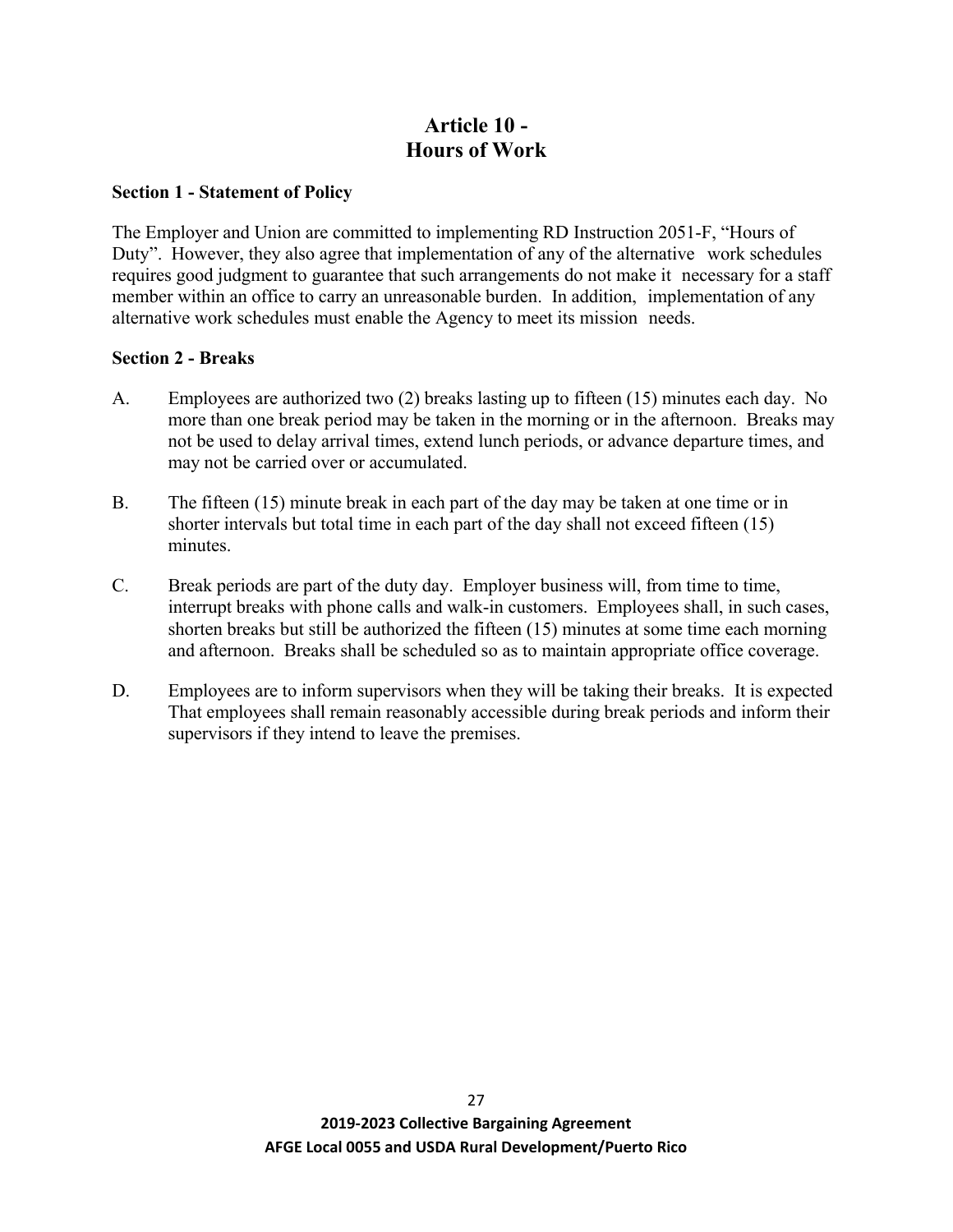# **Article 11 - Pay Administration**

#### **Section 1 - Applicable regulations**

With respect to the administration of pay, bargaining unit employees shall be regulated by applicable USDA Departmental Regulations and/or RD Instructions.

## **Section 2 - Guidelines**

- A. Overtime shall be distributed fairly and equitably to all bargaining unit employees;
- B. Overtime shall not be distributed or withheld as a reward or penalty;
- C. The Employer shall, to the maximum extent reasonably possible, notify the employees of the opportunity to overtime work.
- D. The Employer shall, to the maximum extent reasonably possible, give notice three days in advance to employees who will be required to work after their normal tour of duty.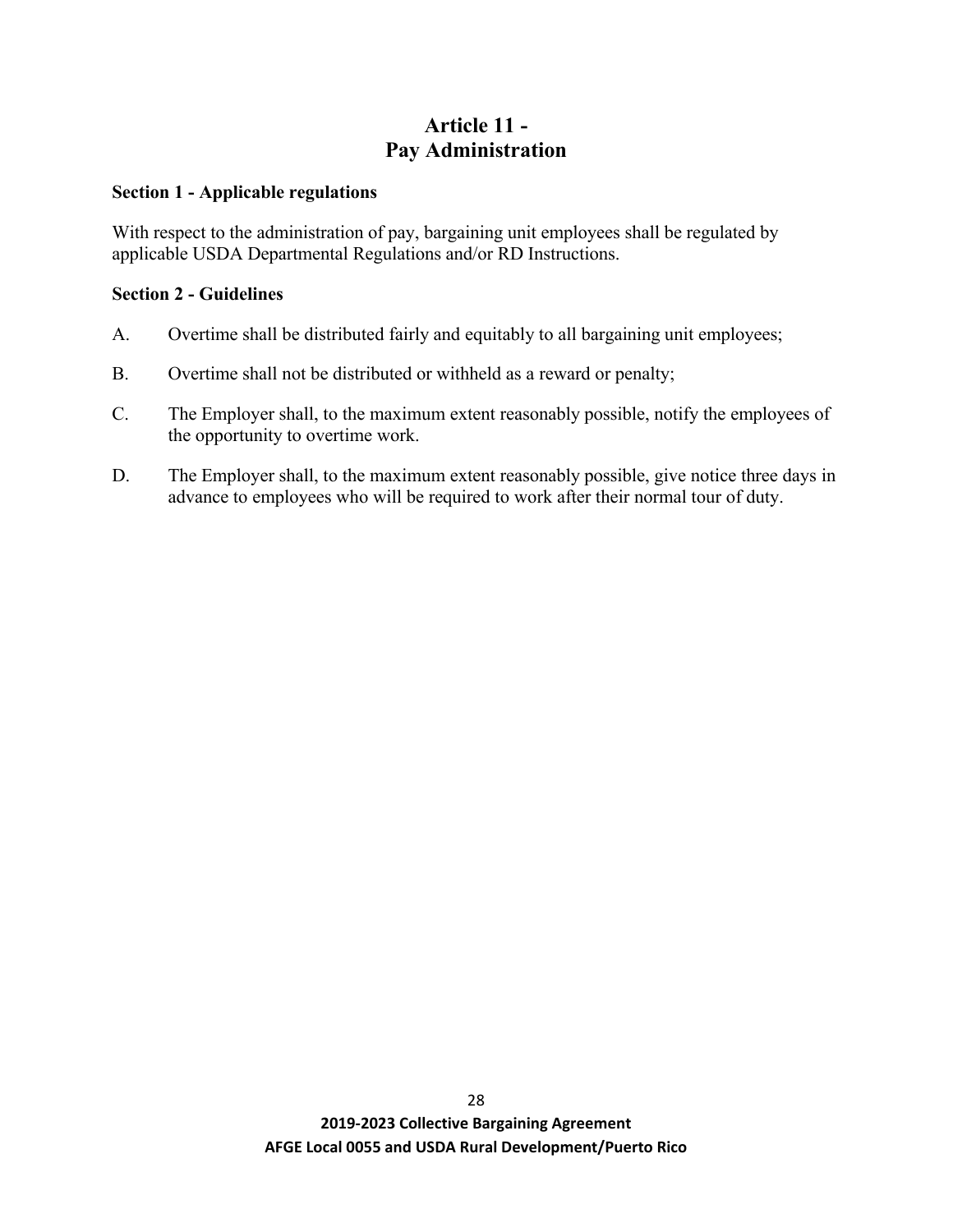# **Article 12 - Holiday Work**

Work on holidays shall be avoided to the maximum extent reasonably possible. In the event holiday work is needed, the State Director or other authorized official may approve work on holidays. However, holiday work shall normally be performed only by employees who volunteer.

- A. First consideration for holiday work assignments shall be given to employees currently assigned to the office in need of the overtime work. Second consideration shall be given to other employees who have the required skills to do the job. Work on holidays shall not be assigned as a reward or penalty, but solely in accordance with actual needs.
- B. In order to ensure consistency, the Employer agrees that, upon reasonable request, the State Director or designee shall normally excuse employees from working on a holiday if another employee with the required skills is readily available and willing to work.
- C. The business rationale concerning holiday hours worked shall be made available, when requested, to employees and/or the Union to aid in resolving specific complaints concerning distribution of work on holidays. If a dispute arises, the grievance procedure shall be followed.
- D. The Employer shall notify those employees who are needed for holiday work assignments as far in advance as reasonably possible.
- E. If an employee is not more than thirty (30) minutes late in reporting for a holiday work assignment, he/she shall not be denied the remainder of the holiday work assignment. It is further agreed and understood that if an employee who has been assigned holiday work cannot report for the assignment due to illness or emergency, such employee shall notify the appropriate available supervisor. However, the Employer agrees to give consideration to an employee who, because of special or unique circumstances, is unable to meet these requirements. In this connection, all employees shall be informed as to the proper procedure to use for notification of absence.
- F. Federal holidays

The following Federal designated holidays shall be granted to all bargaining unit members unless changed by law and/or regulations.

### **Holidays by Federal Statute**

New Year's Day - January 1 Martin Luther King - Third Monday in January Washington's Birthday - Third Monday in February Memorial Day - Last Monday in May Independence Day - July 4 Labor Day - First Monday in September

29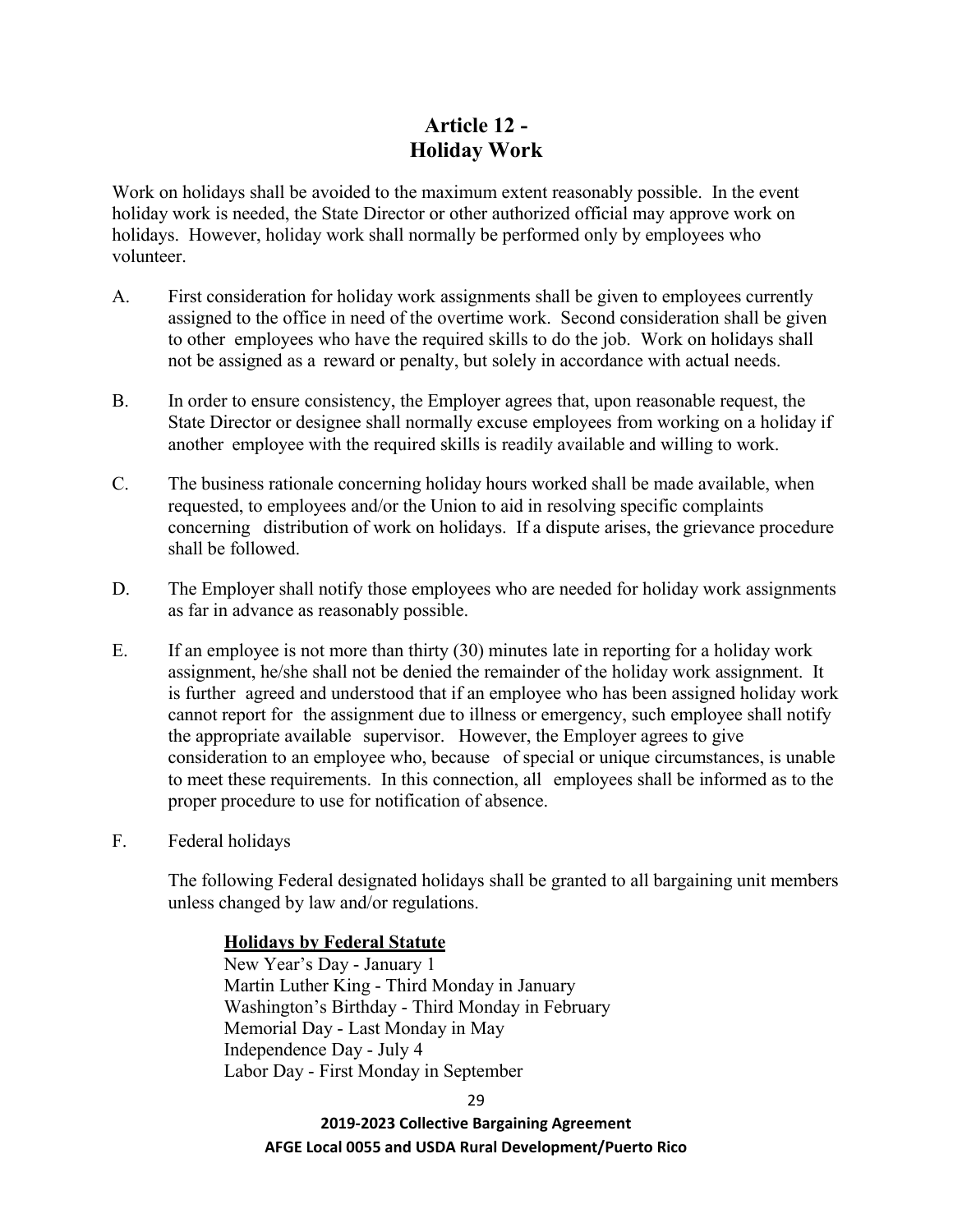Columbus Day - Second Monday in October Veterans Day - November 11 Thanksgiving Day - Fourth Thursday in November Christmas Day - December 25

In the event Congress chooses to designate a day not listed above as a Federal holiday, the same shall also be granted to all bargaining unit employees.

#### G. Local Puerto Rico holidays

In addition, to the extent it is possible to do so while maintaining constant coverage of office operations adequate to provide excellent customer service and to accomplish the Agency's mission, Management intends to be generous when it considers requests from employees to be absent on the following local Puerto Rico holidays.

Three Kings Day - January  $6<sup>th</sup>$ Good Friday - date varies between March and April

Except for employees requesting scheduled annual leave (see Article 31, "Time and Leave"), supervisors shall approve/deny employee requests to be absent on these holidays according to the following procedure.

- 1. No later than close of business on the  $21<sup>st</sup>$  calendar day preceding each holiday, bargaining unit employees who wish to be absent on that holiday shall submit to their supervisors their requests for supervisor approval to do so. Supervisors shall decide the number and types of workers required to work the holiday, and notify the employees of their decisions no later than close of business on the  $14<sup>th</sup>$ calendar day preceding the holiday.
- 2. If the number and types of employees required to provide adequate coverage requires that a supervisor deny any requests, the supervisor shall ask for volunteers. If there are insufficient volunteers to provide adequate coverage, the supervisor shall approve those requests from employees with the greater/greatest: (a) federal government service as measured by Service Computation Date; (b) continuous seniority in Rural Development agencies; then (c) continuous USDA seniority.
- 3. In order to minimize the likelihood that it will be necessary for the same individual employee to work two or more holidays consecutively (and in order to encourage volunteering), employees shall not be approved to be absent on a holiday if another employee in the relevant worker group who has worked such a holiday more recently has requested approval to be absent on that holiday and is denied.

Employees providing coverage on such holidays may request flexible hours, and supervisors shall give such requests their reasonable consideration.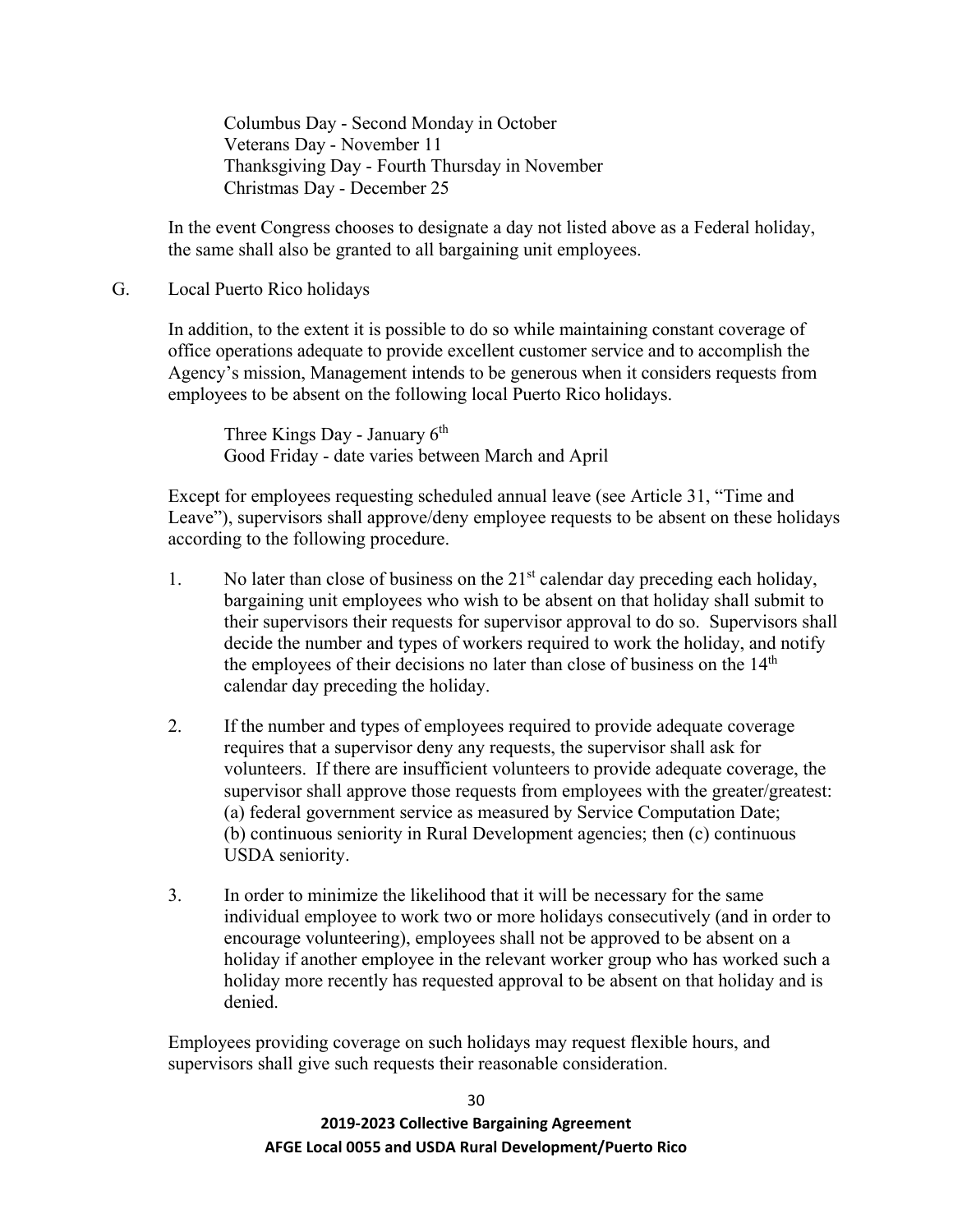Employees approved to observe such holidays may choose to use any or all of the following: accrued annual leave; accrued compensatory time; accrued religious compensatory time; accrued credit hours; and leave without pay.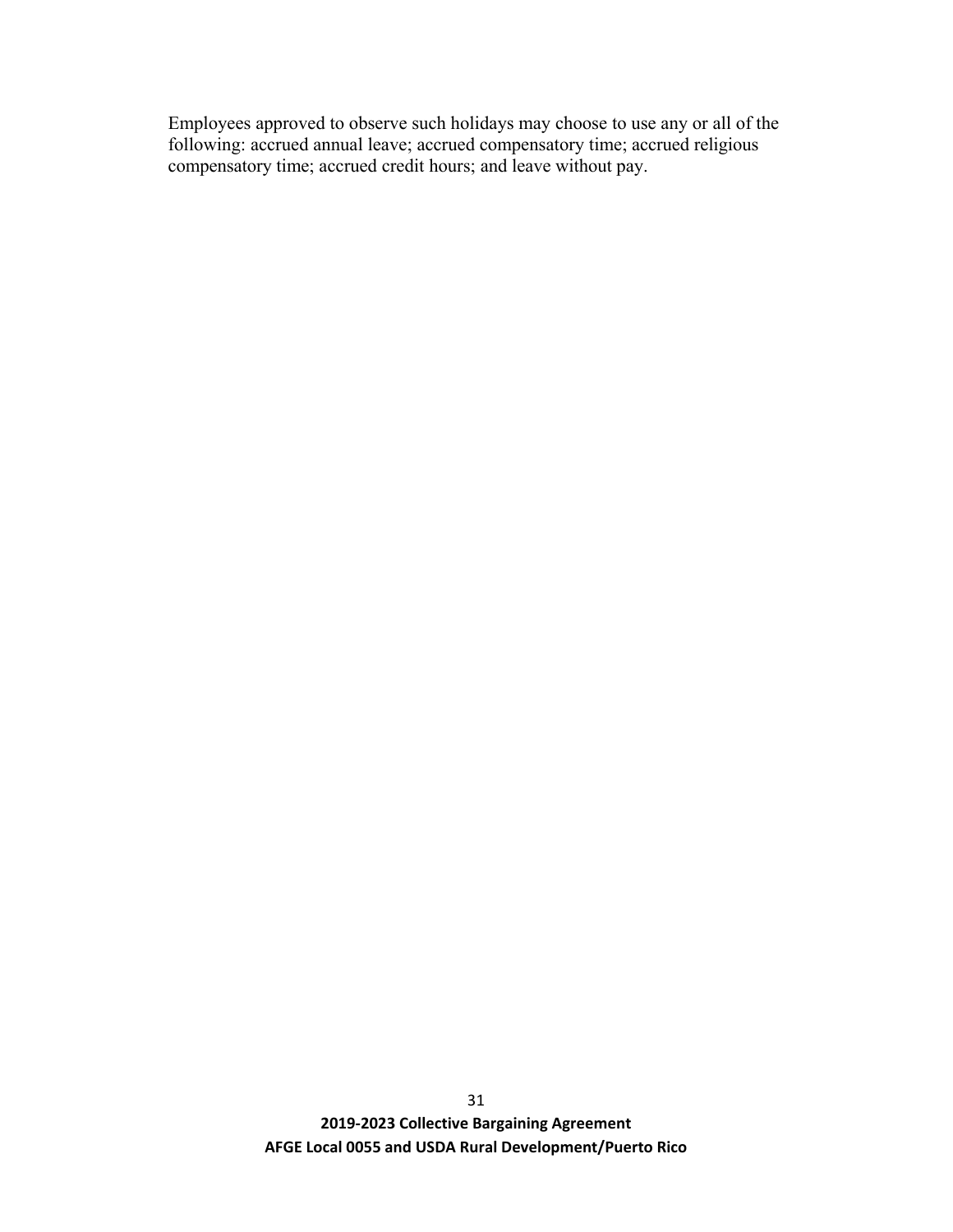# **Article 13 - Use of Facilities**

## **Section 1 - Office Space and Furnishings**

- A. The Employer shall provide adequate space for confidential discussions between bargaining unit members and designated Union representatives, when such discussions are part of or reasonably necessary so the Union can perform its representational role. When available and suitable, during and after duty hours, the Union may reserve and use the Employer's conference rooms or other suitable spaces for meetings of its officers, stewards, and members to conduct internal union business so long as employees of the Employer are neither in duty status nor on official time. The Union agrees to pay for any extra cost of using facilities outside of normal business hours, if such payment is required by the lease contract. The payment shall not exceed the net cost to the Agency.
- B. The Employer shall provide the Union with a private office space, with a telephone line, a fax machine, a computer with internet access, a printer, a desk with two chairs, four filing cabinets with locks, and a table with five (5) additional chairs.

## **Section 2 - Issuances**

- A. Although the Union has been provided with free internet access, the Employer shall permit the Union to use a copier to make one copy of any non-confidential document issued by the Employer or the Department concerning personnel policies, practices, or working conditions, organizational structures, labor-management relations, or any other matter that may have an impact on the conditions of employment of bargaining unit employees. Confidential documents shared by either party will be based in trust and respect and must not be duplicated or shared with others without expressed consent of the sharing party.
- B. The Union shall be permitted access to personnel manuals and guidelines, and may, on request, make copies of such materials.
- C. Usually, all distribution of issuances under this Article shall be at no cost to the Union.

# **Section 3 - Other Facilities and Services**

The Employer shall continue to furnish Union representatives, including those performing representational duties on official time away from their permanent duty stations, customary routine services that are consistent with the best interest of the Employer, employees and the Union. Such services include the use of the internal mail distribution (for other than mass mailing), trivial amounts of photocopying, and the like.

**NOTE**: The Union's use official facilities under this Article shall ONLY be for the purpose of representing employees of Rural Development Puerto Rico, except to the extent that issues related to USDA Field Service Centers or Service Center Initiatives within the Department may

> **2019-2023 Collective Bargaining Agreement AFGE Local 0055 and USDA Rural Development/Puerto Rico**

32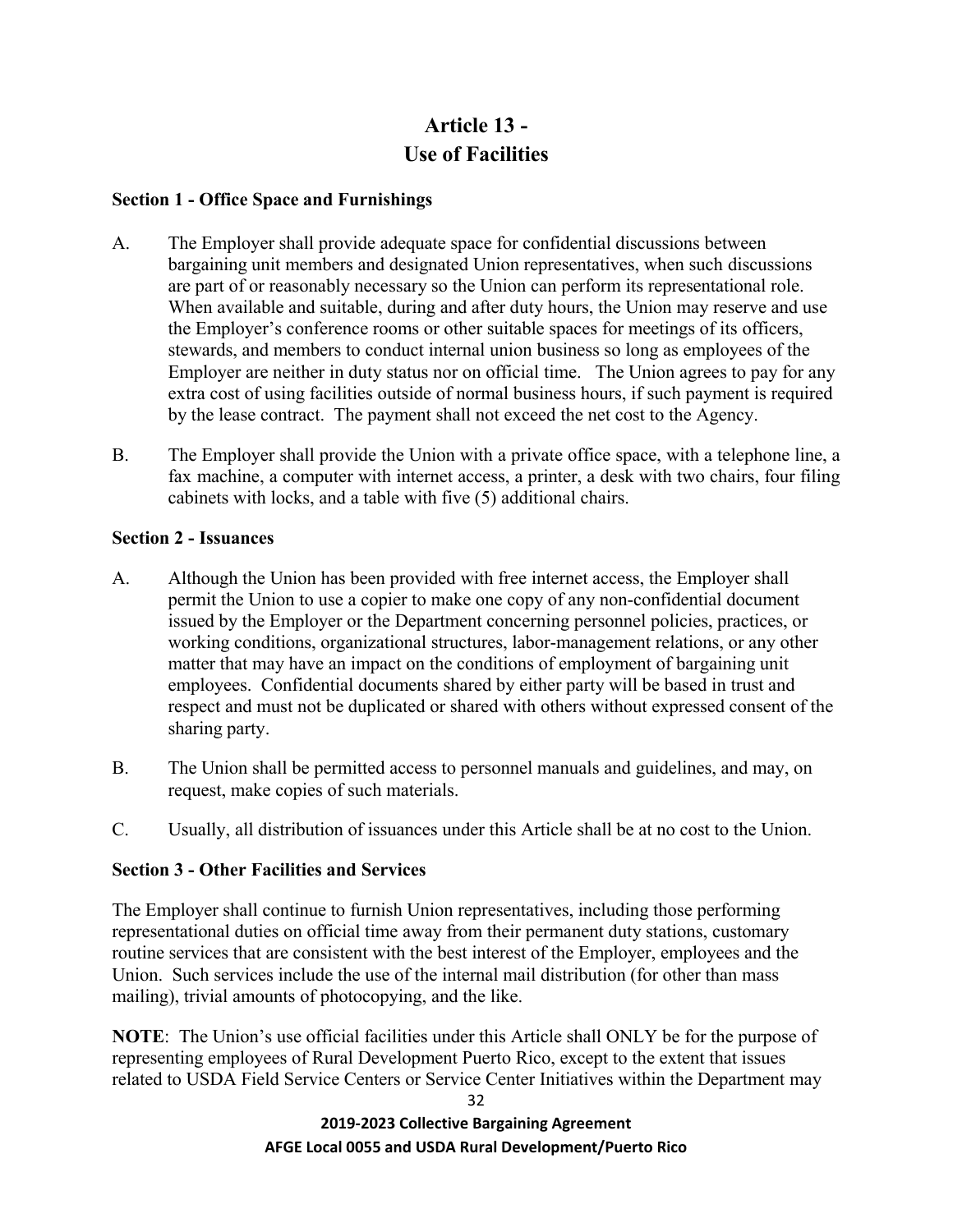affect those employees. Any misuse of equipment and facilities may result in the temporary or permanent loss of these privileges.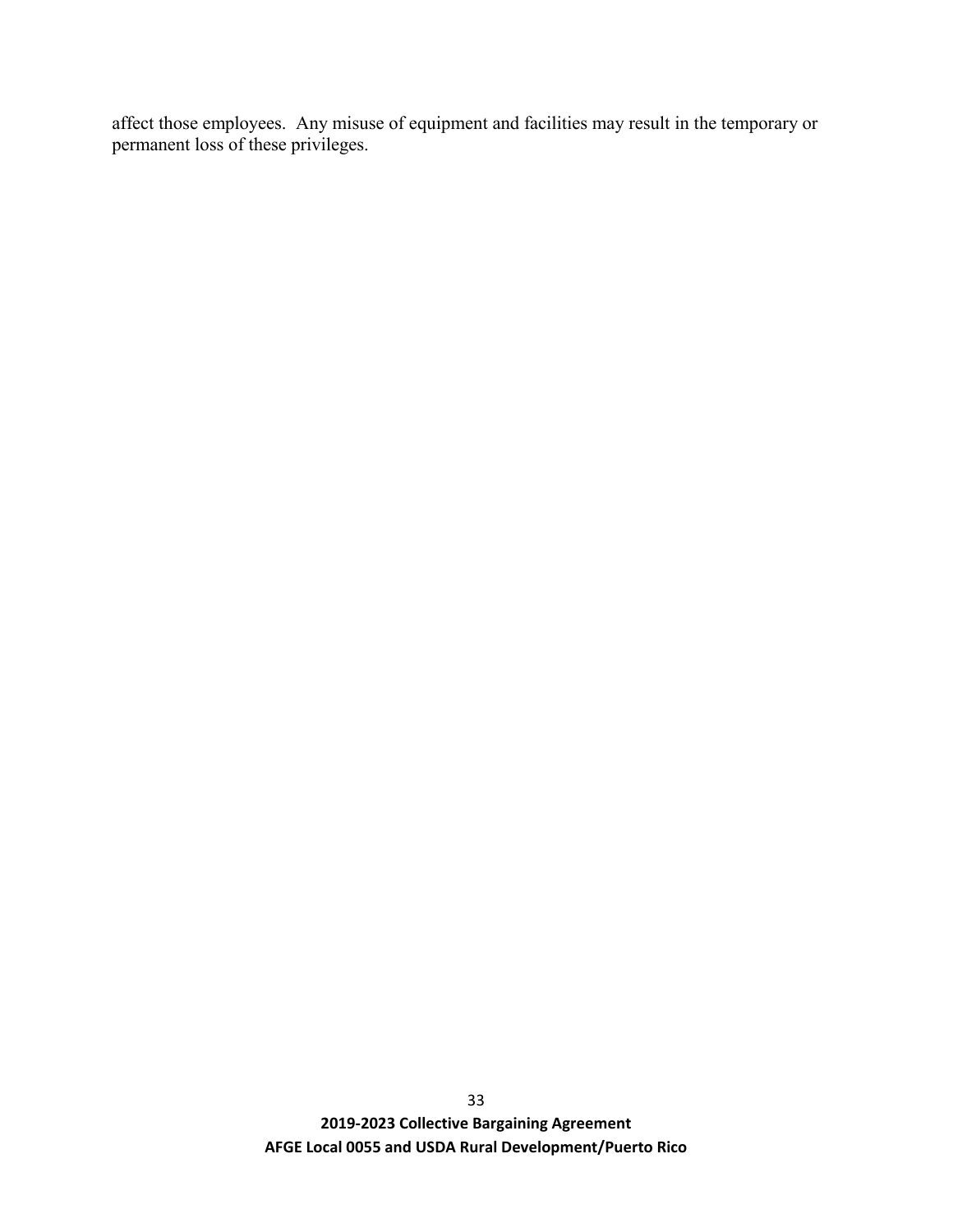# **Article 14 - Communications**

#### **Section 1 - Bulletin Boards**

- A. The Employer shall provide the Union not less than 36 inches x 36 inches of bulletin board space in areas accessible to bargaining unit employees.
- B. Union bulletin boards shall be identified as such by the Union. All postings shall be marked prominently as "Union Notices", and only the designated Union bulletin boards shall be used for such postings.
- C. The Union bulletin board shall be used solely for Union materials. The employer shall not post any material on the bulletin board without the consent of an elected official of the Union.

## **Section 2 - Distribution and Content of Union Publications**

- A. Official publications of the Union may be distributed on USDA, Rural Development property by Union representatives during the non-duty time of the Union representatives who are distributing, and of the employees receiving the materials; distribution shall not disrupt operations. All such materials shall be properly identified as official Union issuances.
- B. Union literature, whether posted on bulletin boards or distributed, must not violate any law, regulations, security of the office, or provisions of this agreement. Union Statements shall not include defamatory or derogatory remarks that undermine the authority of the agency and its officials, when the remarks have no reasonable nexus to legitimate representational issues. Any complaint concerning the Union's compliance with these requirements may be made the subject of a grievance in the Negotiated Grievance Procedure.

### **Section 3 - Space for Pamphlet Racks**

To the extent needed and reasonably practicable, the Employer shall provide floor space for Union-supplied publication racks.

### **Section 4 - New Bargaining Unit Member Employees**

A. When the Employer orients a new bargaining unit employee who has come on board, and/or when an employee who was not previously a bargaining unit member becomes a member, the Employer shall: (1) give the Union an opportunity to designate a representative and give the Union's representative an opportunity, usually not lasting more than thirty (30) minutes, to address the employee; and (2) provide the employee an electronic copy of this Agreement and information about how to contact the Union if the Union's representative has not addressed the employee.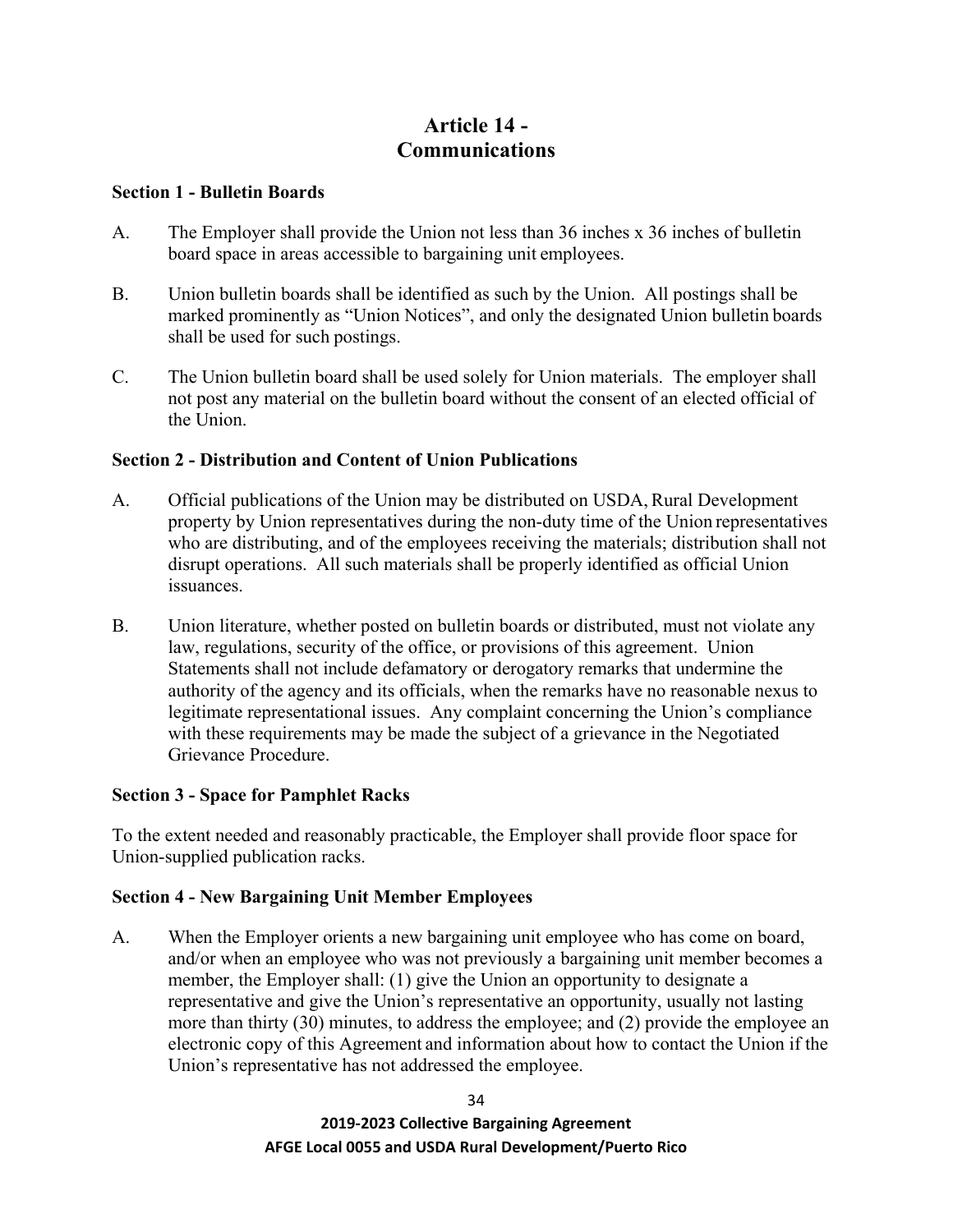B. The Employer shall notify the Union of any new bargaining unit members sufficiently far in advance of their entering the unit that the Union's representative may address the employee at that time.

## **Section 5 - Use of Office Equipment and Supplies**

The Employer shall permit reasonable use of office equipment and supplies so the Union can reproduce materials for use in Labor-Management relations.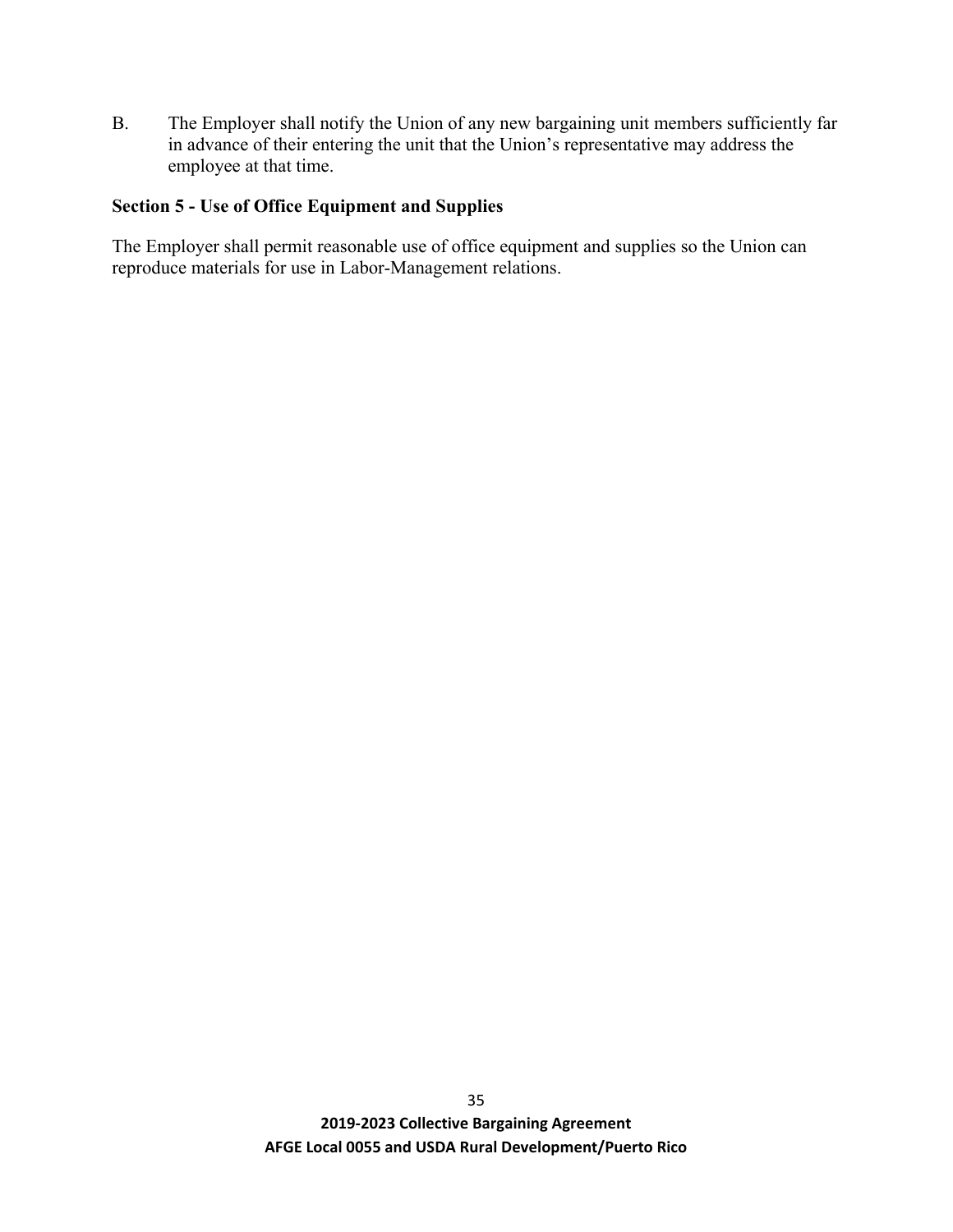# **Article 15 - Parking and Parking Areas**

- A. The Employer shall, insofar as reasonably possible, locate offices in areas where there is sufficient parking space for all employees.
- B. When the use of parking spaces by bargaining unit employees is to be assigned, the Employer shall notify Union Officials and permit the Union an opportunity to invoke negotiations about the matter.
- C. After a physically handicapped employee has submitted a written request for a parking space or spaces and it has been certified that the employee's handicap is of such a nature as to warrant reserving such space, the Employer shall reserve the required space or spaces.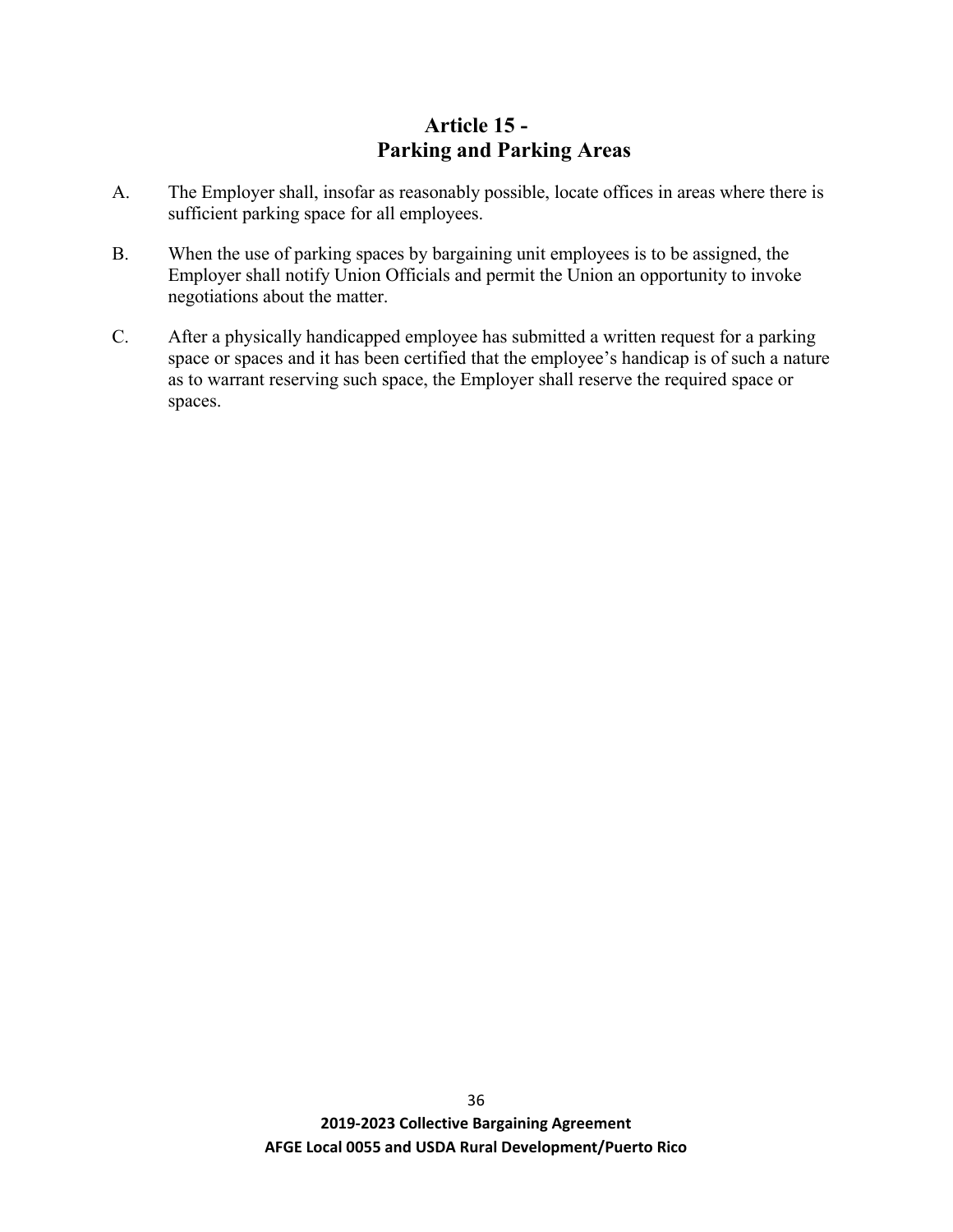# **Article 16 - Reduction-In-Force and Transfer of Function**

### **Section 1 - Negotiations**

- A. The Employer and the Union recognize that unit employees may be seriously and adversely affected by a reduction-in-force ("RIF") and/or transfer of function ("TOF"). In the event of a RIF and/or TOF, the Employer shall notify the Union and fulfill its obligation to bargain consistent with 5 USC 71.
- B. The Employer shall provide the Union with all available information relevant to bargaining about the RIF and/or TOF in accordance with 5 USC 7114(b)(4).

### **Section 2 - Notification to the Union**

When it is anticipated that a RIF and/or TOF will affect bargaining unit employees, the Union President shall be given the earliest reasonably possible preliminary notification in writing prior to employee notice. The preliminary notice shall, as applicable, include the following information:

- 1. Specific functions to be transferred and identification of employees assigned to this function;
- 2. The reason for the RIF or TOF;
- 3. The competitive area and personnel levels (type of positions and approximate number of employees) that may be affected initially;
- 4. The anticipated effective date that the action will occur; and
- 5. The manner in which Management anticipates exercising its discretion under 5 CFR 351.

### **Section 3 - Impact and Notification to Employees**

- A. The Employer shall attempt to minimize the adverse effects on employees of actions exercising management rights. All RIFs shall be carried out in strict compliance with all applicable laws and regulations.
- B. The Employer shall give an advance general notice of 90 calendar days to employees who may be affected by a RIF, and a specific notice of 60 calendar days to individual employees who will be affected by a RIF.
- C. Employees receiving a RIF notice have the right to review retention lists pertaining to all positions for which they are qualified within their competitive area. This includes the retention register for their competitive level and those for other positions for which they are qualified, down to and including those in the same or equivalent grade as the position

37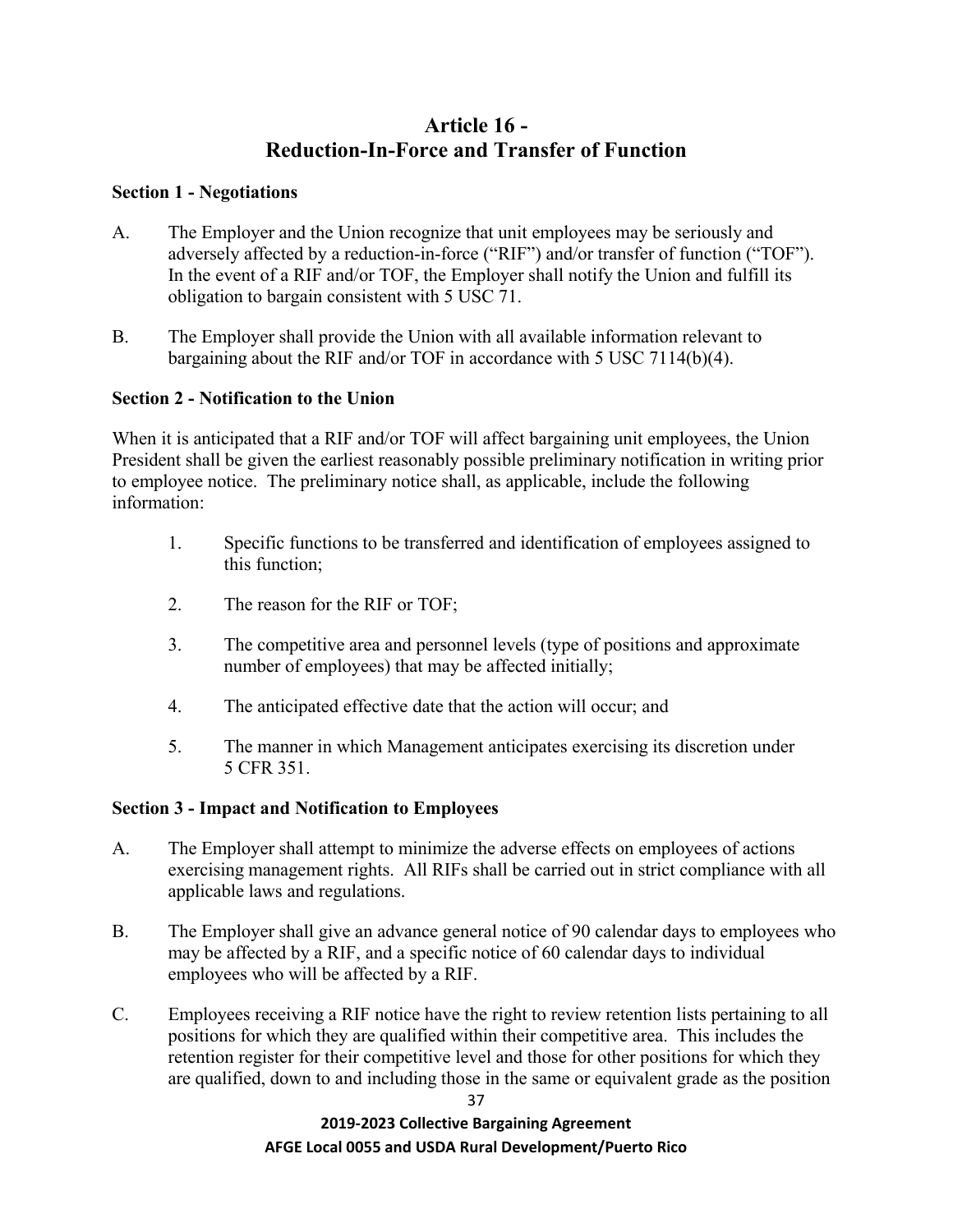offered by the Agency. If separation occurs, this includes all positions to or below the grade level of their current positions in their competitive areas. Affected employees shall have the right to the assistance of the Union when reviewing such lists or records.

D. Any career or career-conditional employees whose last performance rating of record is above unacceptable and who are separated because of a RIF must be given information concerning their right to reemployment consideration and career transition assistance plans, among other rights to which they may be entitled. It is understood that acceptance of a temporary appointment shall not alter the employee's right to be offered permanent employment.

Bargaining unit employees have the right to outplacement services described in the Department of Agriculture and Rural Development Career Transition Assistance Plans and 5 CFR 351.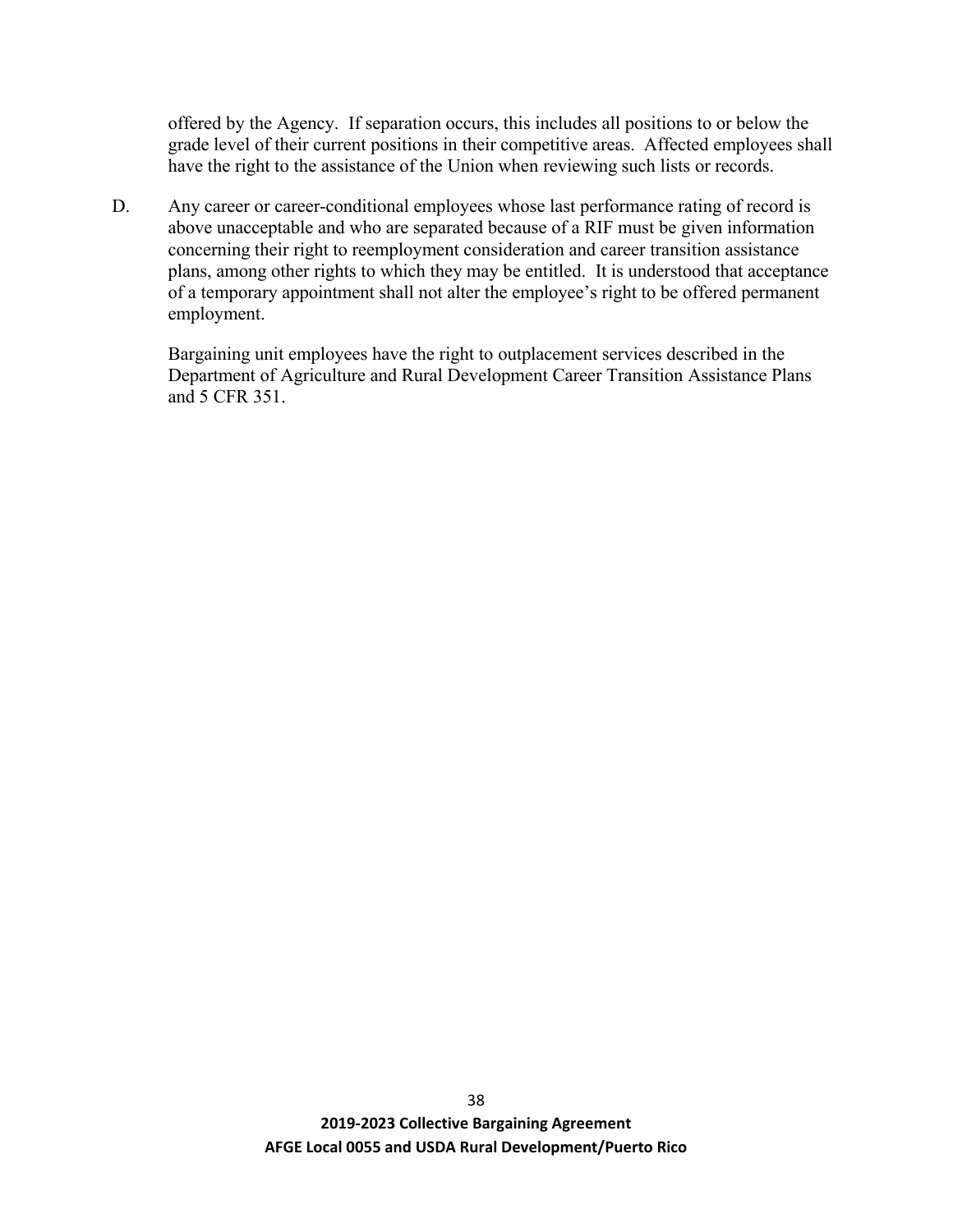# **Article 17 - Contracting Out Bargaining Unit Work**

## **Section 1 - Notification to the Union**

- A. When the Employer anticipates contracting out work presently being performed by bargaining unit employees and that doing so would result in a RIF or in the demotion of any bargaining unit employee, it shall notify the Union at least 60 calendar days in advance. The notice shall identify in general terms the employees who may be affected. Time frames hereby established may be extended by mutual consent.
- B. Following such notice, upon request from the Union, the Employer shall meet with the Union to discuss the information contained in the notice.

# **Section 2 - Management Decisions**

The Employer agrees that the decision to possibly contract out work presently being performed by bargaining unit employees shall be made in accordance with OMB Circular A-76, applicable rules and regulations, and in keeping with those, shall ensure the Union is represented in any "Most Efficient Organization" (MEO) team established as the MEO competes with private enterprises to perform the duties described in the Statement of Work.

## **Section 3 - Statement of Work**

The Employer shall provide the Union with a copy of any Statement of Work which has been developed for the proposed contracting out, and which deals with work currently performed by bargaining unit employees. The Union shall be given ten (10) calendar days to comment regarding the Statement of Work. Time frames hereby established may be extended by mutual consent.

# **Section 4 - Impact and Implementation**

The Employer agrees that prior to implementing a decision to contract out, the Union shall be given the opportunity to timely negotiate regarding the impact and procedures for implementing such decision.

Management and Union officials shall meet to resolve any differences and reach agreement.

# **Section 5 - Access to Regulations**

The Employer agrees to provide the Union access to all regulations maintained on-site that are relevant to contracting out.

# **Section 6 - Adverse Effects on Bargaining Unit Employees**

If bargaining unit employees are adversely affected (RIF or demotion) by the decision to contract out work presently being performed by bargaining unit employees, the Employer shall proceed in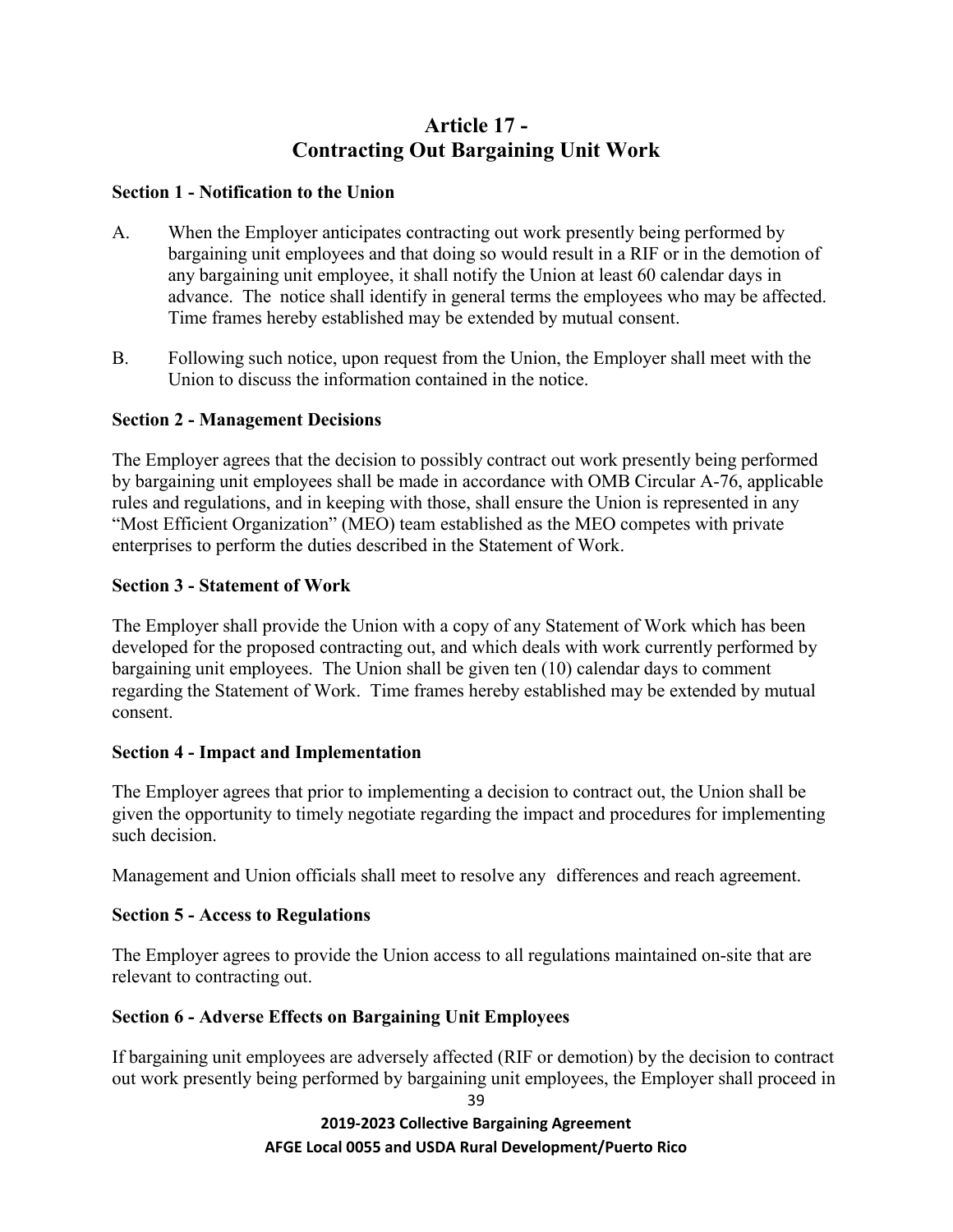accordance with Article 16, "Reduction-in-Force and Transfer of Function") of this Agreement.

### **Section 7 - Placement Assistance**

The Agency agrees to assist in locating suitable employment for bargaining unit employees who are displaced as a result of contracting out, including:

- A. Giving priority consideration for suitable vacant positions within Rural Development Puerto Rico in accordance with Agency policies and procedures;
- B. Paying reasonable costs for training and relocation in accordance with applicable law, rule and regulation;
- C. Making reasonable efforts to arrange for gradual transition when conversions are made to provide greater opportunity for attrition and placement; and,
- D. Implementing the Career Transition Assistance Plan ("CTAP") and the Interagency Career Transition Assistance Plan ("ICTAP") programs.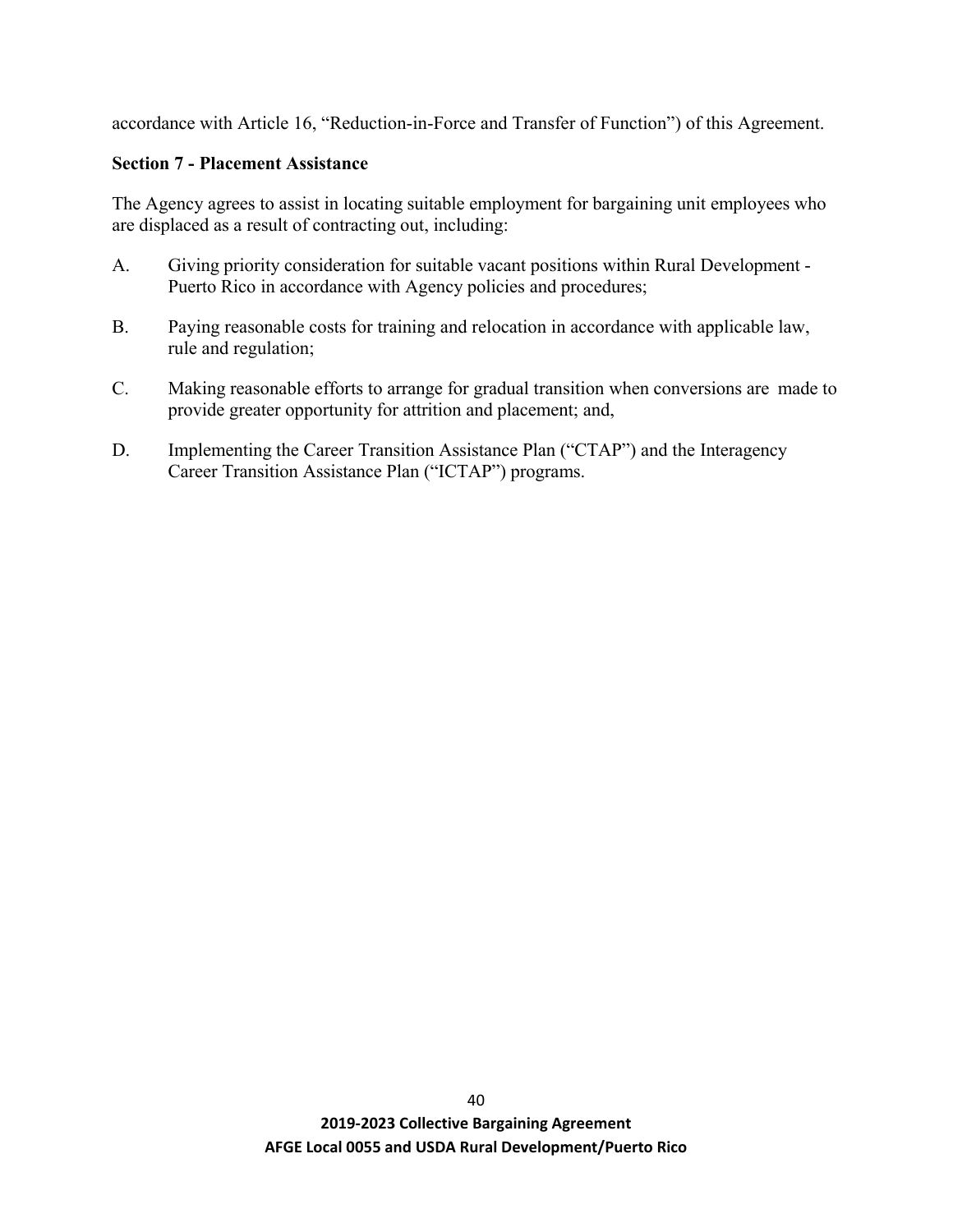# **Article 18 - Training and Career Development**

## **Section 1 - Statement of Policy**

The primary function of training is to assure the optimum use of human resources in attaining organizational needs. The Employer is responsible for determining training needs, and shall consider input from employees when doing so. The Employer should provide training necessary for the performance of employee's assigned duties, and for improvement of organization and individual performance. Given and likely future limitation of funds and the need to provide training, USDA is relying on the robust capabilities of AgLearn to meet most USDA RD training needs.

## **Section 2 - Non-Discrimination**

The parties agree that nomination and/or selection of employees to participate in training and career development programs and courses shall be non-discriminatory and made without regard to sex, race, religion, age, marital status, ethnic group, disability, and Union membership or activity, and shall be in accordance with equal employment opportunity guidelines, and consistent with other applicable laws.

## **Section 3 - Individual Development Plan**

Employees may initiate Individual Development Plans ("IDPs") with the Employer (usually their supervisors). The supervisor shall assist the employee in the preparation of the IDP and shall review it with the employee to assure conformance with organizational needs and individual career needs. The plan shall be referred to the designated approving official and the employee shall be notified of the approval/disapproval or the need for modification.

# **Section 4 - Employee Training Counseling**

The Employer and the Union recognize that each employee should apply effort, time and initiative in increasing his/her potential through self-development, training and job performance. When requested by an employee, the Employer (usually the supervisor) shall provide counseling concerning skills the employee might consider developing.

### **Section 5 - Training Expenses**

When local training is approved, the Employer shall pay the costs of tuition and required textbooks and other expenses as appropriate whenever reasonably possible, and may pay travel costs, subject to travel regulations and fiscal considerations. If travel funds are not authorized and the training would otherwise be approved, the employee shall be notified and given the option of attending the training without travel reimbursement. Duty time shall be approved for training, when it is scheduled during the employee's basic workweek, unless the training is deferred or cancelled.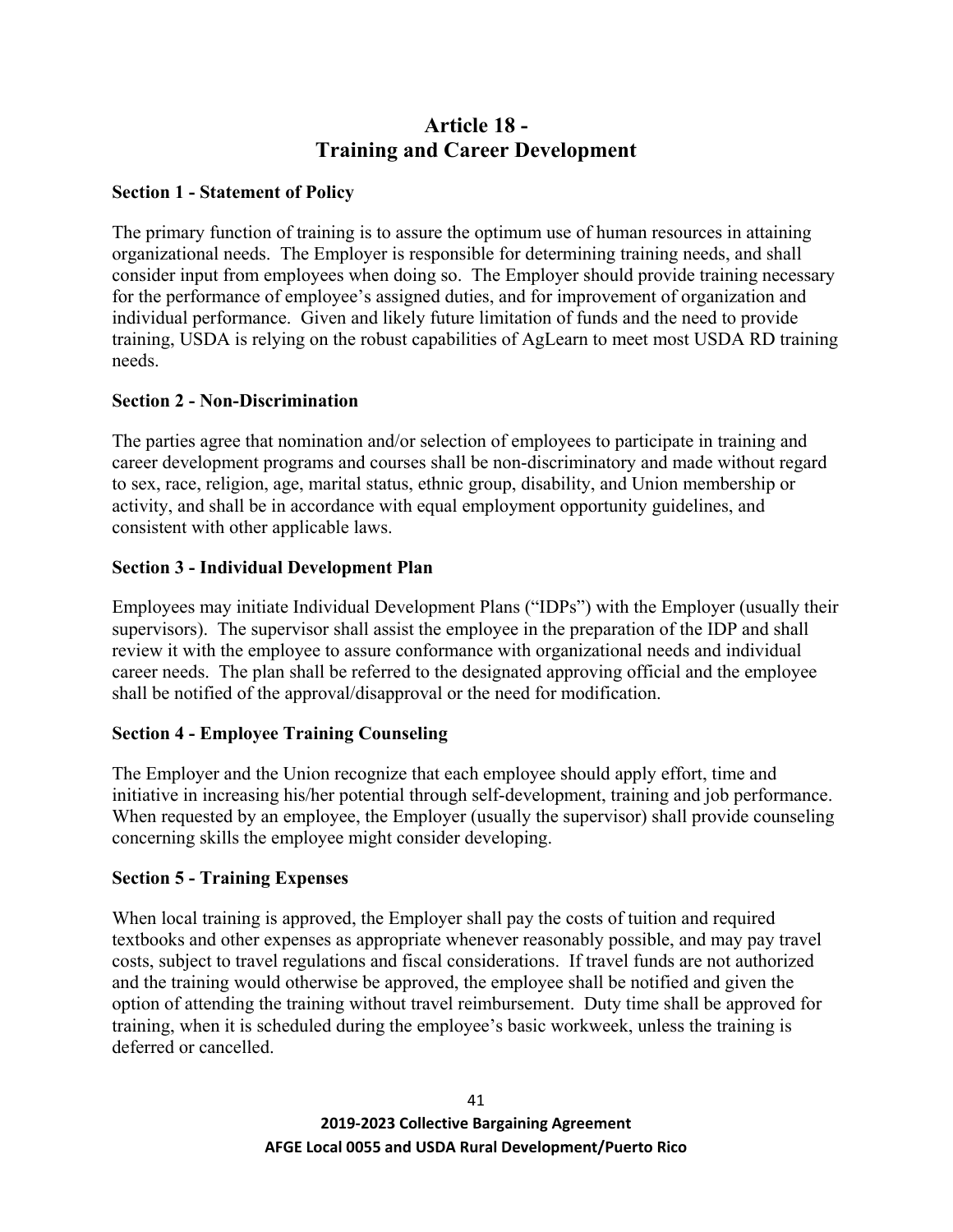## **Section 6 - Training Needs**

The supervisors of bargaining unit employees shall compile training needs as identified in employees' Individual Development Plans (IDPs) and program trainings and report them to the respective subject area program directors. Based on these needs, and in consideration of changes in regulations, results of internal and external audits, and changes in technology, the Employer shall plan training subject to funding availability.

## **Section 7 - Enhancing Career Opportunities For Employees**

Federal agencies are required, and it is USDA policy, that employees who are in positions or occupational series which do not enable them to realize their full work potential shall receive the maximum opportunity to develop to their highest potential and attain their highest career opportunities. Among the means sometimes used for this purpose are details and rotational assignments (see Article 28, "Details and Reassignments"), Individual Development Plans, formal study, and mentoring, job shadowing, cross-training and developmental assignments, and a "Career Enhancement" ("CE"; formerly called "Upward Mobility") program.

- A. Programs to Enhance Career Opportunities for Employees
	- 1. USDA offers a wide variety of skill-enhancing courses, usually at no cost to employees, through AgLearn (presently available at [https://aglearn.usda.gov/\)](https://aglearn.usda.gov/).
	- 2. Mentoring is a formal or informal relationship between two people, i.e., a senior mentor (usually outside the protégé's chain of supervision) and a junior protégé. Mentoring has been identified as an important influence in professional development in both the public and private sector. The war for talent is creating challenges within organization not only to recruit new talent, but to retain talent. Benefits of mentoring include increased employee performance, retention, commitment to the organization, and knowledge sharing. See USDA Departmental Regulation 4740-001, "USDA Mentoring Program" (February 1, 2012).
	- 3. A government-wide detail registry known as "Open Opportunities" presently available at <https://openopps.usajobs.gov/>) lists opportunities for details on which employees may expand their skills and knowledge. See also Article 28, "Details and Reassignments".
	- 4. Coaching is designed to provide employees with the support they need to become better performers, and so it is common practice to preface coaching with some form of performance assessment or evaluation. Like mentoring, coaching programs can be formal or informal.
	- 5. A Career Enhancement Program ("CEP") is a system which the Employer may conduct and which focuses on Federal personnel policies and practices in developing and implementing specific career opportunities for lower-level (GS-1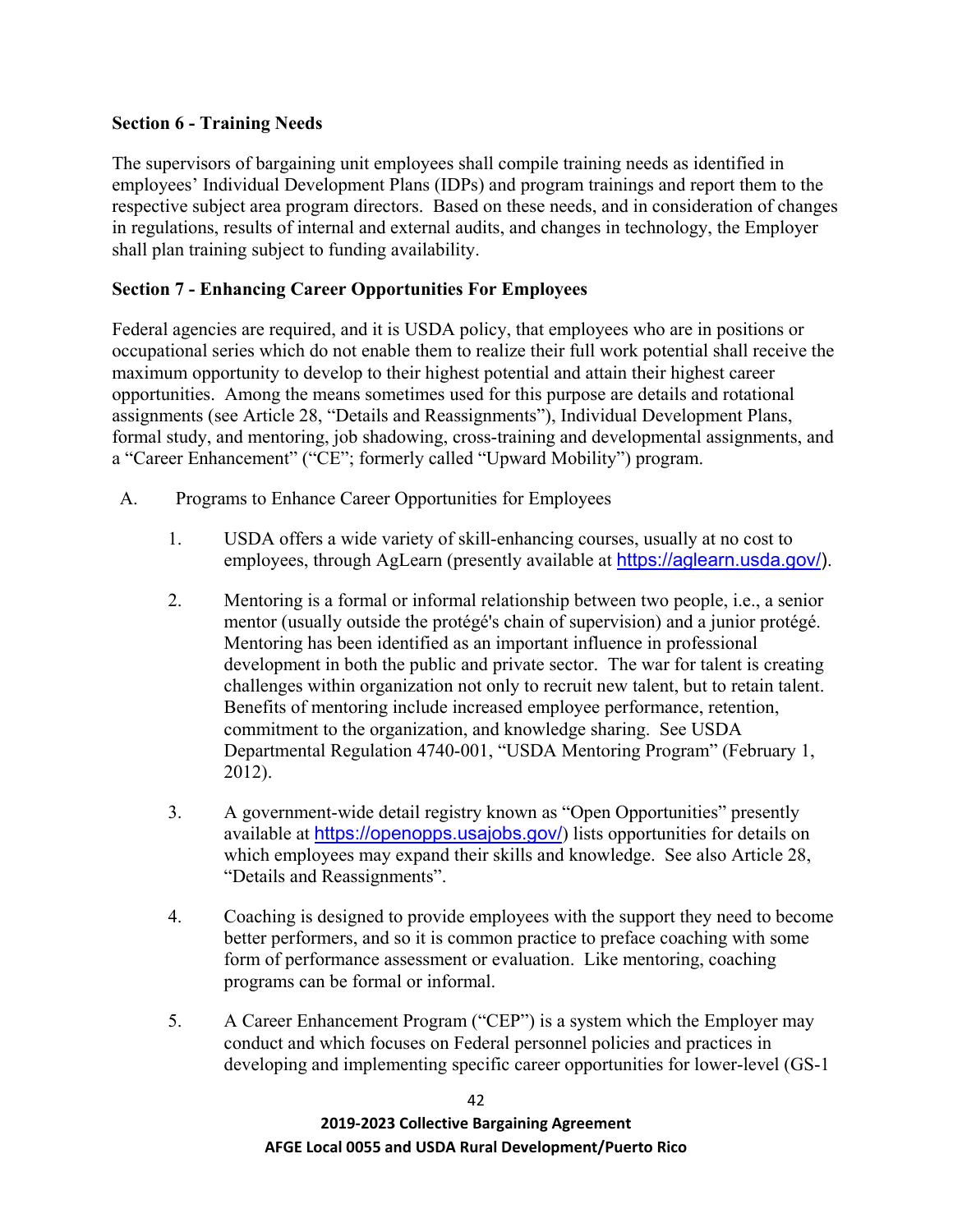through GS-9) employees who are in positions or one-grade interval occupational series that do not enable them to realize their full potential.

- a. The goals of the CEP are to:
	- 1. Provide a vehicle through which employees with demonstrated potential may be competitively selected and thereafter trained for new career fields;
	- 2. Provide the opportunity for further career enhancement in the chosen field, depending on work performance and capabilities;
	- 3. Provide a planned selection, training, and development process for employees who have demonstrated the talent and potential to move to a more technically advanced job and to qualify them in the career area;
	- 4. Obtain a more effective use of the employee's capabilities;
	- 5. Provide employees with opportunities to enhance their qualifications in their career fields;
	- 6. Motivate employees and create a climate conducive to an increase in productivity;
	- 7. Prepare the trainee to function effectively in a target position and to utilize the skills of the employee while he or she is functioning in the trainee position; and
	- 8. Provide a broader base for the selection of personnel for technical, administrative, program, and professional positions and thus, diversify the employee population in those careers.
- b. The following definitions apply:
	- 1. "Trainee position" is the position in a technical, professional, program, or administrative career area to which a CEP participant will be assigned when selected for the program. In the position, the trainee shall receive on-the-job and/or formal training necessary to achieve the skills, knowledge, and technical ability to successfully perform in the target position.
	- 2. "Target position" is the position in a technical, professional, program, or administrative career area that a participant selected for a trainee position will normally be promoted into after the successful completion of training and demonstrated performance at intermediate grade levels.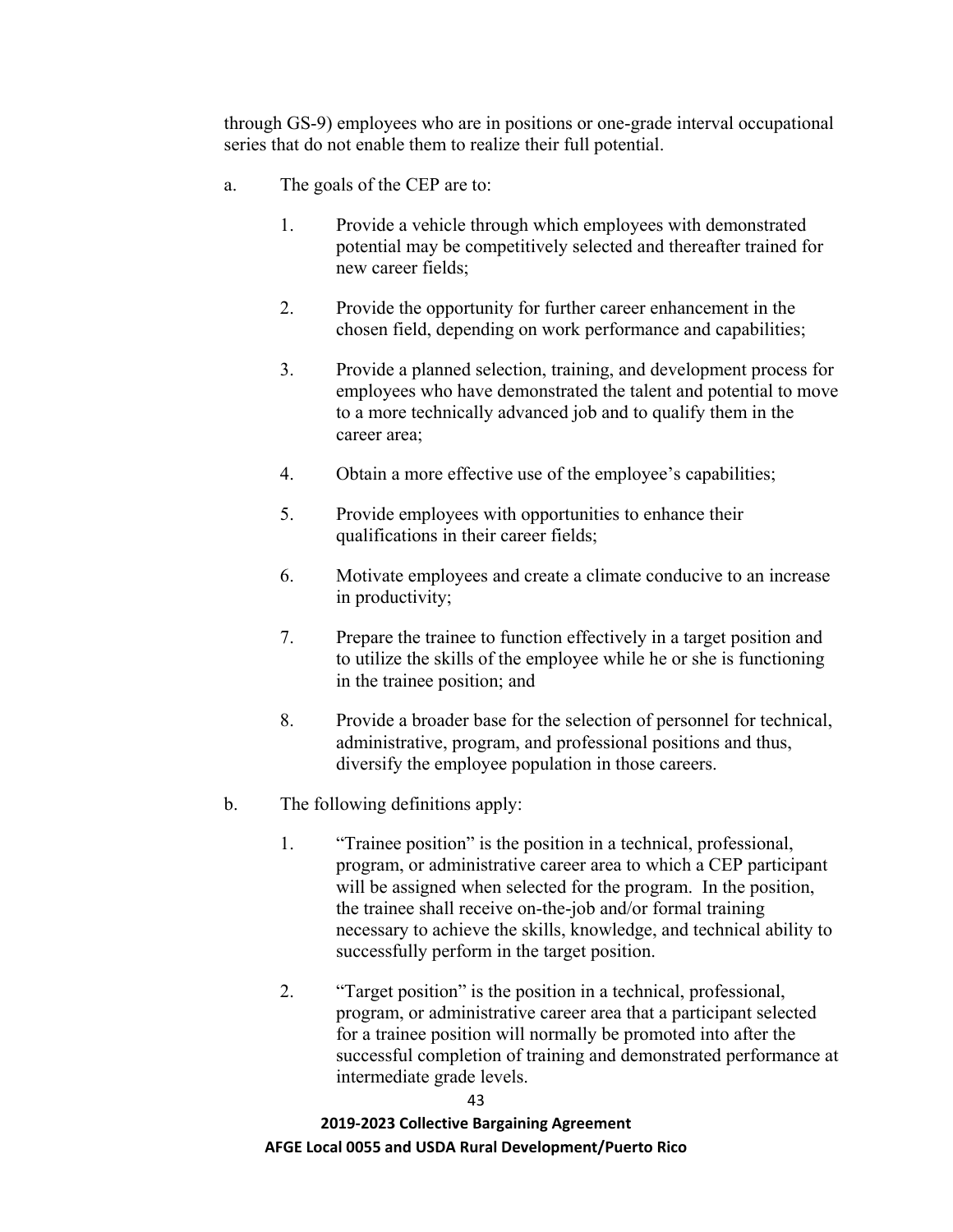- c. After an employee is selected for a CE position, the Employer shall ensure that an employee assigned to a CE position will be provided such assistance as would normally be necessary to assure success in the position. Upon satisfactory completion of training and successful performance on the job, the employee shall normally progress at a regular rate through job levels toward and into the target position. Ordinarily, the target position shall be one or two grades higher than the trainee's present grade. This is dependent upon whether the target position is normally classified at one- or two-grade intervals. This does not preclude the Employer from establishing a target position more than two grades higher than the trainee position. Additional development of program participants beyond the target position shall follow normal promotion procedures. As soon as possible after being selected, the trainee shall be reassigned to the appropriate office and begin in the trainee portion of the program.
- d. Once an employee has been accepted into the program, the Employer will make reasonable efforts to ensure that funding for the trainee is made continuously available.
- B. Requesting to Participate in such Opportunities

An employee who wishes to request such training or opportunity may do so in the manner appropriate for that program. Subject to budgetary limitations, the Employer shall approve the length and timing of the training or developmental assignment, provided neither interferes with the work of the employee. The official responsible for approving or disapproving a request for training or developmental assignment shall respond in writing within twenty-one (21) calendar days. If the official denies the request, he/she shall state the reasons for denial.

C. Changes to Programs to Enhance Career Opportunities for Employees

If the Employer decides to establish, change or end any program of activities to enlarge employees' career opportunities, it shall notify the Union and give it an opportunity to bargain about the matter.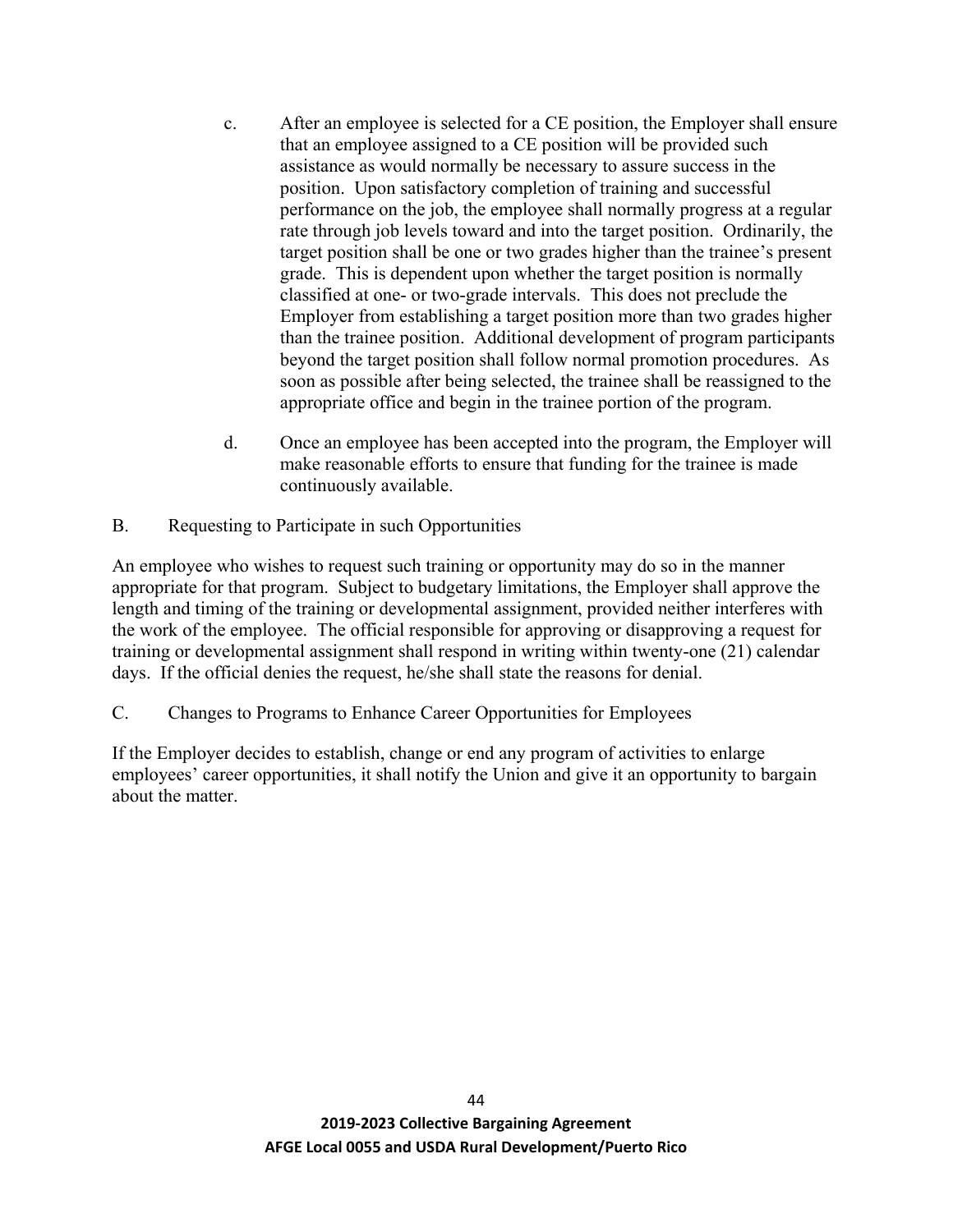# **Article 19 - Incentive Awards**

#### **Section 1 - Purpose and Policy**

- A. The parties agree that a motivational Incentive Awards Program is one of the mechanisms through which employees' accomplishments are recognized. Employees and Managers can take an active part in the program by objectively recognizing and rewarding contributions which increase productivity, empower employees, and promote team building.
- B. An effective incentive awards program should result in a more effective workforce, higher productivity, and improved working environment. Within the context of budgetary considerations and limitations, the Employer may provide incentive awards to employees whose performance is substantially in excess of normal expectation and to employees who submit suggestions that result in measurable improvements in efficiency. Therefore, the Employer shall follow RD Instruction 2063-B, "Recognition Program".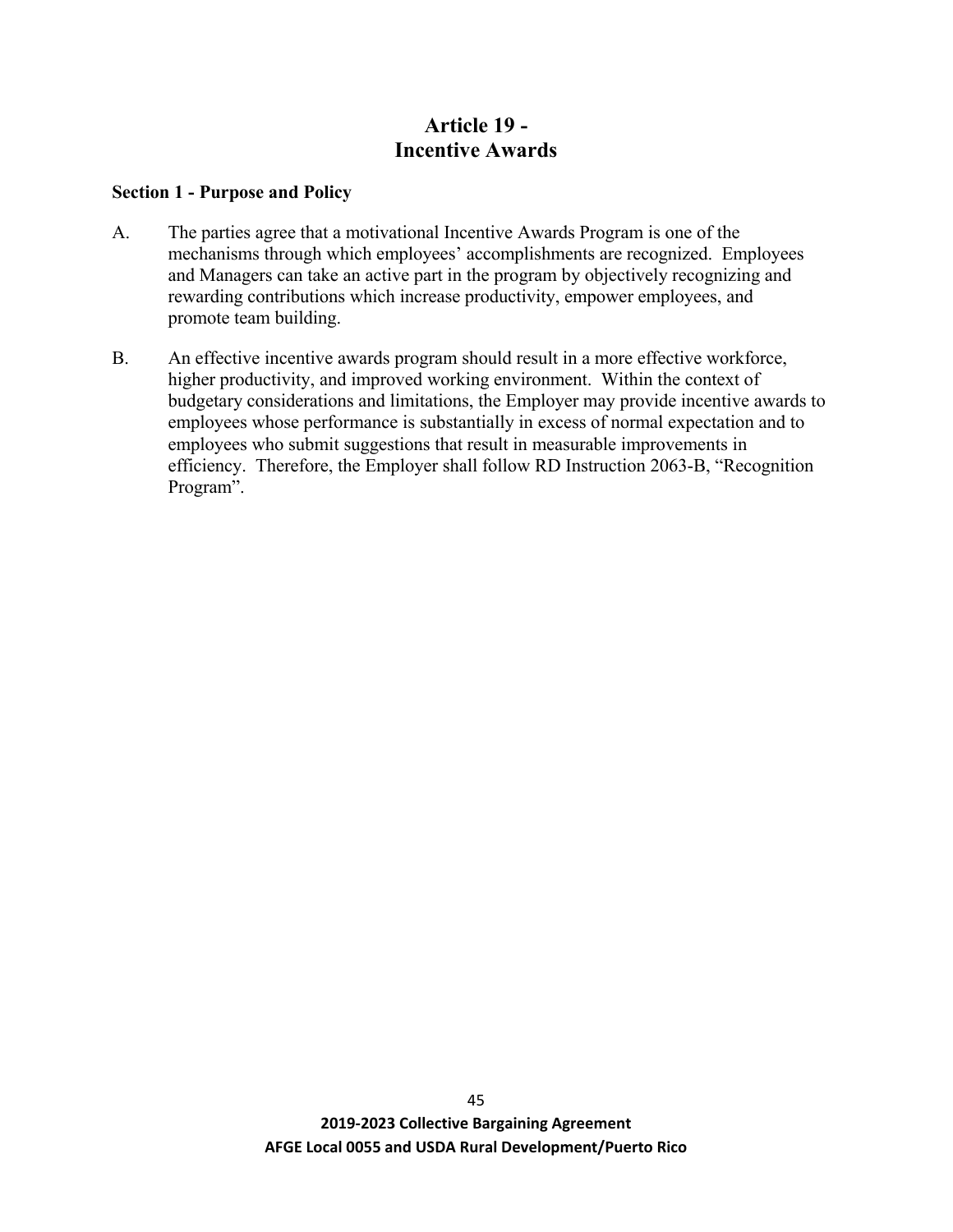# **Article 20 - Equal Employment Opportunity**

## **Section 1 - Equal Employment Opportunity**

- A. Equal Employment Opportunity ("EEO") shall be advanced in accordance with Title 5 USC, Executive Order 11478, authorizing legislation, applicable USDA regulations and RD Instructions.
- B. The Employer shall make available to employees written information describing the EEO complaints procedure.
- C. The Employer shall make available to the Union as requested, information concerning the workforce profile (i) by grade according to gender and race, (ii) by occupation according to gender and race, and (iii) concerning promotions according to gender and race.
- D. Guidelines on EEO policies and related subjects are disseminated by the Agency through Ag Learn.

# **Section 2 - Complaints**

- A. Any employee who wishes to file or has filed a complaint shall be free from coercion, interference, and reprisal, and shall be entitled to expeditious processing of the complaint within the time limits prescribed by regulations. Any employee who seeks to file a complaint shall have the right to select a representative as provided by 29 CFR 1614.
- B. An employee has the option of filing a complaint under Article 25, "Negotiated Grievance Procedure", or under the Agency EEO complaint procedure, but not both. An employee shall be deemed to have exercised his or her option at such time as the employee timely files under the statutory procedure or the Negotiated Grievance Procedure, whichever occurs first. EEO counselors shall provide employees with written descriptions of both procedures.

### **Section 3 - Duty Status**

Employees participating in discussions of informal EEO complaints under this Article shall be on official time as provided by 29 CFR §°1614.605(b).

# **Section 4 - Reasonable Accommodation**

The Employer is committed to providing reasonable accommodation in accordance with law and regulations. Employees are responsible for communicating the need for accommodation and for following established procedures.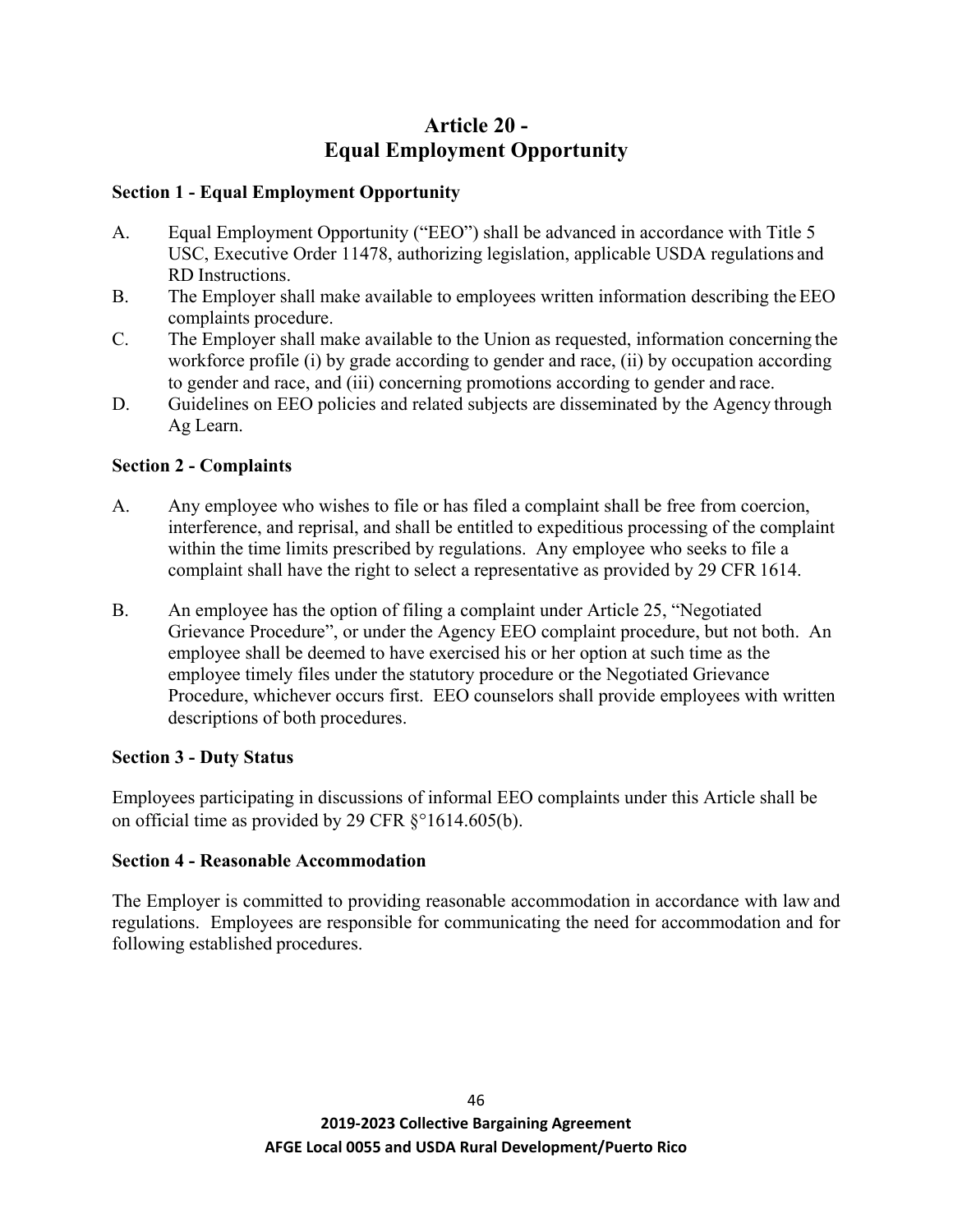# **Article 21 Telework**

Bargaining unit employees shall be covered by the provisions of the USDA Departmental Regulation 4080-811-002, "Telework Program".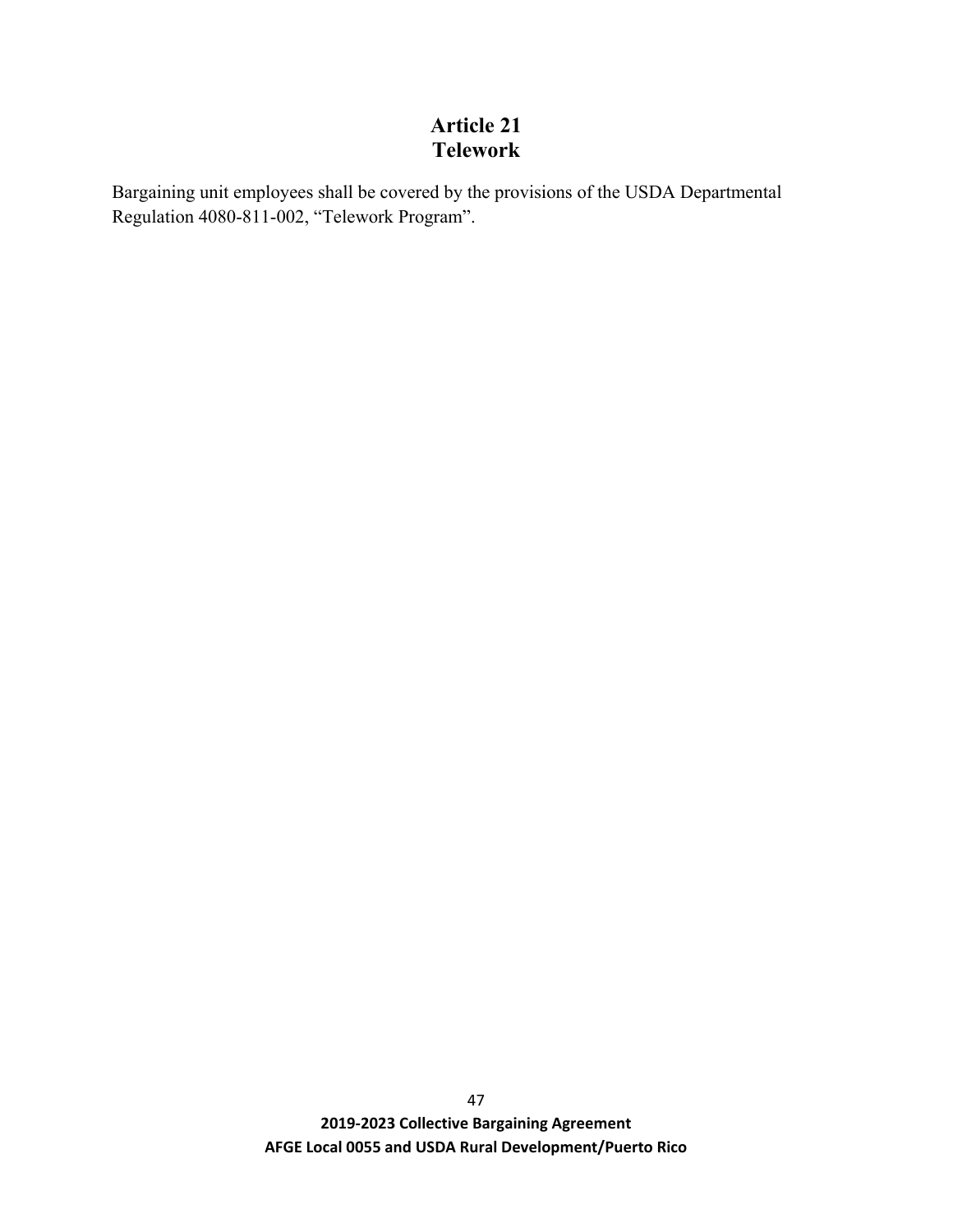# **Article 22 Performance Management System**

#### **Section 1 - Statement of Policy**

- A. Management and the Union agree that the purpose of the performance management system is to improve individual and organizational performance, program effectiveness, and accountability by focusing on results, service quality, and customer satisfaction, and by aligning standards and elements with organizational goals and strategic plans.
- B. Management and the Union have agreed to implementthe Agency's Performance Management policy in accordance with the provisions of applicable law, Governmentwide rules and the USDA Departmental Regulation governing the management of the performance of bargaining unit employees, currently DR-4040-430, "Employee Performance Management" (February 6, 2019).

Employees should pay special attention to the following Section 14, "ADDRESSING PERFORMANCE PROBLEMS"

- a. Prerequisites to Addressing Issues. Before performance problems can be officially addressed, the following must be in place:
	- (1) A current, accurate position description; and
	- (2) A current, accurate performance plan, including standards and measures that clearly articulate the expectations at the FS level.
- b. Distinction and Overlap Between Performance and Conduct.
	- (1) Conduct and performance management problems may coincide, but they are distinct issues.
		- (a) Misconduct is generally a failure to follow a regulation, policy, or workplace rule, whether written or unwritten. Examples include:
			- 1 Tardiness;
			- 2 Absenteeism;
			- 3 Insubordination;
			- 4 Falsification;
			- 5 Misuse of Government computer systems;
			- 6 Prohibited personnel practices;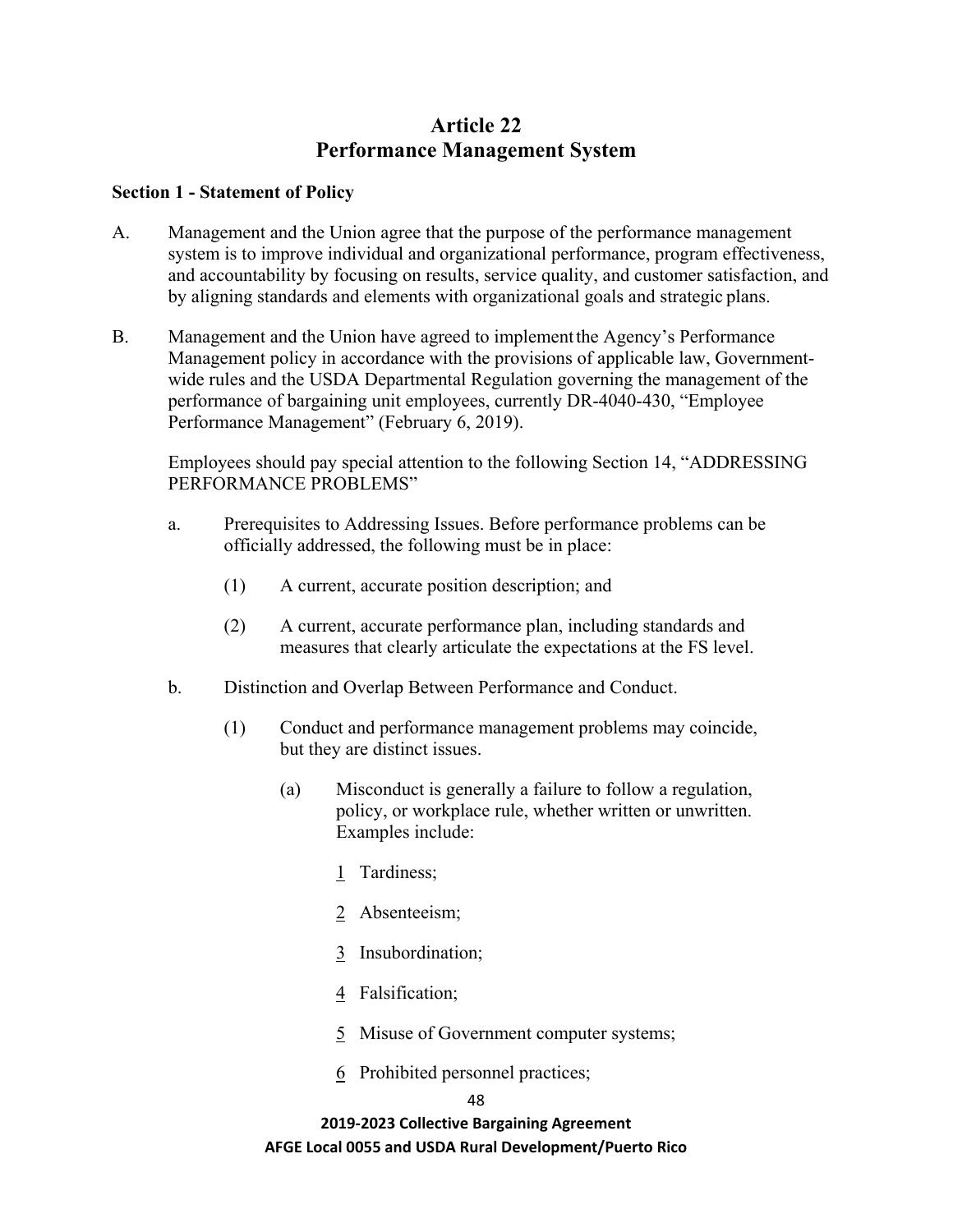- 7 Retaliation;
- 8 Failure to follow safety regulations; and
- 9 Failure to protect personally identifiable information (PII).
- (b) Poor performance is the failure of an employee to do the job at the FS level, as defined in the performance plan.
- (2) A pending conduct consideration will have no bearing on conducting progress reviews and/or issuing a timely rating of record.
- (3) Accountability for poor performance, by means of a Demonstration Opportunity (DO) and/or a rating of record, does not preclude consequences for misconduct.
- c. Immediacy. As described in Section 11, Rating Officials must identify potential issues with any employee meeting his or her performance expectations, and address the issues with the employee, before performance falls below the standards defined at the FS level for any element as documented in the employee's performance plan.
- d. Reassignments. An employee may be reassigned at any time for performance that fails to meet the FS level as documented in the employee's performance plan.
- e. Adverse Actions. Subject to the provisions of 5 U.S.C. 75, Adverse Actions, and 5 CFR 752, Adverse Actions, an agency may, to promote the efficiency of the service, take action for performance or related conduct.
- f. Performance-Based Actions. Subject to the provisions of 5 U.S.C. 4303 and 5 CFR 432, Performance Based Reduction in Grade and Removal Actions, an agency may reduce in grade or remove an employee for failing to perform at the FS level in a critical element.
	- (1) If the employee's performance falls below the standards for FS on any critical element, prior to taking a performance-based action, the Rating Official must:
		- (a) Notify the employee in writing of the critical element(s) for which performance is below the FS level;
		- (b) Inform the employee that unless he/she demonstrates performance in the critical element(s) identified in the notice at the FS level, the employee may be reduced in grade or removed; and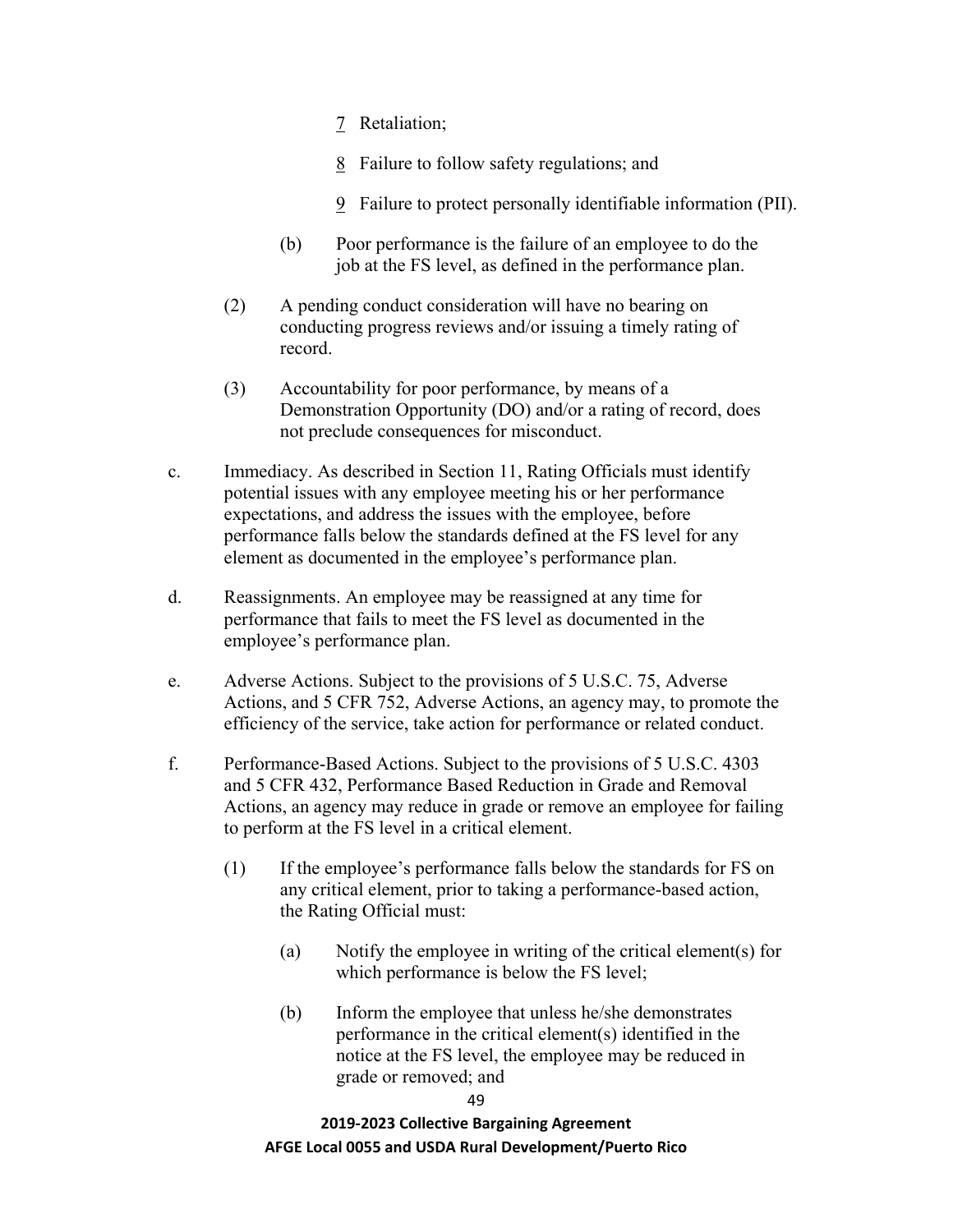- (c) Afford the employee a reasonable opportunity to demonstrate FS performance on the critical element(s) by giving the employee a DO.
- (2) Neither an interim rating nor a rating of record is required before taking a performance-based action.
- (3) The requirement to establish a DO excludes employees listed in 5 CFR 432.102(f), including an employee in the competitive service who is serving a probationary or trial period under an initial appointment.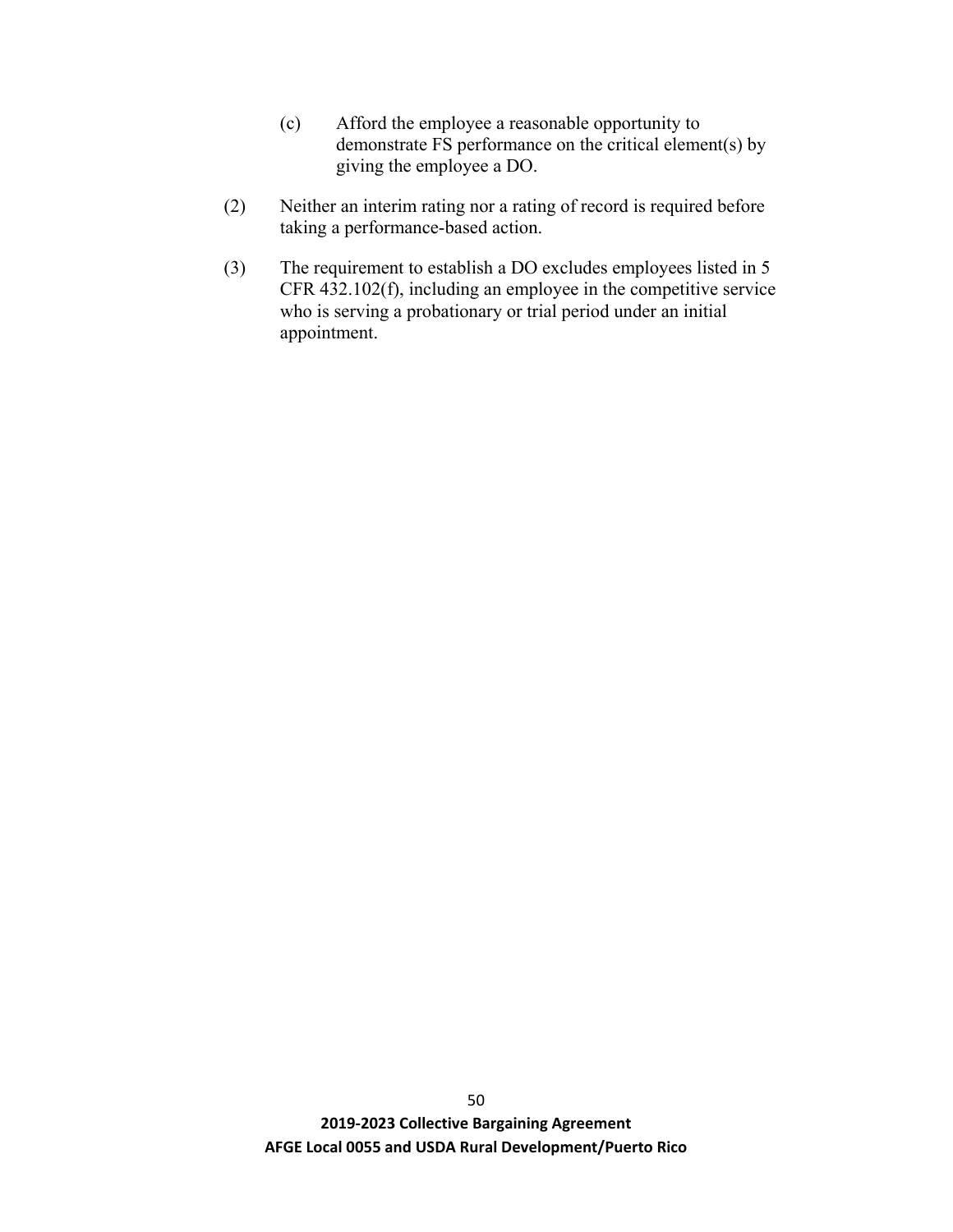# **Article 23 - Within Grade Increases**

## **Section 1 - General**

Pursuant to 5 USC 5335, an employee is entitled to receive a within-grade increase subject to completion of the appropriate waiting period and a determination that the employee's work is of an acceptable level of competence. Such determination must be made upon completion of the waiting period.

# **Section 2 - Basis for Granting or Denying**

Within-grade increases shall be granted or denied on the basis of whether an employee attains an acceptable level of competence and meets other statutory requirements.

## **Section 3 - Supervisory Responsibilities**

- A. The decision to grant or withhold a within-grade increase must be supported by the employee's most recent rating of record.
- B. Denial of a within-grade increase may not be used in lieu of disciplinary action.

### **Section 4 - Decisions**

After completion of the waiting period, if the within-grade increase is to be denied, the employee shall be given the supervisor's official determination in writing. The determination shall include:

- A. A statement of the reasons for the negative determination;
- B. Identification of the areas in which the employee must improve in order to be granted a within-grade increase;
- C. The right to file a written request for reconsideration not more than fifteen (15) days after receiving the negative determination;
- D. The name and address of the official, usually the State Director or the State Director's designee, who will reconsider the official determination and with whom the request for reconsideration should be filed.

### **Section 5 - Appeal Rights**

When a determination is made that an employee's job-related activities are not at an acceptable level and the determination is final, an employee may file a grievance/complaint or appeal the adverse action to the Merit Systems Protections Board.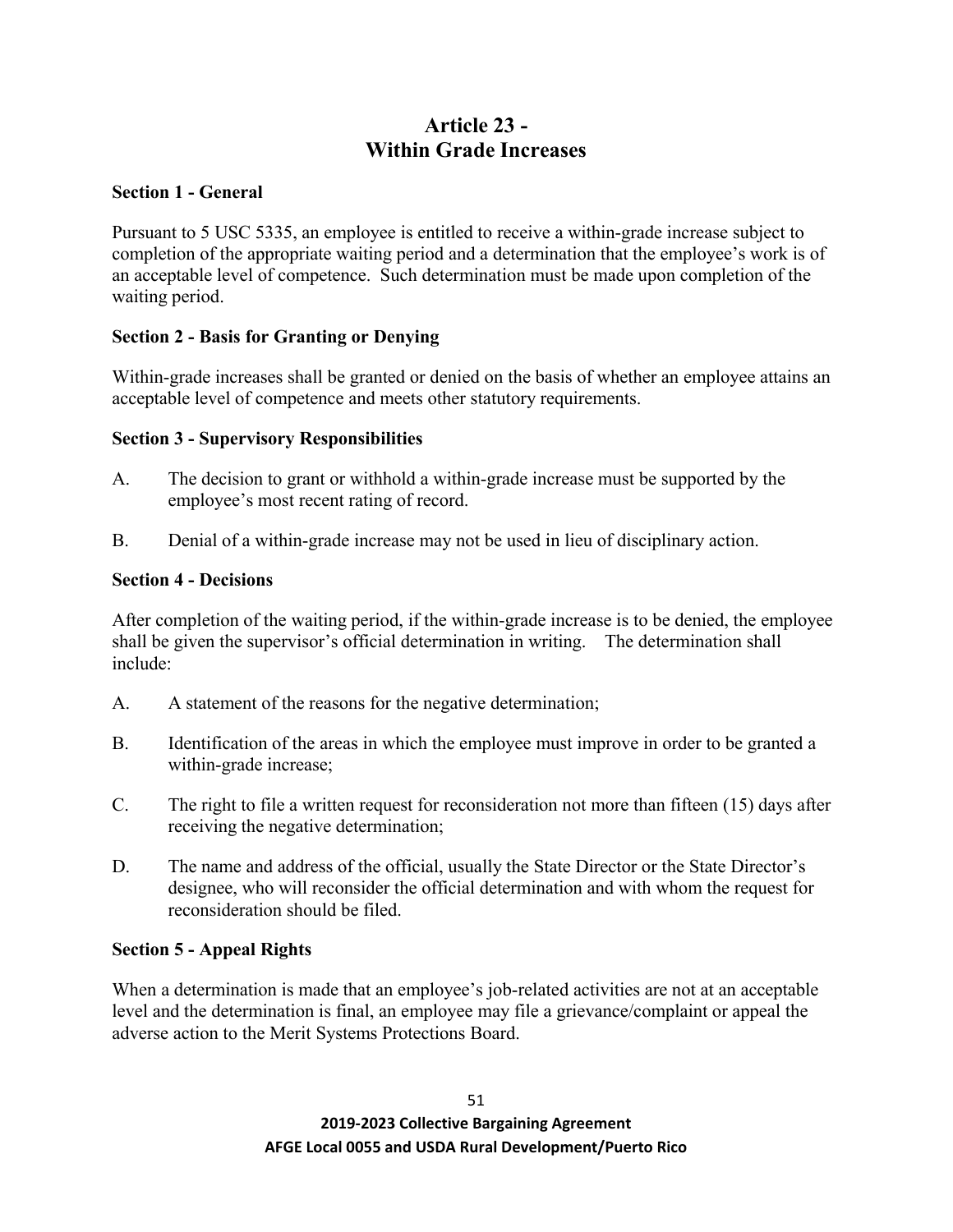### **Section 6 - Effective Date/Administrative Error**

A within-grade increase shall be effective on the first day of the first pay-period following completion of the required waiting period and the employee meets conditions for eligibility, within technical limitations by the National Finance Center. When, due to administrative error, oversight or delay, a positive determination made after the waiting period is completed, the effective date of the within-grade increase shall be retroactive to the original due date.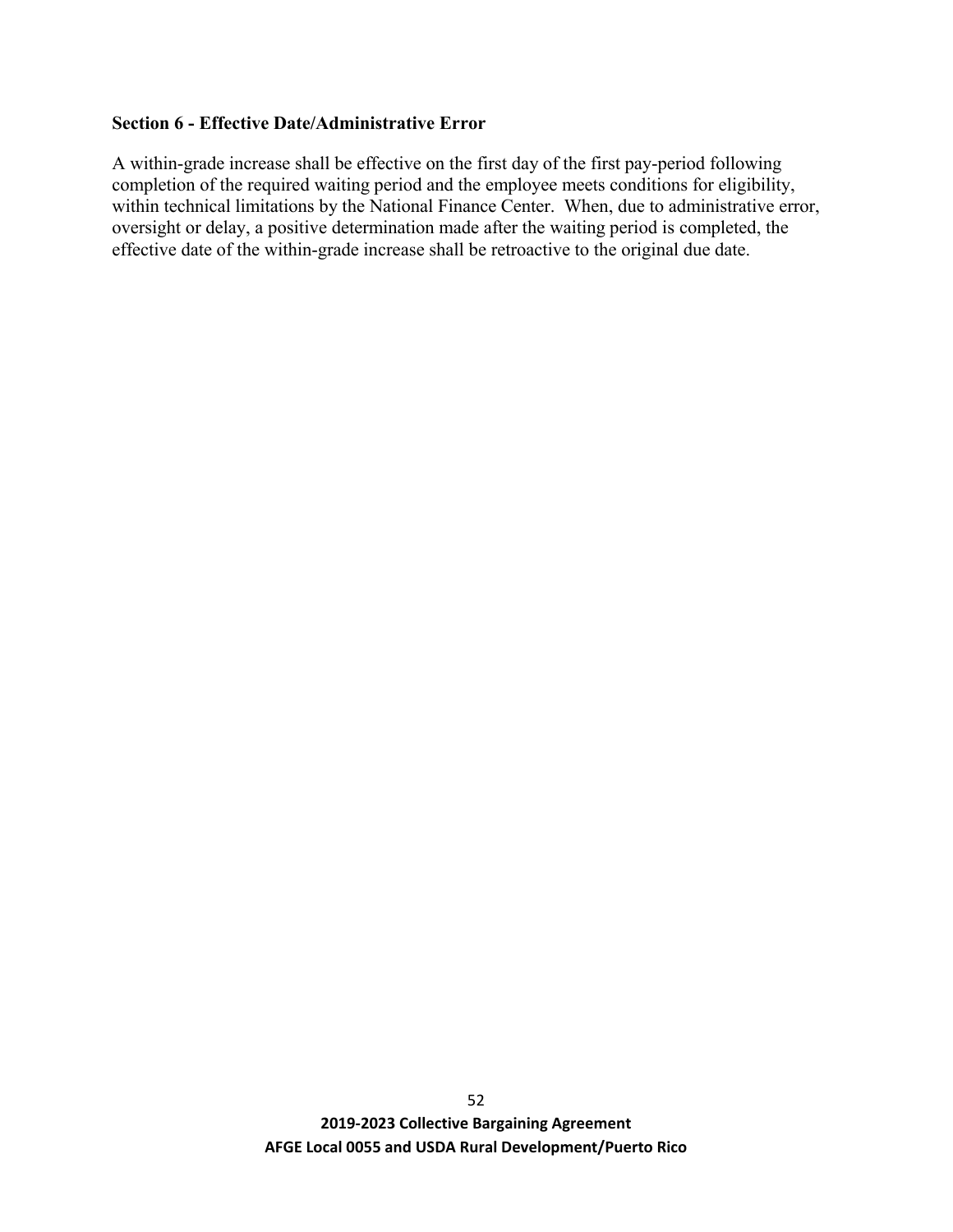# **Article 24 - Disciplinary and Adverse Actions**

## **Section 1 - Statement of Assumptions, Purpose and Policy**

- A. The objective of discipline is to correct and improve employee behavior so as to promote the efficiency of the Agency. The Agency usually disciplines progressively for the purpose of correcting and improving employee behavior. However, there may be circumstances when progressive discipline is not appropriate and more immediate action is required.
- B. Early communication between the-affected employee and supervisor to achieve resolution is encouraged. If either party (employee or supervisor) believes that resolution would be aided if the Union were involved in these early discussions, he or she is encouraged to contact the applicable Union Steward. The Agency shall make a reasonable effort to assure that actions/agreements are fair and equitable to both parties involved.

## **Section 2 - Obligations: General**

- A. Bargaining unit employees shall be the subject of disciplinary or adverse action only for just cause.
- B. All disciplinary and adverse actions shall be consistent with Agency regulations, government-wide regulations, and laws in effect at the time.

# **Section 3 - Definitions**

- A. Day For the purpose of this Article, the word "day" means calendar day unless otherwise specified.
- B. Disciplinary action Refers to a letter of official reprimand or a suspension for fourteen (14) calendar days or less as outlined in 5 U.S.C. Chapter 75, Subchapter I.
- C. Adverse action Refers to a removal, suspension for more than fourteen (14) calendar days, reduction in grade, reduction in pay or furlough of thirty (30) calendar days or less as outlined in 5 U.S.C. Chapter 75, Subchapter II.

# **Section 4 - Counseling and Warnings**

- A. Discipline may be preceded by counseling and assistance including oral warnings that are informal in nature.
- B. Counseling, assistance and warnings shall be conducted privately and in such a mannerso as to avoid embarrassment of the employee.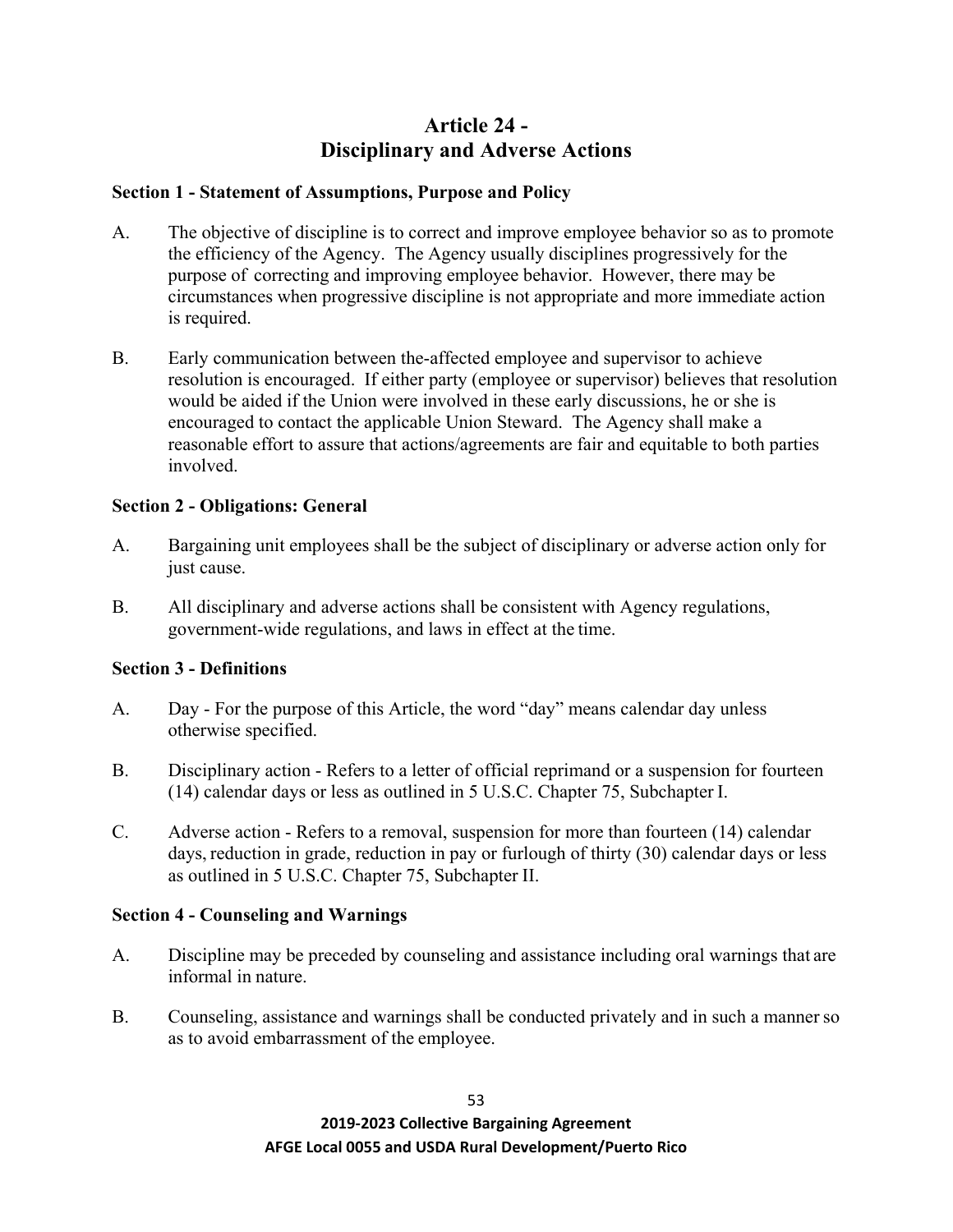## **Section 5 - Reprimand**

- A. An official reprimand is a written disciplinary action that specifies the reasons for the action. The reprimand shall specify that the employee may be subject to more severe disciplinary action upon any further offense and that a copy of the reprimand shall be made a part of the personnel folder for up to two (2) years.
- B. The letter of reprimand shall inform the employee that he/she has the right to file a grievance on the reprimand under the negotiated grievance procedure, and the right to Union representation.

## **Section 6 - Short-term Suspensions**

- A. An employee against whom a suspension for fourteen (14) calendar days or less is proposed is entitled to:
	- 1. An advance written notice stating the specific reasons for the proposed action;
	- 2. A reasonable time, usually fourteen (14) calendar days, to answer orally and in writing and to furnish affidavits and other documentary evidence in support of the answer; and
	- 3. Be represented.
- B. After considering the employee's response, the Employer shall issue a written decision. If the decision is unfavorable to the employee, the decision may be grieved, beginning at the last step of the grievance procedure, i.e. to the State Director.

## **Section 7 - Removal, Suspension For More Than Fourteen (14) Days, Reduction-in-Grade, Reduction-in-Pay, Furlough of 30 days or Less.**

- A. An employee against whom such action is proposed is entitled to:
	- 1. Thirty (30) calendar days advance written notice stating the specific reasons for the proposed action. This does not apply in instances where the Employer invokes the "Crime Provision."
	- 2. Ten (10) calendar days to answer orally and in writing, and to furnish affidavits and other documentary material evidence in support of the answer.
	- 3. Be represented.
- B. After considering the employee's response, the Employer shall issue a written decision.
	- 1. If the decision is to effect an action specified in this section, it shall specify the reason therefore, the effective date, the action to be taken, and the right to grieve or appeal the decision but not both.

54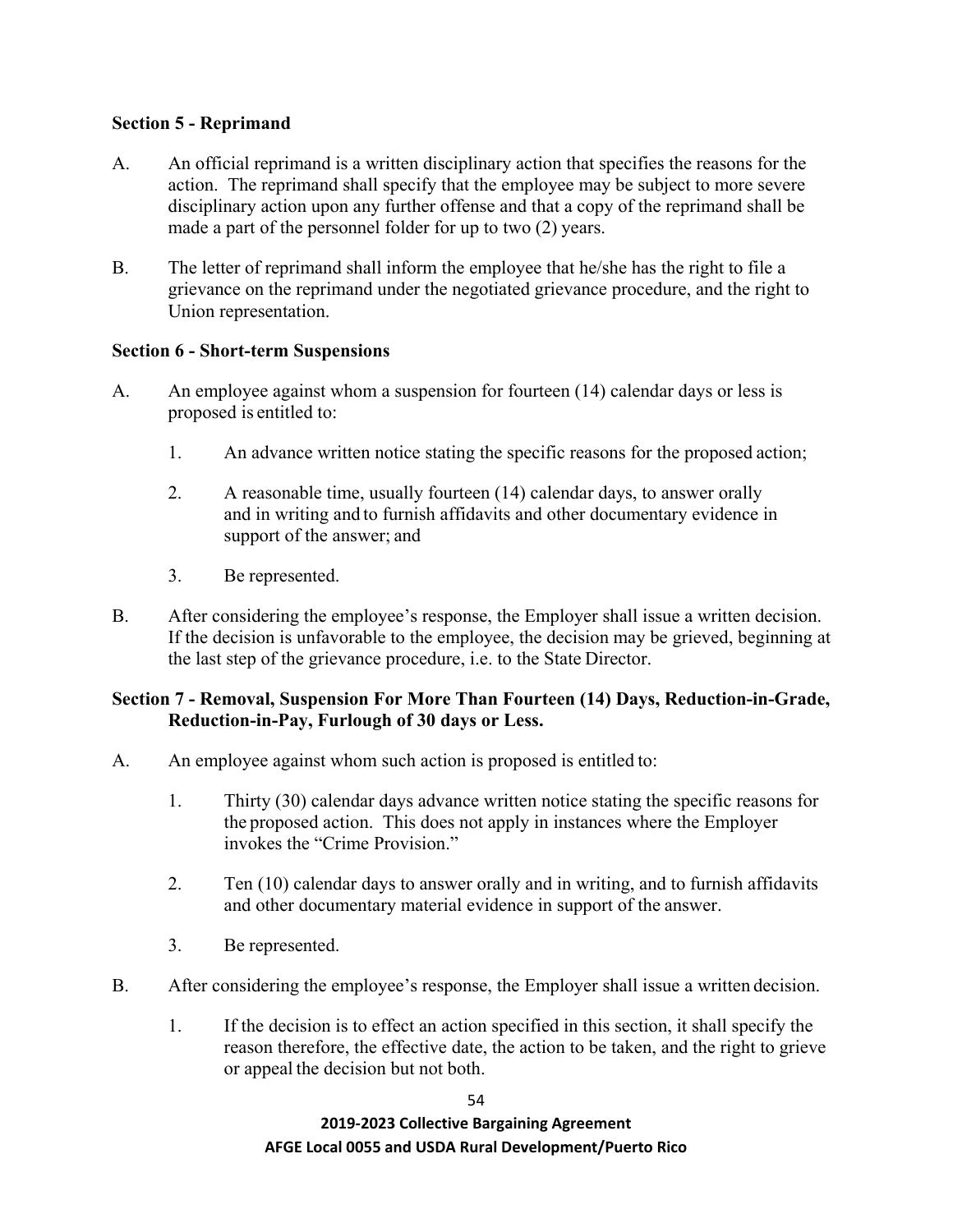- 2. In accordance with 5 U.S.C. chapter 71, the employee may either: (1) appeal the matter to the Merit Systems Protection Board or raise the matter with the Equal Employment Opportunity Commission; or (2) grieve the matter under the terms of this negotiated Agreement at the final pre-arbitration step. The choice of forum is irrevocable. An employee shall be deemed to have exercised his or her option at such time as the employee timely files under the statutory procedure or the negotiated grievance procedure, whichever occurs first. The Union reserves the right to invoke arbitration, and if so, it must be invoked no later than thirty (30) calendar days after the effective date of the action.
- C. Employees shall be entitled to representation in all phases of the procedure.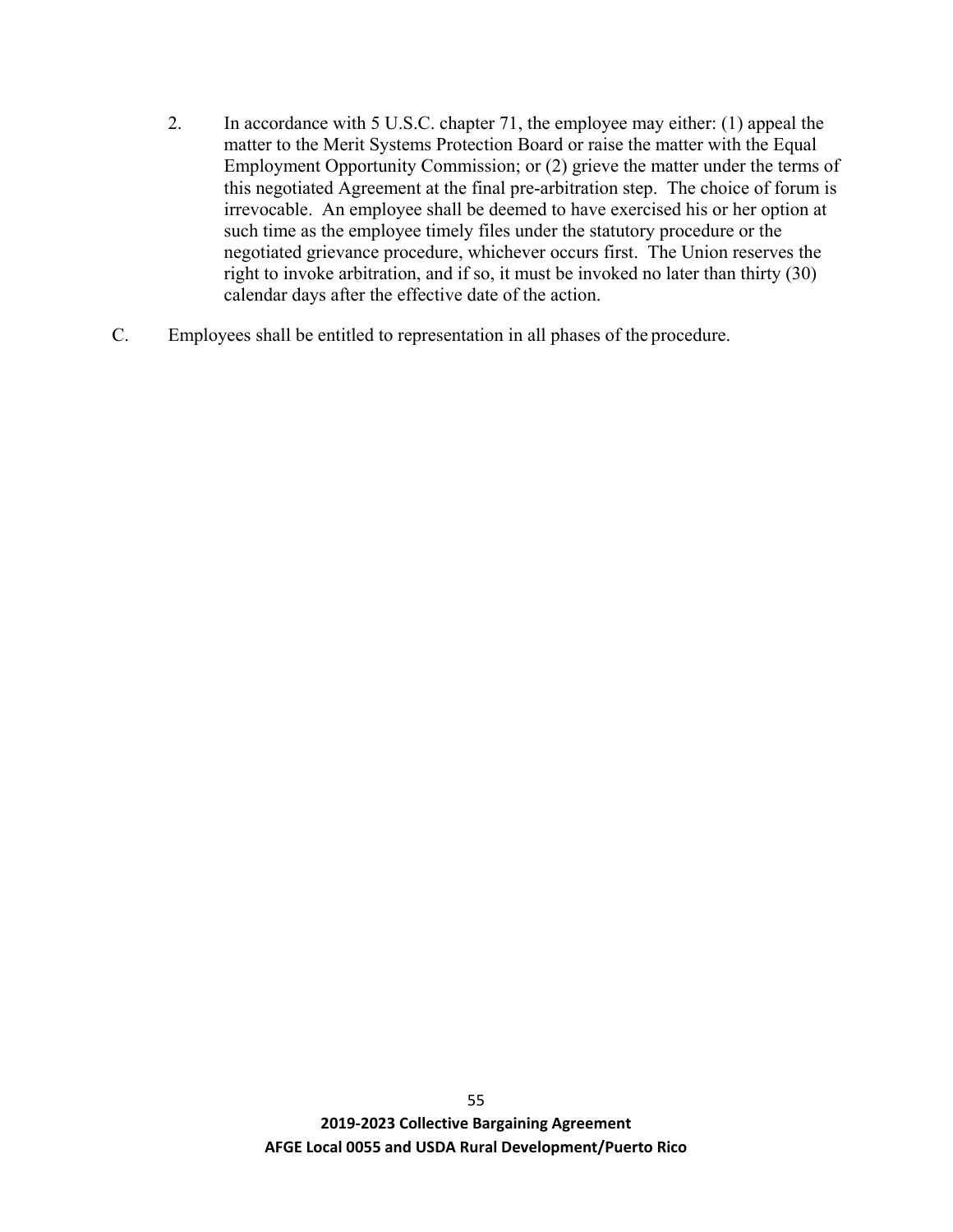# **Article 25 Negotiated Grievance Procedure**

### **Section 1 - Purpose**

The purpose of this Article is to provide a mutually acceptable method for the prompt and equitable settlement of grievances filed by bargaining unit employee(s), the Union or the Employer. The Employer shall not construe the filing of grievances as reflecting unfavorably on an employee's good standing, performance, loyalty, or desirability to the organization, nor shall the Union or employees file grievances in order to affect adversely the perception of the person or reputation of any representative of the Employer.

### **Section 2 - Definitions, Coverage and Scope**

A grievance means any complaint subject to the control of the Employer, which seeks personal relief:

- A. By an employee in the bargaining unit concerning any matter relating to the employment of the employee;
- B. By the Union concerning any matter relating to the employment of any employee in the bargaining unit; and
- C. By any employee in the bargaining unit, the Union, or the Employer concerning:
	- 1. The effect or interpretation, or a claim of breach of this collective bargaining agreement; or
	- 2. Any claimed violation, misinterpretation, or misapplication of any law, rule or regulation affecting conditions of employment.
- D. Grievances on the following matters are excluded from the scope of this procedure:
	- 1. Any claimed violation of 5 USC 73 relating to prohibited political activities;
	- 2. Retirement, life insurance or health insurance;
	- 3. A suspension or removal under 5 USC 7532 relating to national security;
	- 4. Any examination, certification, or appointment; or
	- 5. The classification of any position which does not result in the reduction in grade or pay of an employee.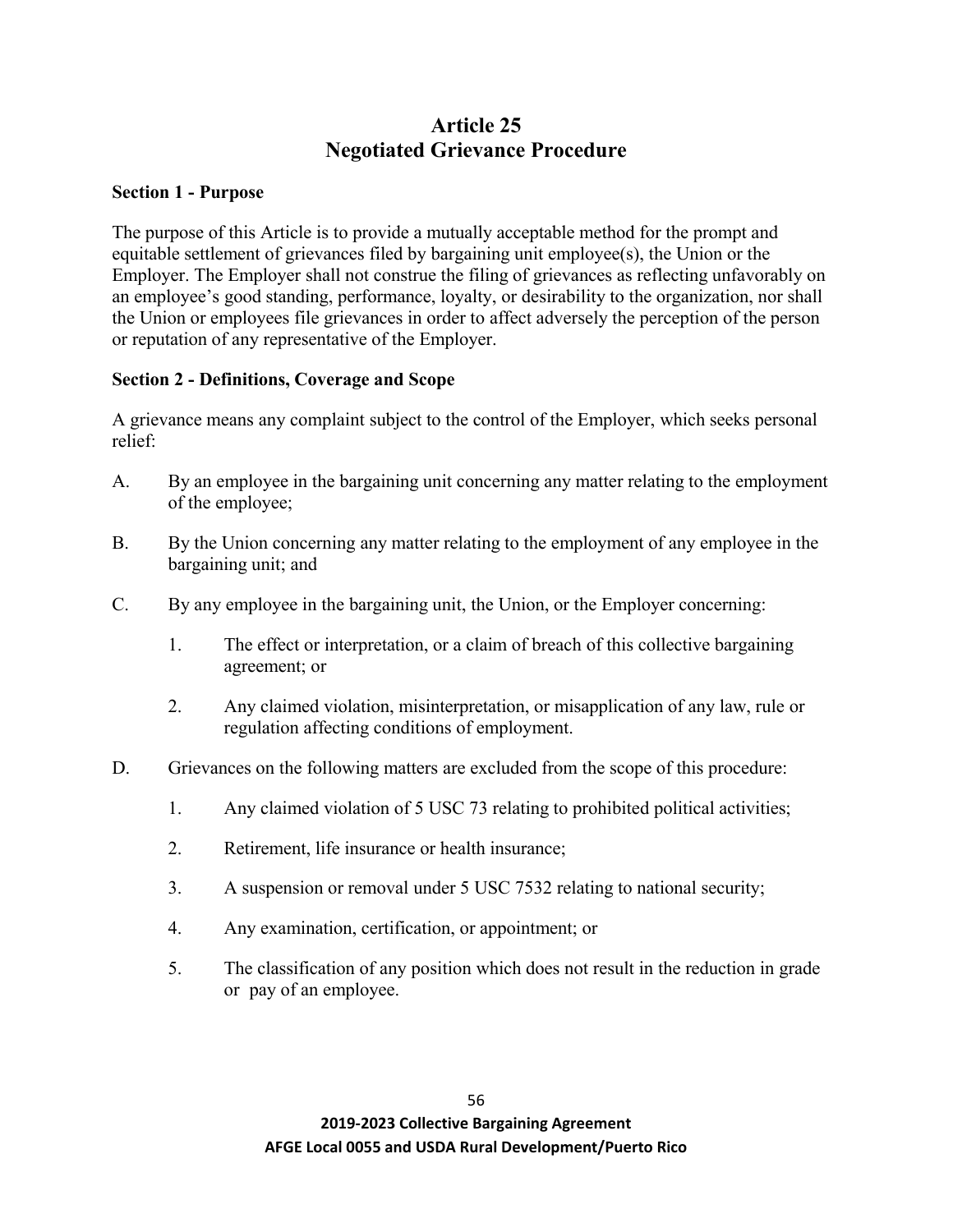## **Section 3 - Exclusivity**

Grievances may be initiated by employee(s) covered by this Agreement and/or their Union representative, or by the Employer. Representation of bargaining unit employees shall be the sole and exclusive province of the Union. This is the exclusive procedure available to bargaining unit employees, the Union or the Employer for the resolution of grievances arising under this Agreement.

## **Section 4 - Representation**

- A. Bargaining unit employees filing a grievance under this procedure may represent themselves or be represented by a designee of the Union.
- B. When an employee is self-represented, the Union has a right to be present during grievance proceedings as an observer.
- C. When a grievant elects Union representation, meetings, communications and resolution discussions shall be made through the designated Union representative.

## **Section 5 - Resolution of Grievances and Employee Standing**

- A. Employees dissatisfied with an order properly grounded in supervisory authority must follow the order first and then grieve the matter, except in situations posing a real and immediate hazard to the employee's health and safety.
- B. The Union and the Employer agree that grievances should be settled in an orderly, prompt and equitable manner so that the efficiency of the Employer may be maintained and morale of employees shall not be impaired. Every effort shall be made by the Employer and the Union to settle grievances at the first level of supervision. Employees and their representatives shall be unimpeded and free from restraint, interference, coercion, discrimination or reprisal, consistent with 5 USC 71 and this Agreement, in seeking adjustment of grievances.
- C. Both the Union and the Employer shall conduct themselves according to the articles on Union/Management rights and responsibilities, and/or Alternative Dispute Resolution.

# **Section 6 - Grievability/Arbitrability Questions**

In the event either party should declare a grievance non-grievable or non-arbitrable, the original grievance shall be considered amended to include this issue. All disputes of grievability/arbitrability shall be referred as threshold issues in the related grievance, except where the parties agree to hear the threshold issue and merits of the grievance separately.

### **Section 7 - Time Limits**

A. Grievances must be presented within twenty-one (21) calendar days of the action or date the party became aware of it.

57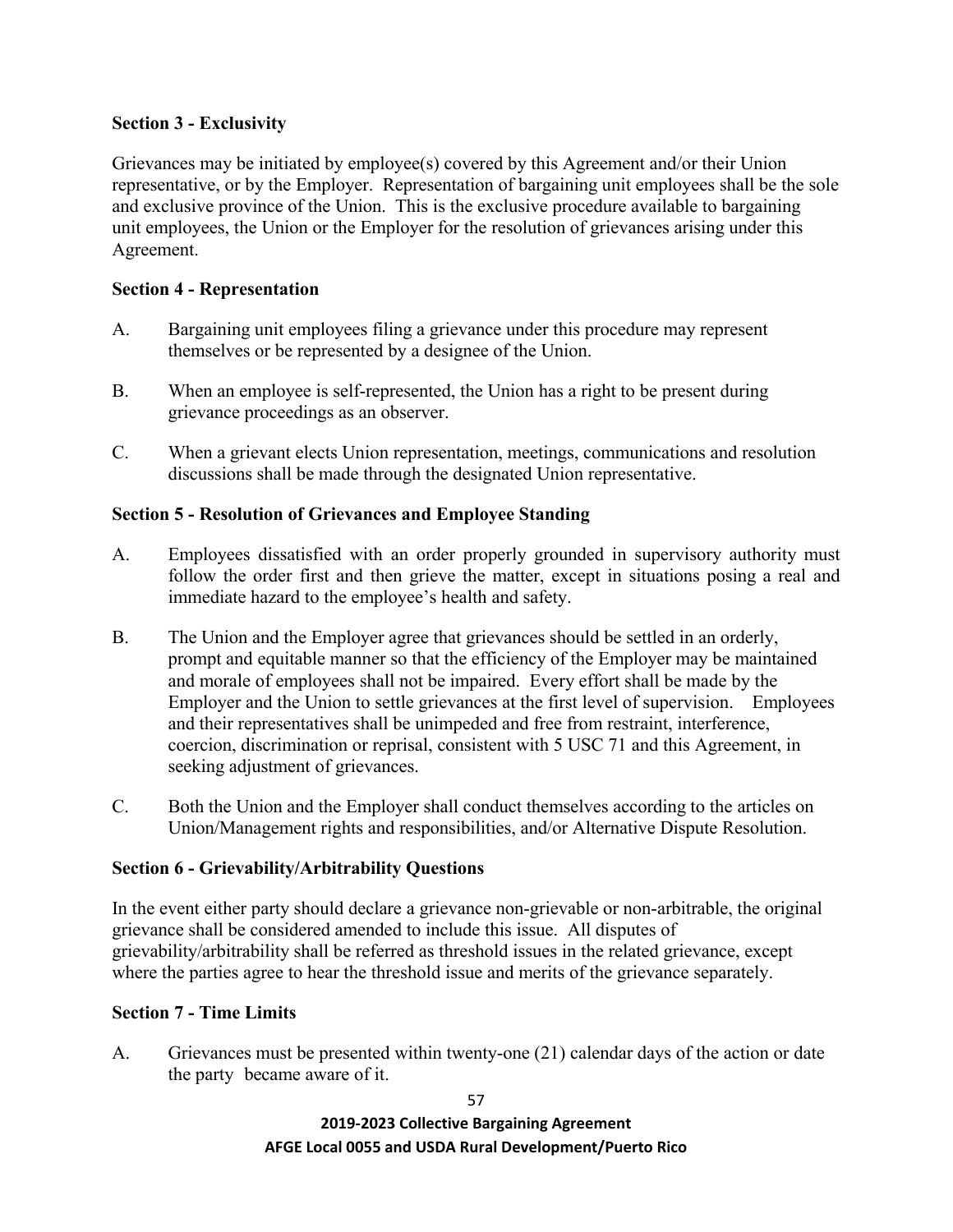- B. Proof of service shall be either: (1) a return post office receipt executed by the person served; or (2) a written acknowledgment from the person served when hand-delivered; or (3) electronic receipt or confirmation.
- C. All the time limits in this Article may be extended by mutual consent.
- D. In the event of an emergency situation (including a furlough/shutdown), all time limits shall be suspended until the situation ends and Agency operations resume.

## **Section 8 - Options**

- A. Concerning complaints about matters covered under Section 4303 (Unacceptable Performance) and 7512 (Adverse Actions) and about a prohibited personnel practice under Section 2302(b)(1) of the Civil Service Reform Act, in accordance with 5 USC chapter 71, employees may either: (1)°appeal the matter to the Merit Systems Protection Board or raise the matter with the Equal Employment Opportunity Commission; or (2)°grieve the matter under the terms of this Negotiated Grievance Procedure ("NGP") at the final pre-arbitration step. However, the employee may not exercise both options. The choice of forum is irrevocable; an employee shall be deemed to have exercised his/her option at such time as the employee timely files under the statutory procedure or this NGP, whichever occurs first. The Union reserves the right to invoke arbitration, but must do so no later than thirty (30) calendar days after the effective date of the action. If the Agency has taken disciplinary or adverse action already, the Union may elect to proceed straight to arbitration instead of using this NGP.
- B. Before filing a grievance that alleges discrimination, the employee may first discuss the allegation with an EEO counselor. Time limits for filing such complaint must be in accordance with all applicable current and future laws, rules and regulations governing EEO. If the employee elects to file under the NGP, he/she shall proceed under Section 9 of this Article within twenty-one (21) calendar days after the alleged discriminatory act. Starting with the State Director, that official shall have thirty (30) calendar days to attempt to resolve the matter and issue a decision.

### **Section 9 - Procedures for Employee Grievances**

- A. The Employer and the Union agree that reasonable efforts should be made to settle complaints at the lowest possible level. Employees are encouraged to resolve complaints between themselves and their immediate supervisors without resorting to the NGP.
- B. The Union or the employee shall raise the issue with the complaining employee's immediate supervisor within twenty-one (21) calendar days of the date of the incident underlying the complaint, or the date the occurrence became known to the Union or employee, by filing a written grievance. The written grievance shall include, at a minimum, the known details of the incident being grieved, and the specific remedy being sought.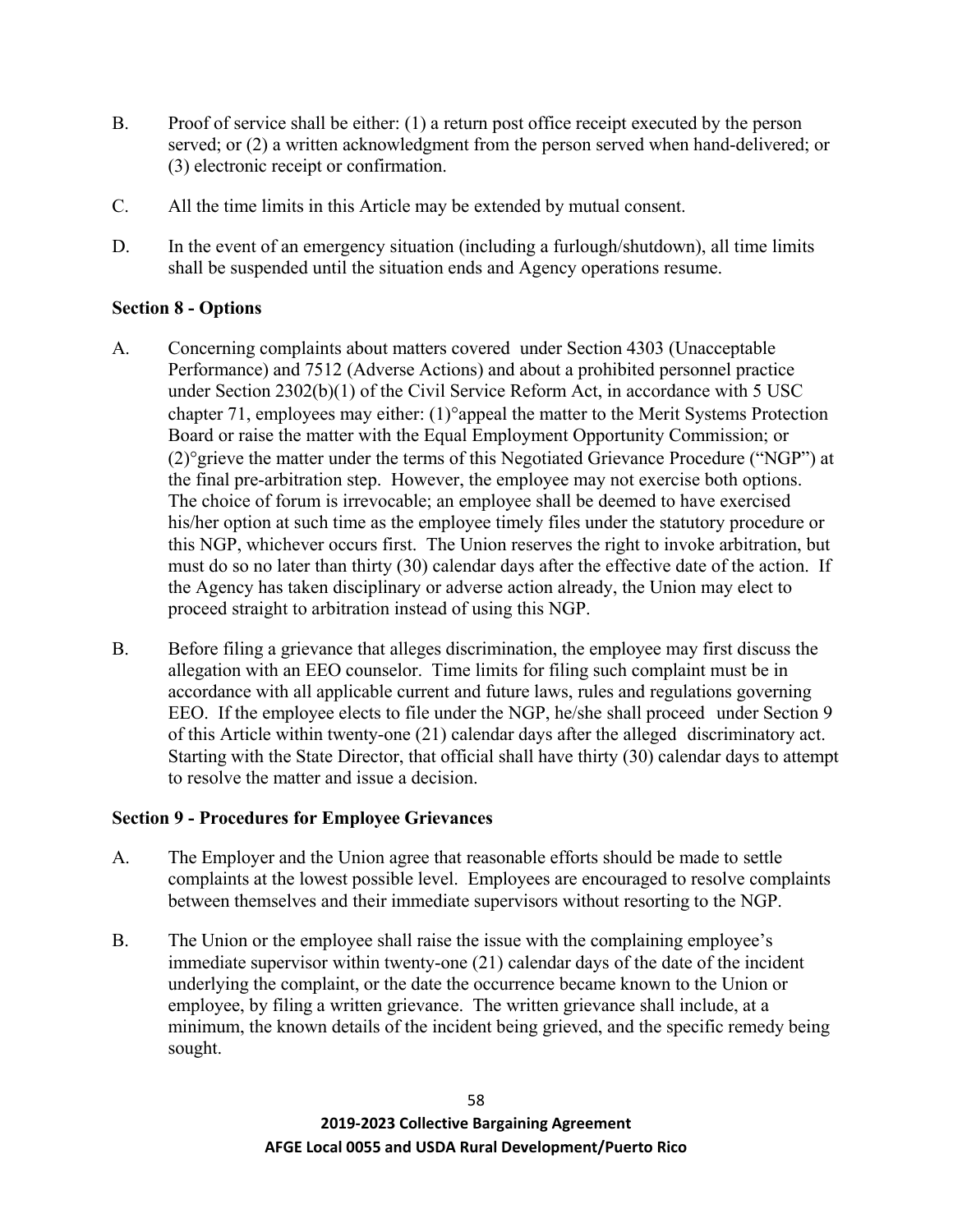- C. Within fourteen (14) calendar days of receiving the written grievance, the supervisor shall review the matter being grieved and hold a meeting to include the supervisor, the grievant and the designated Union representative. The supervisor may have a labor advisor present to discuss the issue(s). Within fourteen (14) calendar days of that meeting, the supervisor shall respond to the grievance in writing by granting and/or denying the requested remedy in whole or in part.
- D. If not satisfied with the supervisor's response, the Grievant and/or Union has twenty-one (21) calendar days to request in writing a review by the State Director of the supervisor's decision. The State Director shall meet within fourteen (14) calendar days of receving the request with the Union's representative and the Grievant, together with the Agency representatives, including the State Director or designee and any other person whose presence the State Director deems desirable. Within twenty-one (21) calendar days of that meeting, the State Director shall submit his/her written decision.
- E. If the Grievant and/or Union is not satisfied with the State Director's response, the Union may proceed to arbitration as provided in Article 26, "Arbitration".

## **Section 10 - Union-Management Grievances**

- A. Either party may opt to submit grievances through their respective representatives.
- B. A grievance alleging a continuing violation may be presented at any time, but any remedy shall be limited to violations that occurred within twenty-one (21) calendar days before the date of filing unless a longer period is provided by statute or regulation. A grievance concerning a particular act or occurrence must be presented to the other party within twenty-one (21) calendar days of the act/occurrence or of the date the grieving party became aware of it.
- C. When a grievance is filed, the parties shall meet and/or discuss the matter within fourteen (14) calendar days. A written decision shall be issued within fourteen (14) calendar days of the meeting. If the grievance is not settled by this method, either party may invoke arbitration within 30 calendar days following receipt of the final decision.

### **Section 11 - Failure to Meet Requirements**

- A. In employee grievances, failure on the part of the Employer to meet any of the time requirements of this procedure shall permit the grievance to advance to the next step.
- B. A party's failure to issue a written decision in a timely manner shall not prevent the grieving party from pursuing the grievance to the next step in accordance with the terms of this agreement. If the Employer fails to meet a deadline at the final stage of grievance processing and the grievant wishes to pursue the grievance, the Union may, at its option, submit the matter to arbitration within 30 calendar days of the missed deadline.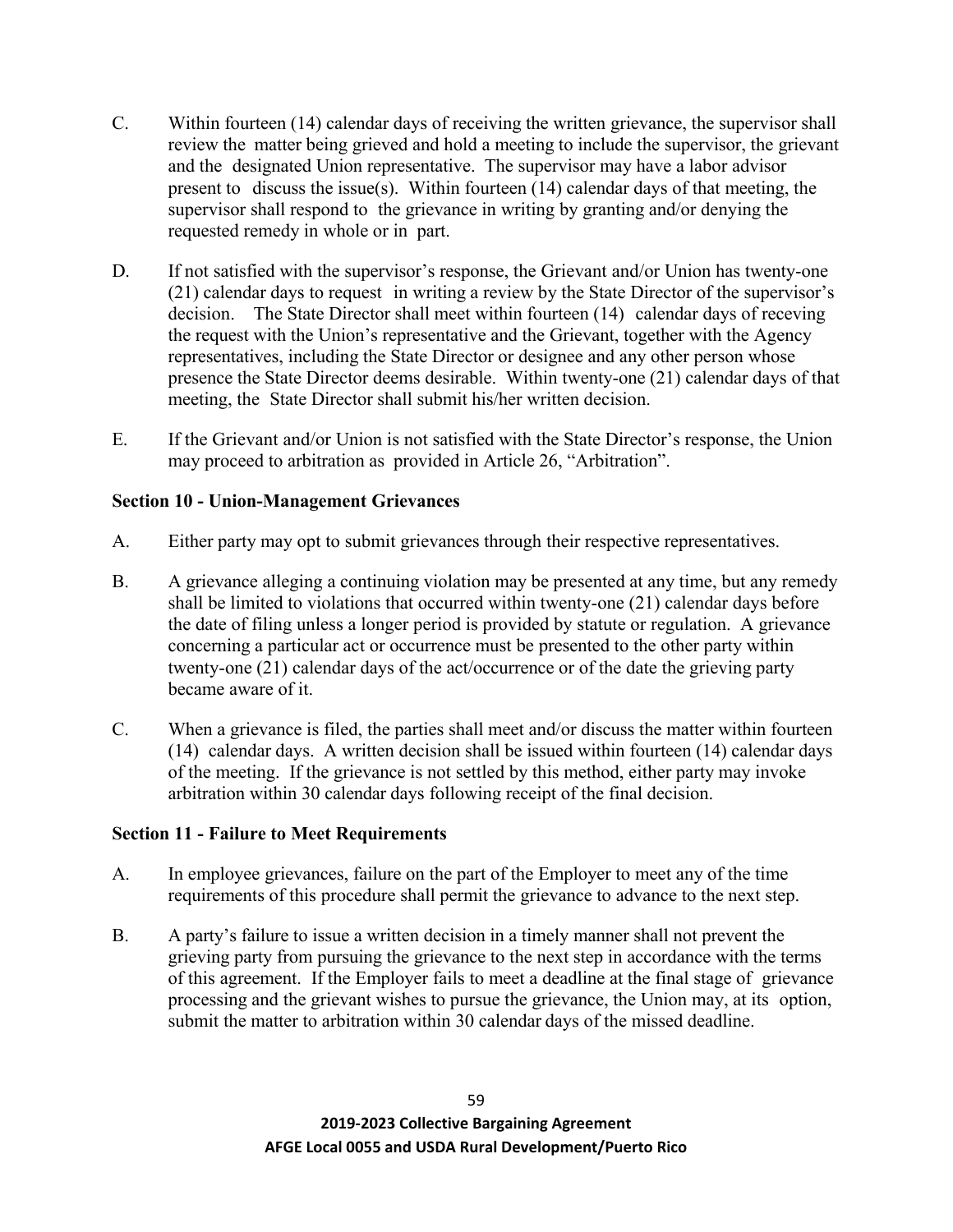# **Article 26 Arbitration**

### **Section 1 - Invoking Arbitration**

- A. A grievance that remains unresolved after being processed under the preceding article of this Agreement may be referred to arbitration as provided for in this Article. A referral to arbitration can be made only by the Union or the Employer, and shall be in writing. Such referral shall be made within thirty (30) calendar days after receipt of the written decision rendered in the final step of an action processed under Article 25, "Negotiated Grievance Procedure".
- B. Within seven (7) calendar days from the date of the request for arbitration, the party invoking arbitration shall request from the Federal Mediation and Conciliation Service ("FMCS") a list of seven (7) impartial persons qualified to act as arbitrators. The parties shall, within seven (7)calendar days after receiving the list of names, select one of the arbitrators. If they cannot mutually agree upon a selection, the parties shall alternatively strike one name from the list until the list contains only one name. The initial strike on the list shall be made by the party who wins the flip of a coin. This person shall be the duly selected Arbitrator. If for any reason either party refuses to participate in the selection of the Arbitrator, the other party chooses the Arbitrator.
- C. If the parties fail to agree on a joint submission of the issue(s) for arbitration, each shall submit a separate submission and the Arbitrator shall determine the issue(s) to be heard.

### **Section 2 - Procedures**

- A. The arbitration hearing shall be held during the regular day-shift work hours of the basic workweek. The grievant, representative, and any employee witnesses necessary to the proceedings, who are otherwise in a paid duty status, shall be excused from duty without loss of pay or charge to annual leave to participate as necessary in the arbitration hearing.
- B. The Arbitrator's fee and all related expenses shall be borne equally by the parties.
- C. The Employer shall reimburse bargaining unit member representatives of the Union and witnesses for travel and related expenses in accordance with applicable rules and regulations.
- D. The Arbitrator shall be requested to render the decision as quickly as reasonably possible, but in any event not later than thirty (30) calendar days after the conclusion of the hearing, unless the parties mutually agree to extend the time limit.
- E. Issues concerning the arbitrability of a grievance presented for arbitration under the terms of this agreement shall be resolved by the Arbitrator.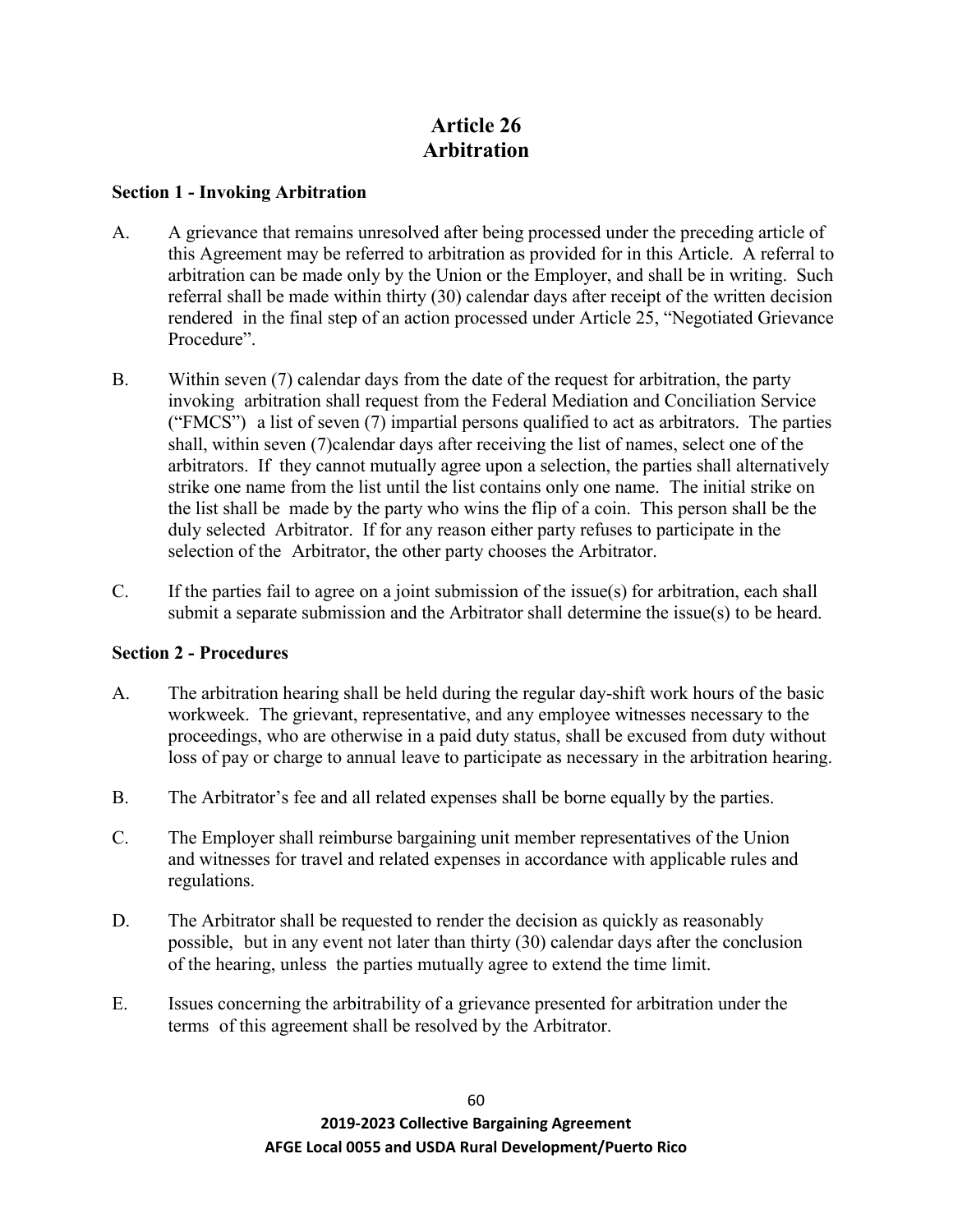- F. If the Arbitrator requests a court reporter's transcript, the cost shall be borne equally by both parties.
- G. If either party requests a court reporter's transcript, that requesting party shall bear all costs. If the parties both wish a copy of the court reporter's transcript, the costs shall be borne equally.
- H. The Arbitrator's findings shall be final and binding on both parties, except that either party may file exceptions to arbitrators' awards as provided by the Federal Service Labor-Management Relations Statute.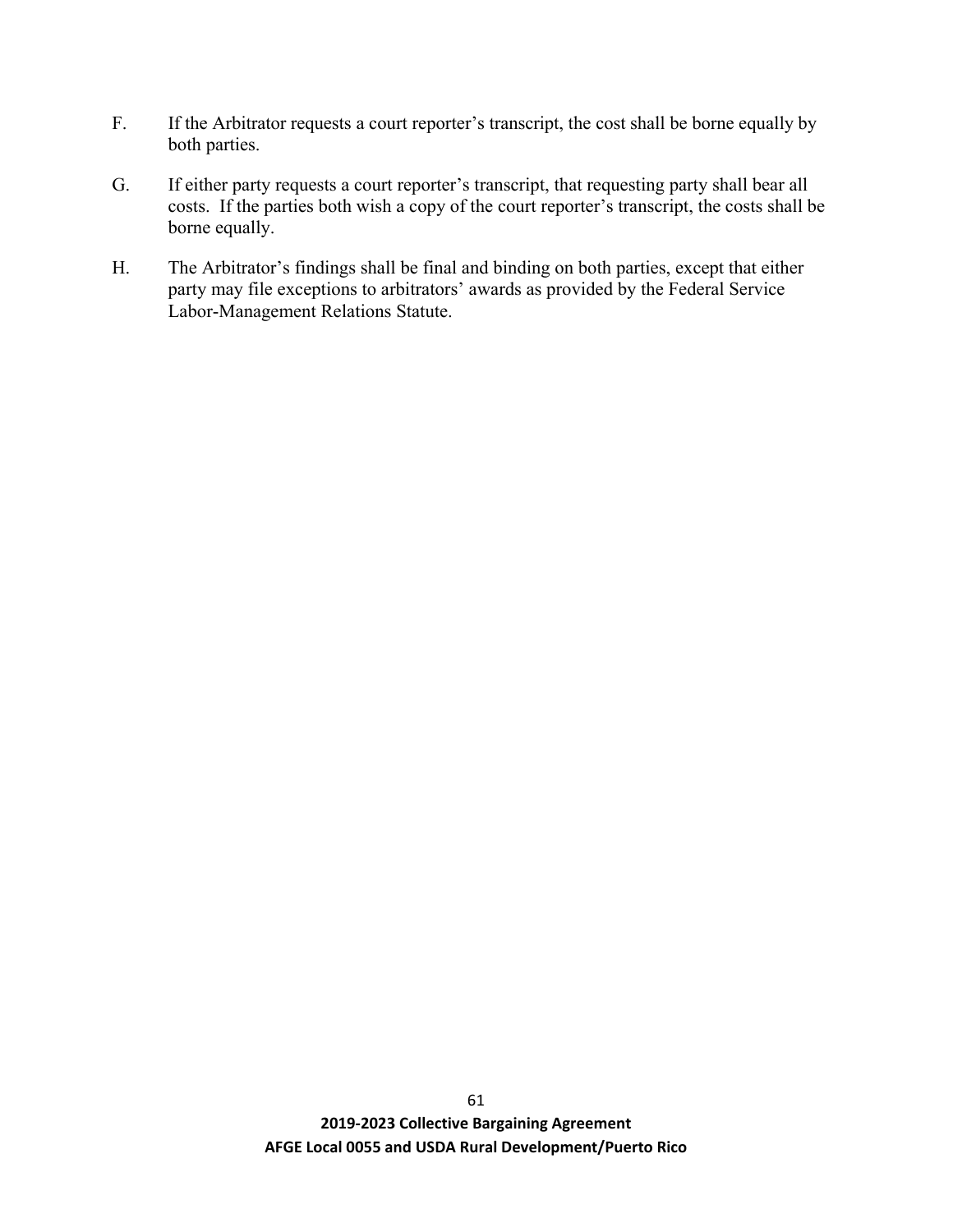## **Article 27 Merit Promotion**

The Union recognizes that the Employer retains the right to fill bargaining unit positions through all proper methods including non-competitive sources and OPM-authorized lists of eligible applicants. If the Employer chooses to use the Merit Promotion Plan to fill a bargaining unit position, the Employer shall follow the provisions of USDA Departmental Regulation DR 4030- 335-002, "Merit Promotion and Internal Placement", consistent with this Agreement, government-wide regulations and statute.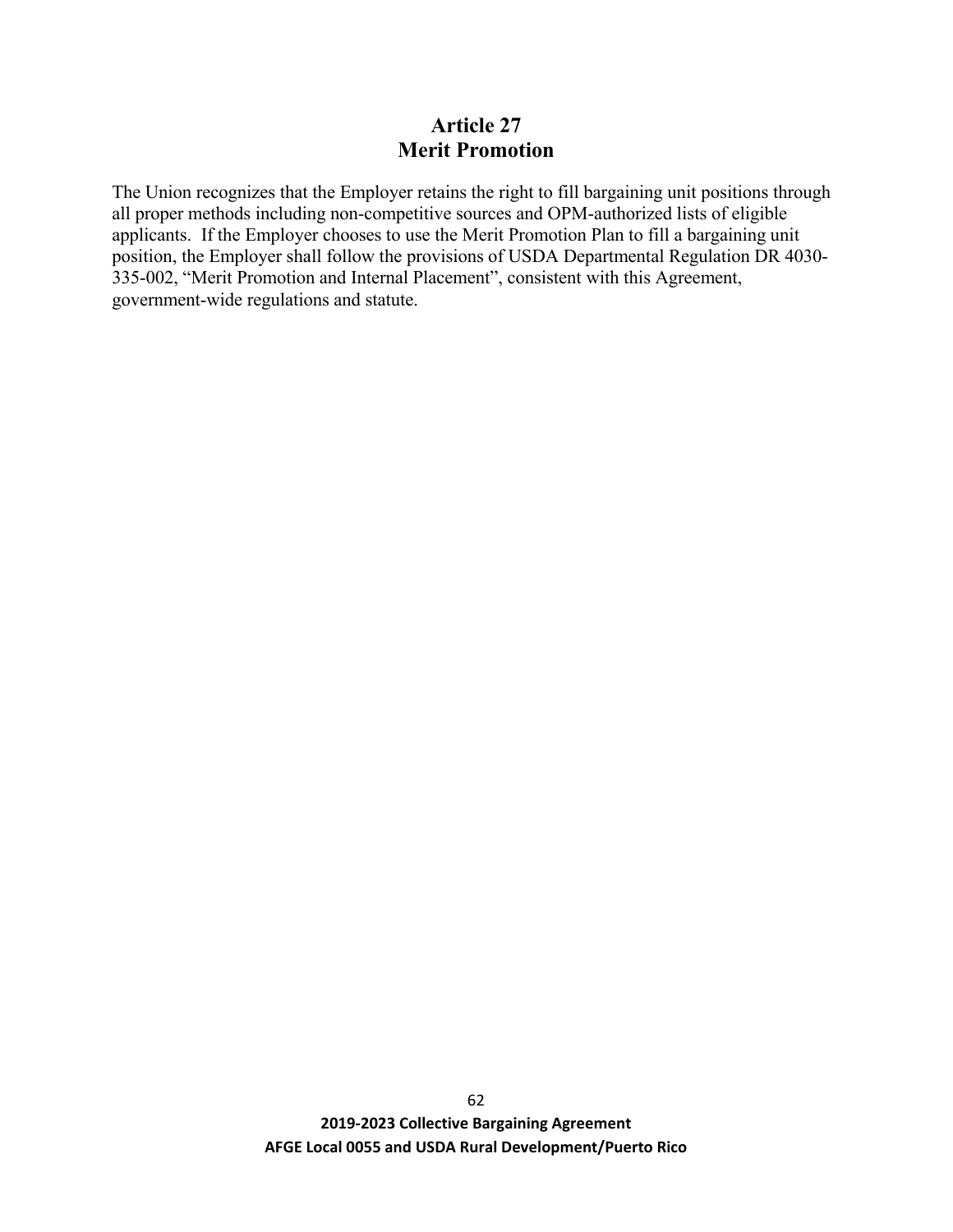# **Article 28 - Details and Reassignments**

### **Section 1 - Details**

- A. The Employer has the right to assign work and to detail bargaining unit employees in a manner that does not compromise the merit principles of federal employment, and the Union has a responsibility to represent employees with respect to the adverse impact on employees of such details. The Employer shall make reasonable efforts, consistent with meeting its business needs, to consider employee claims of personal hardship, minimize the adverse effects of details, and confine the duties assigned to detailed employees having medical limitations to duties within the capacity of the employee.
- B. Definitions.
	- 1. Detail a detail is the temporary assignment of an employee to a different or equal position within his same or a different duty station, for a specified period of time, after which the employee returns to his/her regular duties.
	- 2. Commuting Area the commuting area is 50 miles from the duty station or the principal residence of the employee.
- C. Details for the purpose of training and professional development shall be handled in accordance with the Article of this Agreement devoted to that subject.
- D. All other details shall be handled in the following manner.
	- 1. The Employer shall notify the Union President or his/her designee in writing of its intent to detail an employee: (a) for a period of five (5) consecutive days; or (b) for two or more periods of less than five (5) consecutive days each when they occur within 30 calendar days; or (c) when the alternate duty location is outside the employee's commuting area. Details should not compromise the open competitive Principles of the Merit Promotion System.
	- 2. The Union shall have seven (7) calendar days after receiving written notice to request to bargain.
	- 3. The Employer may require employees who claim medical limitations on their capacities to submit reasonable medical documentation in support of their claims.
	- 4. Merit promotion procedures do not apply when a detail is to a position of the same grade and promotion potential.
	- 5. The Employer shall not assign an employee to a detail or deny an employee such an assignment, including those to special projects, solely in order to reward or punish the employee.

63 **2019-2023 Collective Bargaining Agreement**

#### **AFGE Local 0055 and USDA Rural Development/Puerto Rico**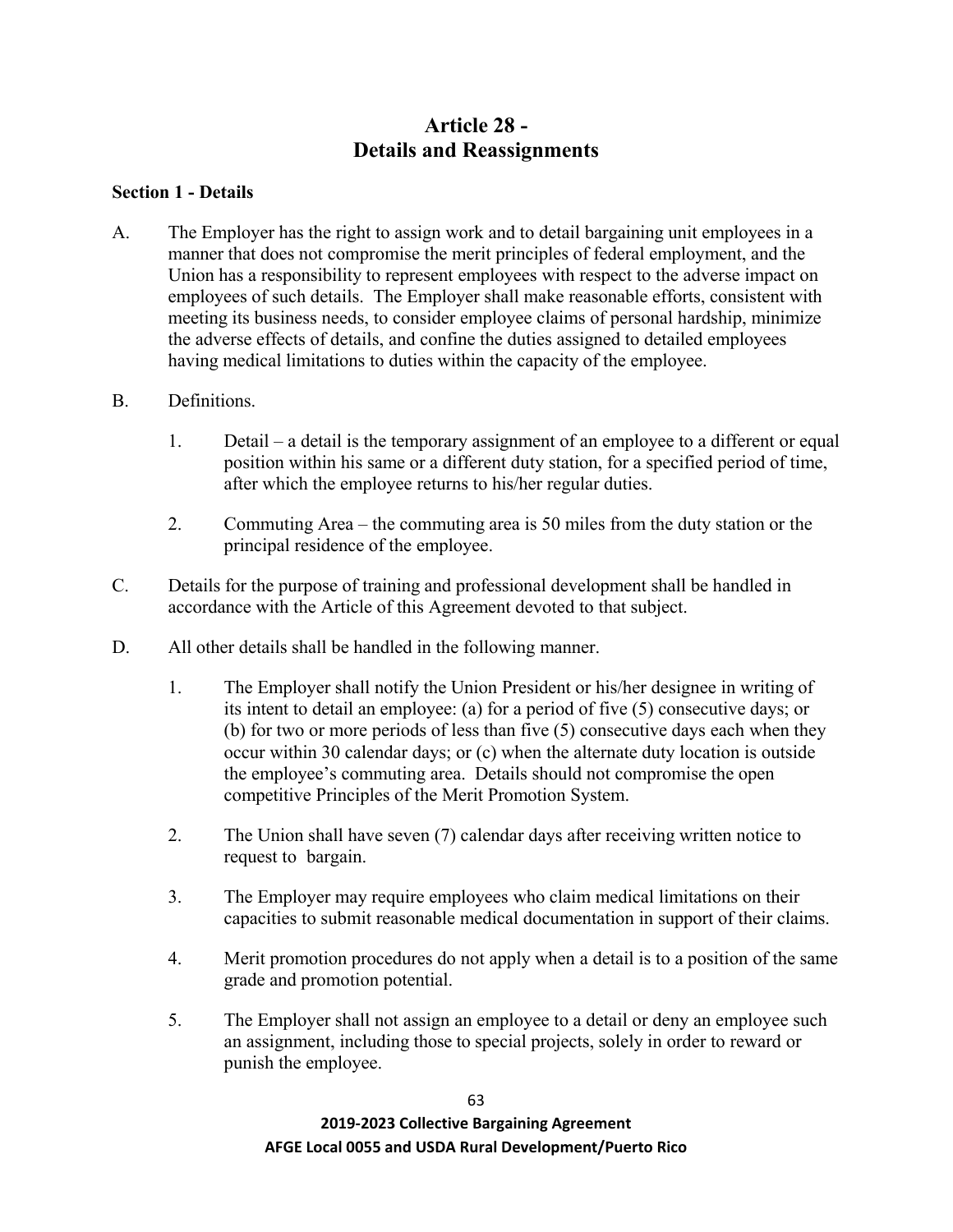- 6. If an employee is detailed to a higher graded position for more than 120 days, the employee shall be temporarily promoted into that position, if the employee is qualified.
- 7. Generally, the State Director or designee may designate an acting official for any position.
- 8. To the extent that doing so is reasonably practicable, the Employer shall not detail employees to lower-graded duties.
- 9. The Employer shall make reasonable efforts to avoid placing a Union official on a detail that would prevent that official from performing his/her representational functions.
- 10. The employer shall provide the detailed employee adequate work space, equipment, and access to computer systems at the detail location.
- E. This section shall not be construed in a manner that restricts the Employer's exercise of rights enumerated in §7106(a) of the Federal Service Labor-Management Relations Statute or that is inconsistent with applicable law, government-wide regulation, and other provisions of this Agreement.

### **Section 2 - Reassignments**

- A. Whenever any employee submits a request for reassignment, the Employer shall consider the request and any documentation submitted to demonstrate the existence of hardship in light of the needs of the agency. The Employer shall not pay for relocation expenses as a result of voluntary reassignments.
- B. Whenever a reassignment results from the Employer agreeing to an employee request or from the employee's response to the Employer's solicitation of volunteers, the Employer shall not be required to provide the Union with notice in advance or to bargain about the impact and implementation of the reassignment as might otherwise be required by contract, regulation or statute.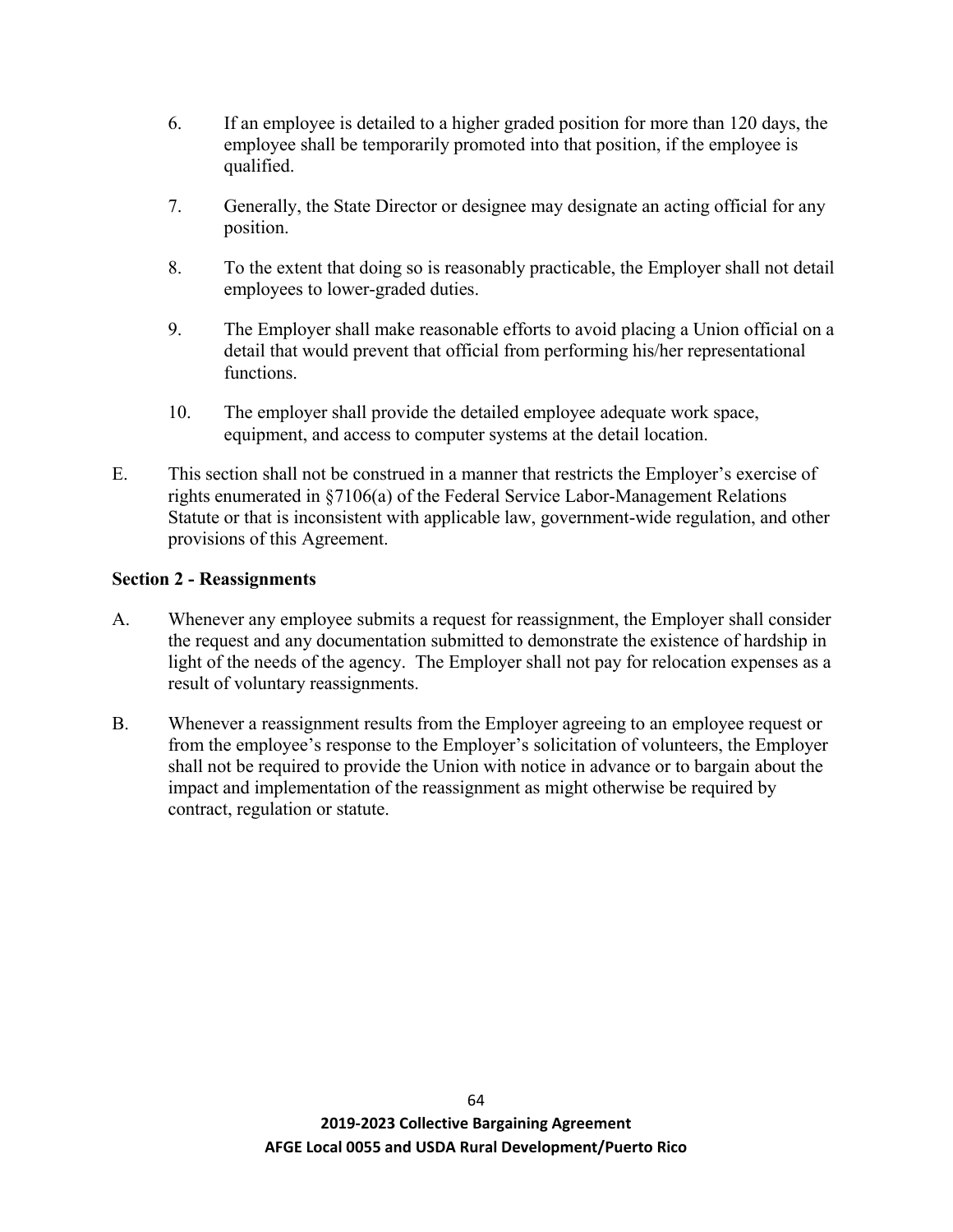# **Article 29 - Position Description/Classification**

### **Section 1 - General**

The parties agree that position descriptions ("PDs") shall accurately reflect the principal duties and responsibilities of positions. If the duties of a position change significantly, the employee shall be provided with an accurate, updated PD.

### **Section 2 - Position Description**

- A. The Employer shall prepare Position Descriptions ("PDs") and those PDs shall contain the principal duties and responsibilities for the purpose of classification. The Employer shall provide each bargaining unit member with an official description of his/her duties and responsibilities in the form of a PD within 30 days after the employee assumes their duties.
- B. Disputes about the appropriate schedule, title, series or grade of an employee's position are covered by statutory classification appeal procedures.
- C. When an employee believes the PD of his or her position does not accurately reflect his or her regularly assigned responsibilities and regularly performed duties, the employee may: (1) talk to his or her supervisor to resolve the alleged discrepancy; (2) request a desk audit by the Personnel Office; and (3) file a classification appeal to OPM. The foregoing three (3) steps are the sole means of determining the grade level of the duties permanently assigned to, and performed by, an employee. Any employee may file a statutory classification appeal of his/her position at any time in accordance with appropriate rules and regulations.
- D. The Parties agree that phrases such as "other related duties" or "other duties as assigned" used in PDs mean assignments reasonably related to duties or responsibilities or qualifications for the particular employee.
- E. The Employer shall provide any employee with a copy of his/her PD if the employee's position changes significantly or the employee changes to a different position.
- F. A reclassification to a higher grade shall be effective at the conclusion of the first full pay period following final approval by the Servicing Personnel Office if the incumbent of that position is promoted non-competitively to the position whenever budget and staffing ceilings allow it.
- G. Collateral duties (duties not requiring more than 25% of an employee's total productive work-time) may be part of PDs. Employees shall be afforded reasonable time to complete collateral duty assignments.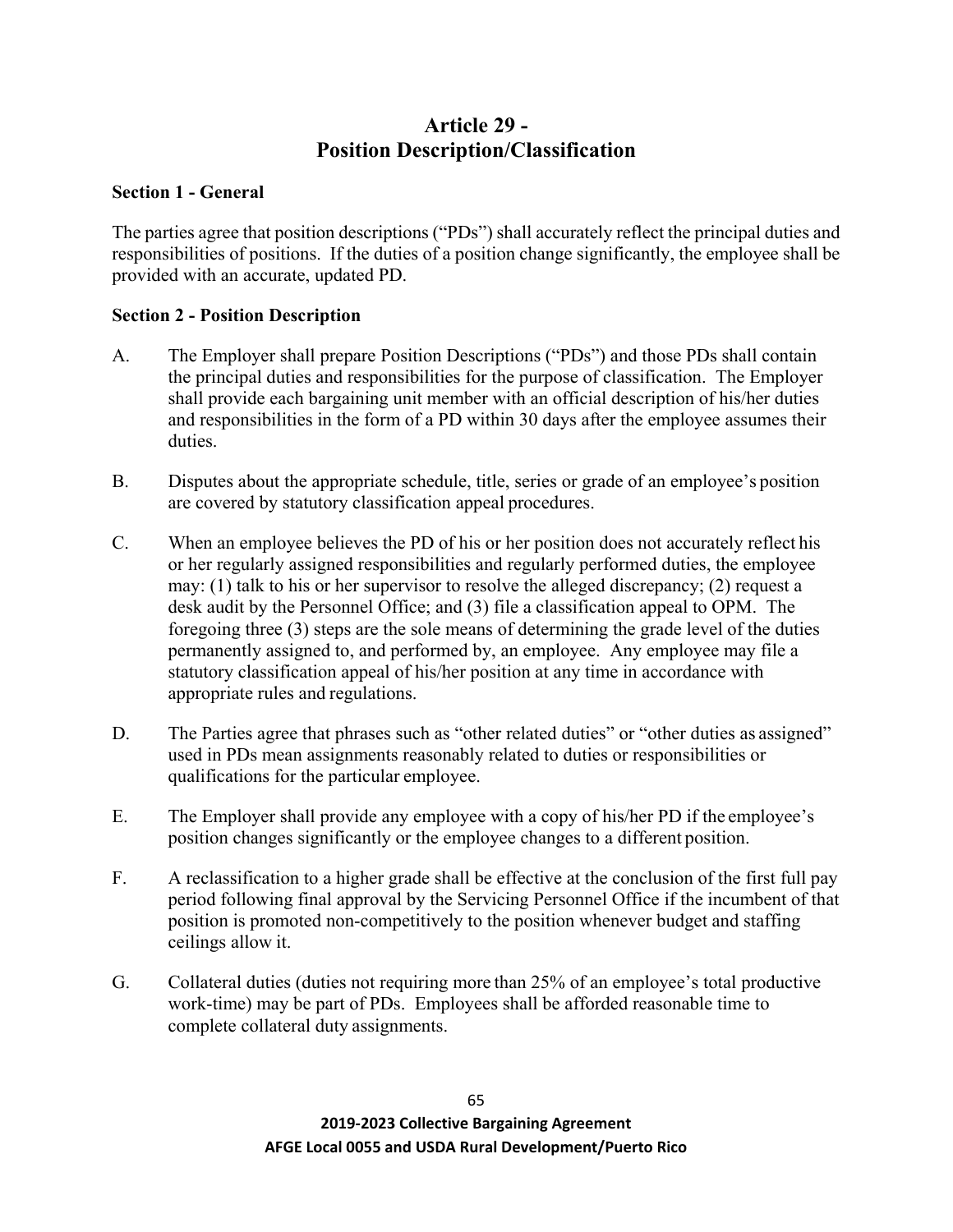# **Article 30 Official Time**

The Employer shall approve reasonable amounts of official time authorized by § 7131 of the Federal Service Labor-Management Relations Statute ("the Statute") as follows.

### **Section 1 - Official time**

Official time is paid duty time during which bargaining unit employees, without loss of pay or charge to leave, serve as union representatives to perform various labor relations and representational obligations on behalf of bargaining unit employees. The Statute entitles Union representatives to official time in order to negotiate collective bargaining agreements (including impasse proceedings) and to participate in proceedings before the Federal Labor Relations Authority. In addition, the Statute authorizes an agency and union to agree that additional official time is reasonable, necessary, and in the public interest.

- A. Reasonable official time shall be granted to elected/appointed Union officers, designated stewards, and other representatives authorized by the Union, in accordance with this Article and to the extent that official time falls within the duty hours of the Union officer, steward, and/or representative affected;
- B. The Union and the Agency recognize that the granting of official time may ultimately lead to improved labor management relations. Such a relationship is in the interest of all parties, including the public; and
- C. Except when specifically agreed to in advance, travel-related expenses for the Union's use of official time shall not be paid by the Employer.

### **Section 2 - Procedures for Approving Official Time**

The procedures for approval of official time shall be:

- A. If an employee has a problem or situation which the employee desires to discuss with the Union during working hours, upon request to their supervisor in advance and workload permitting, the employee may report to the Union official as approved. If the employee cannot be made available at that time, the supervisor shall inform the employee when he/she can be made available.
- B. Union representatives shall be permitted to leave their work to perform and discharge their representational responsibilities once approved. This shall be done in accordance with the following:
	- 1. Local Union representatives desiring to perform and discharge their responsibilities must request the time from their supervisor prior to leaving their work. When Management initiates the need for a representative, Management shall coordinate with the affected supervisor and secure, if necessary, the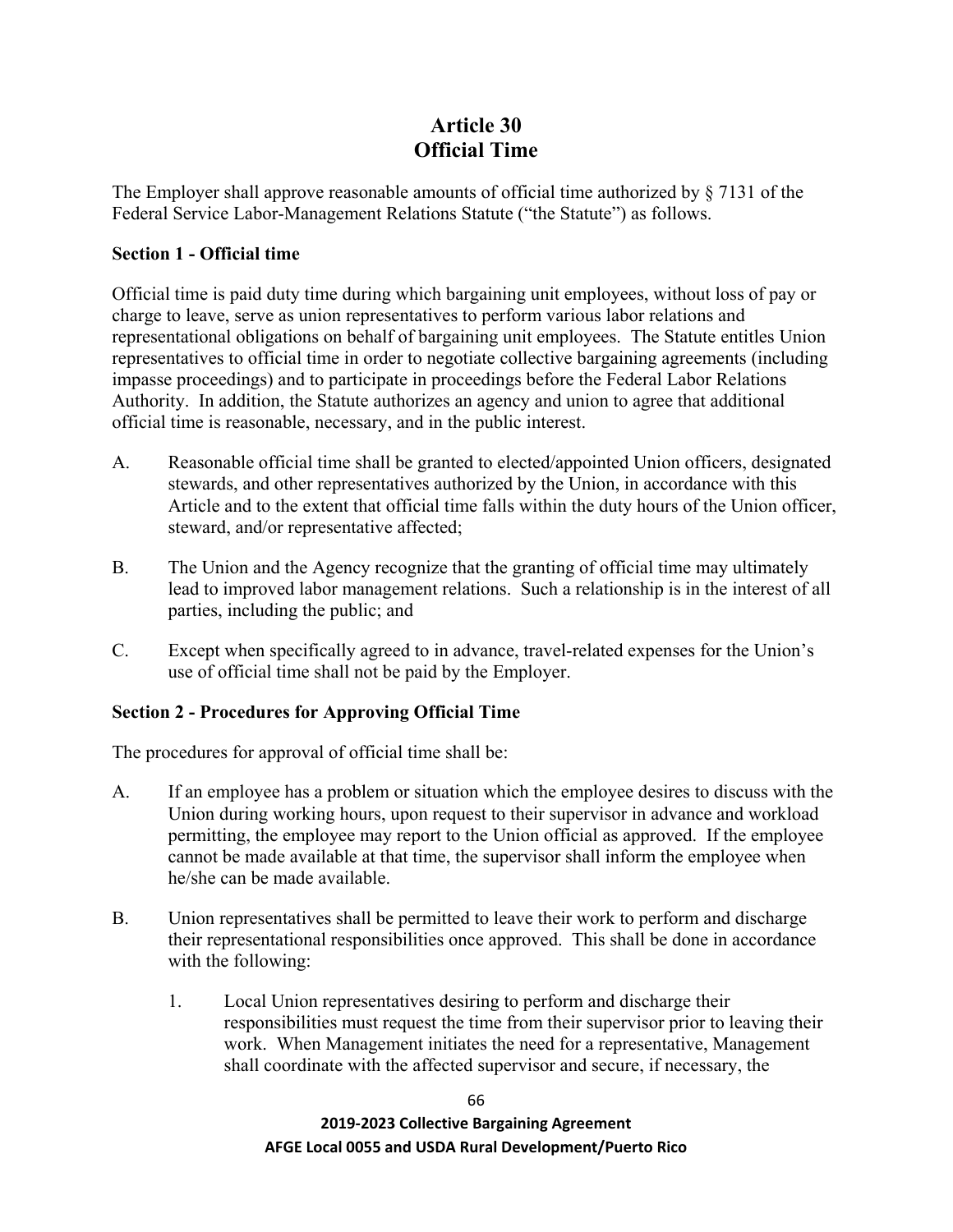representative's relief. If initiated by the Union, the representative shall inform the supervisor of the anticipated time that the representative shall be away from their work, where the representative may be contacted, and the general nature of the function to be performed (i.e., meeting, complaint, etc.). Specific individuals or problems shall not be disclosed to the supervisor;

- 2. For the purpose of representation (i.e., investigatory examinations, to assist an employee with a problem, disciplinary meetings, etc.), the supervisor shall ensure that the designated representative is, when necessary, expeditiously relieved. If the representative is unable to be relieved, the function for which the representative requested to be relieved shall be rescheduled to a time when the representative is able to attend;
- 3. For the purpose of meetings of groups on which the Union has representatives, the Employer shall provide the Union with a list of scheduled meetings for the month. If the Union designates a representative for these meetings, the supervisor shall ensure that the designated representative is relieved to attend the meeting; and
- 4. Upon returning to work, representatives shall accurately report all official time used in the Employer's Time and Attendance reporting system (currently webTA) using the codes identified in the Appendix to this Article.

### **Section 3 - The Purposes for Which Official Time May be Granted**

The Agency may approve official time for designated Union representatives for the following purposes:

- A. Attending formal discussions and any other meeting with Agency (Management) officials concerning personnel policies, practices, or other general conditions of employment or any other matter covered by 5 USC Chapter 71;
- B. To prepare unfair labor practice charges (ULP's) or participate in any other proceedings before the FLRA in accordance with Section 7131(c) of 5 USC Chapter 71;
- C. When an employee elects to have a Union representative in the following circumstances:
	- 1. At oral responses for probationary bargaining unit employees when such responses are applicable;
	- 2. To present oral and/or written responses to disciplinary/adverse actions or unacceptable performance actions proposed against non-probationary bargaining unit employees;
	- 3. To present a response to the reviewing official after receiving notice from the rating official on a denial of a within-grade increase;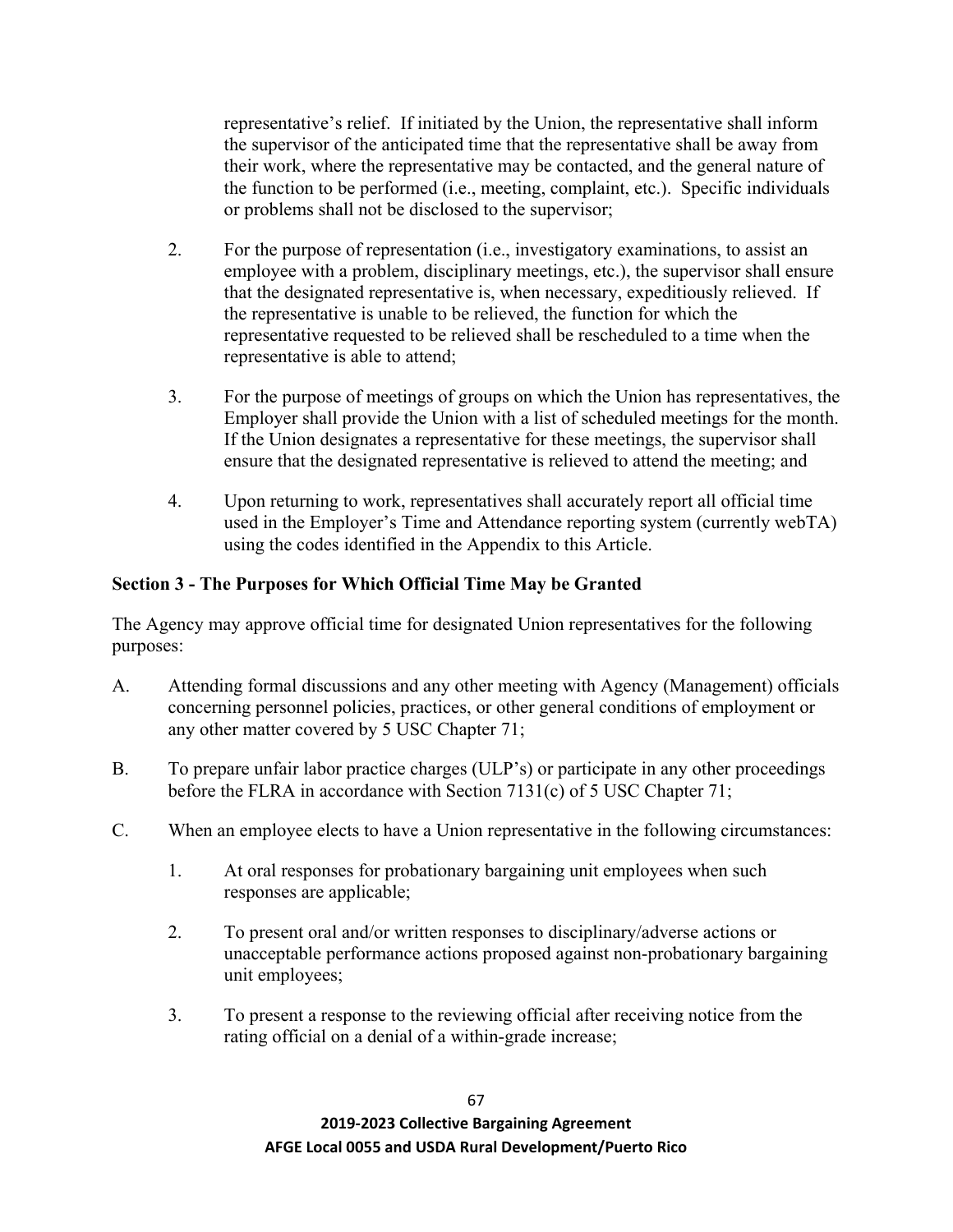- 4. To represent an employee at an appropriate third-party hearing, as well as appeals (to include interviewing witnesses scheduled to testify); and
- 5. In *Weingarten* (investigatory) meetings;
- D. To participate in committee meetings and/or work groups;
- E. To participate with representatives of Management in negotiations at all levels;
- F. To present the views of the labor organization to heads of agencies and other officials of the executive branch of the government, the Congress, or other appropriate authorities, when such matters may affect conditions of employment of bargaining unit employees as defined by 5 USC Section 7103;
- G. To travel to and attend training that is mutually beneficial to the parties. The Agency at its option may pay any travel-related expenses;
- H. To assist an employee in all steps of the grievance process;
- I. To review and/or respond to memoranda, letters, new instructions, manuals, notices, etc., which affect personnel policies, practices, and/or conditions of employment;
- J. To complete necessary reports and forms to meet requirements imposed by federal agencies upon the Union to disclose certain information about its operations;
- K. To confer with national staff representatives of the Union in connection with a grievance, arbitration, and/or unfair labor practice charge;
- L. For any other purpose agreed to by the parties; and
- M. Preparation for the activities named above.

As required by 5 USC § 7131(b), official time shall not be used for internal Union business.

### **Section 4 - Training**

- A. Employee Union representatives shall be excused from duty, workload permitting, to attend training which is designed to advise representatives on matters within the scope of 5 USC, and which is of mutual benefit to the Employer and the Union. The employee Union representative wishing to attend such training shall present to the Employer a written description of the course demonstrating which portion of the training is mutually beneficial. Union representatives attending training authorized under this section shall be assigned to the day shift, Monday through Friday, while attending training.
- B. The parties agree that training under this section is generally of mutual benefit when it covers areas such as contract administration, grievance handling, and information related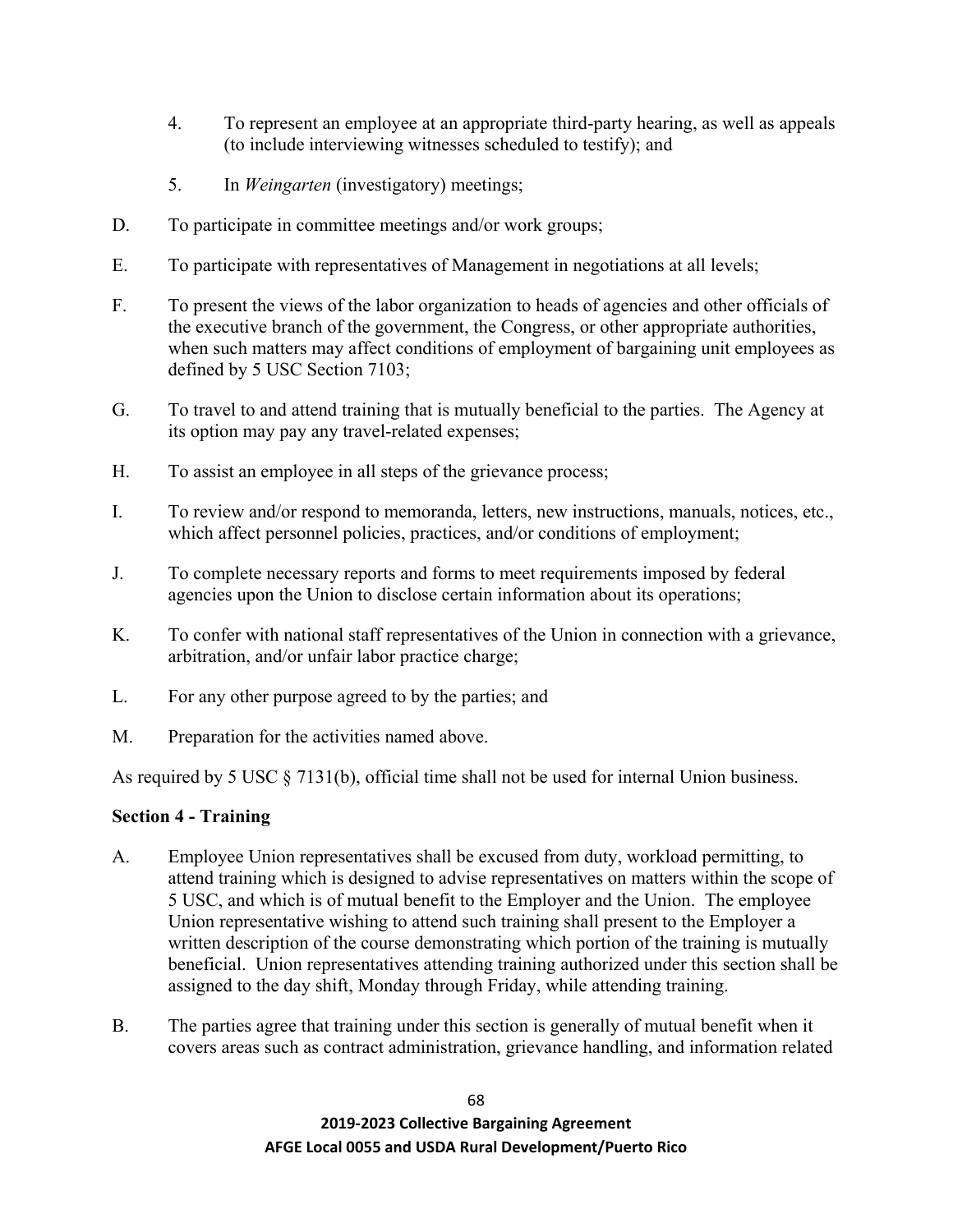to federal personnel/labor relations laws, regulations, and procedures. Training is not mutually beneficial when it deals with matters related to internal Union business.

C. The Union shall be entitled to 200 hours per calendar year of official time for such training during the term of this Agreement. The Agency may approve additional hours as reasonable, necessary, and in the public interest when requested.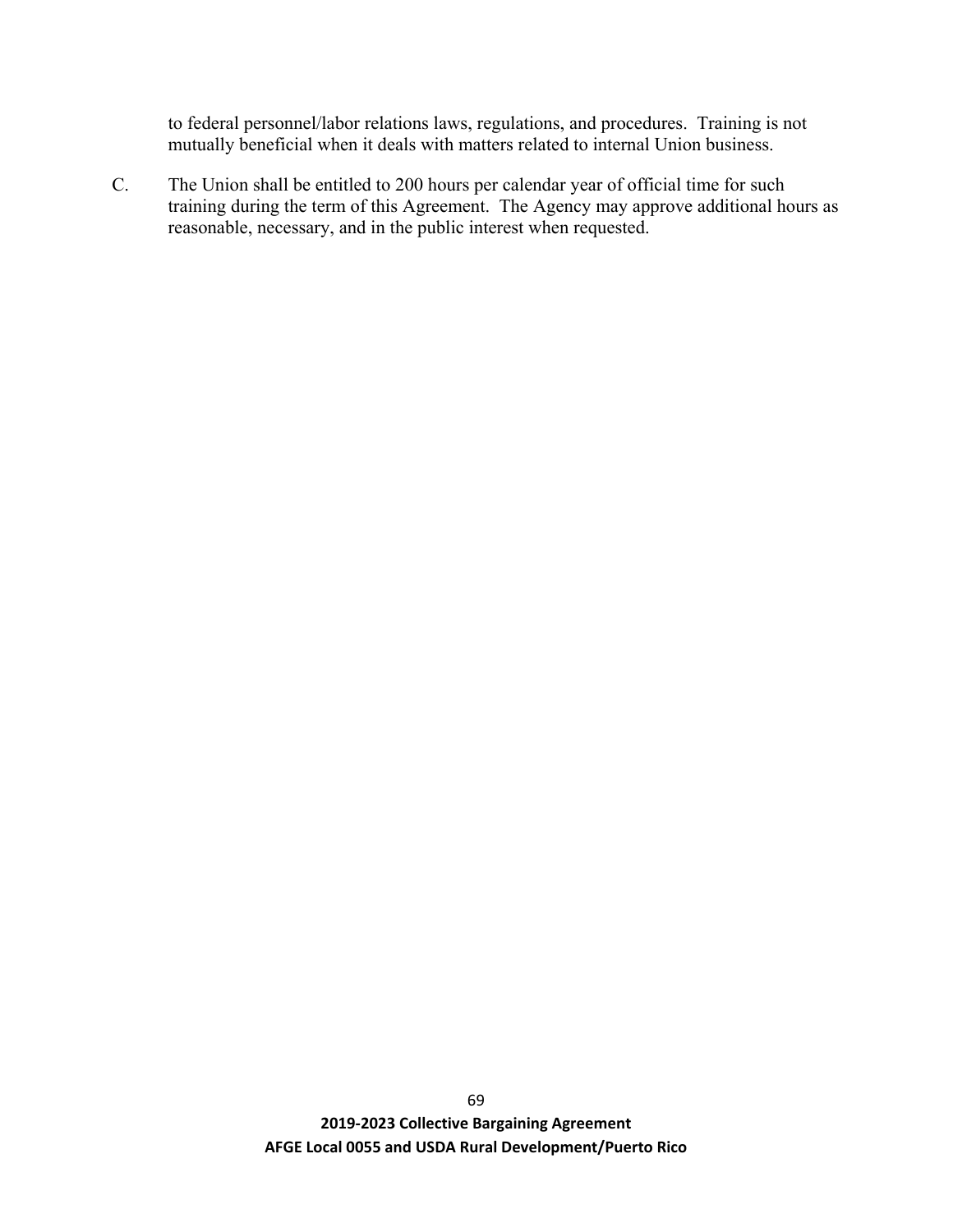### **Appendix to Article 30, "Official Time"**

### Guidance on Coding Official Time For Representational Functions by Union Officials or Other Bargaining Unit Employees In USDA

### [NOTE: originally issued 6/24/02]

This guidance is intended to clarify instructions contained in Title 1, Chapter 7, Section 1 of the NFC Payroll/Personnel Manual, Time and Attendance Procedures, Time and Attendance Instructions for transaction codes (TC) 35, 36, 37, and 38, regarding the coding of official time used for representational functions authorized in the Federal Labor Statute or in a collective bargaining agreement. The accurate coding of official time is necessary in order to ascertain program costs, comply with OPM and other reporting requirements, and provide both USDA managers periodic feedback on program activity levels. This guidance is not an exhaustive listing of examples for when official time might be authorized, but rather an attempt to provide Labor Relations Practitioners and Supervisors with illustrative listing of representational functions to ensure consistent application of Employer time and attendance regulations.

| <b>Transaction Codes and Applicable Representation Functions</b>                                                                                                            |                                                                                      |                                                                                                 |                                                                 |  |  |  |  |  |
|-----------------------------------------------------------------------------------------------------------------------------------------------------------------------------|--------------------------------------------------------------------------------------|-------------------------------------------------------------------------------------------------|-----------------------------------------------------------------|--|--|--|--|--|
| <b>TC 35</b><br><b>Union/Term Contract</b><br><b>Negotiations (includes re-opening</b><br>& renegotiation of term<br>agreement articles)<br>(Interest-based or traditional) | TC 36<br>Union/Mid Term<br><b>Negotiations</b><br>(Interest-based or<br>traditional) | <b>TC37</b><br><b>Union/Ongoing LMR</b><br>Act<br>(Functions not covered)<br>under TC 36, & 38) | <b>TC 38</b><br>Union/Grievance<br><b>Appeal Representation</b> |  |  |  |  |  |
| Ground rules negotiations<br>٠                                                                                                                                              | Ground rules<br>٠<br>negotiations                                                    | Partnership &<br>٠<br>labor-mgmt<br>committee<br>meetings or task<br>forces                     | Grievance or<br>arbitration<br>proceedings                      |  |  |  |  |  |
| <b>Negotiations</b>                                                                                                                                                         | <b>Negotiations</b>                                                                  | Attendance at<br>formal<br>discussions                                                          | <b>ULP</b><br>proceedings                                       |  |  |  |  |  |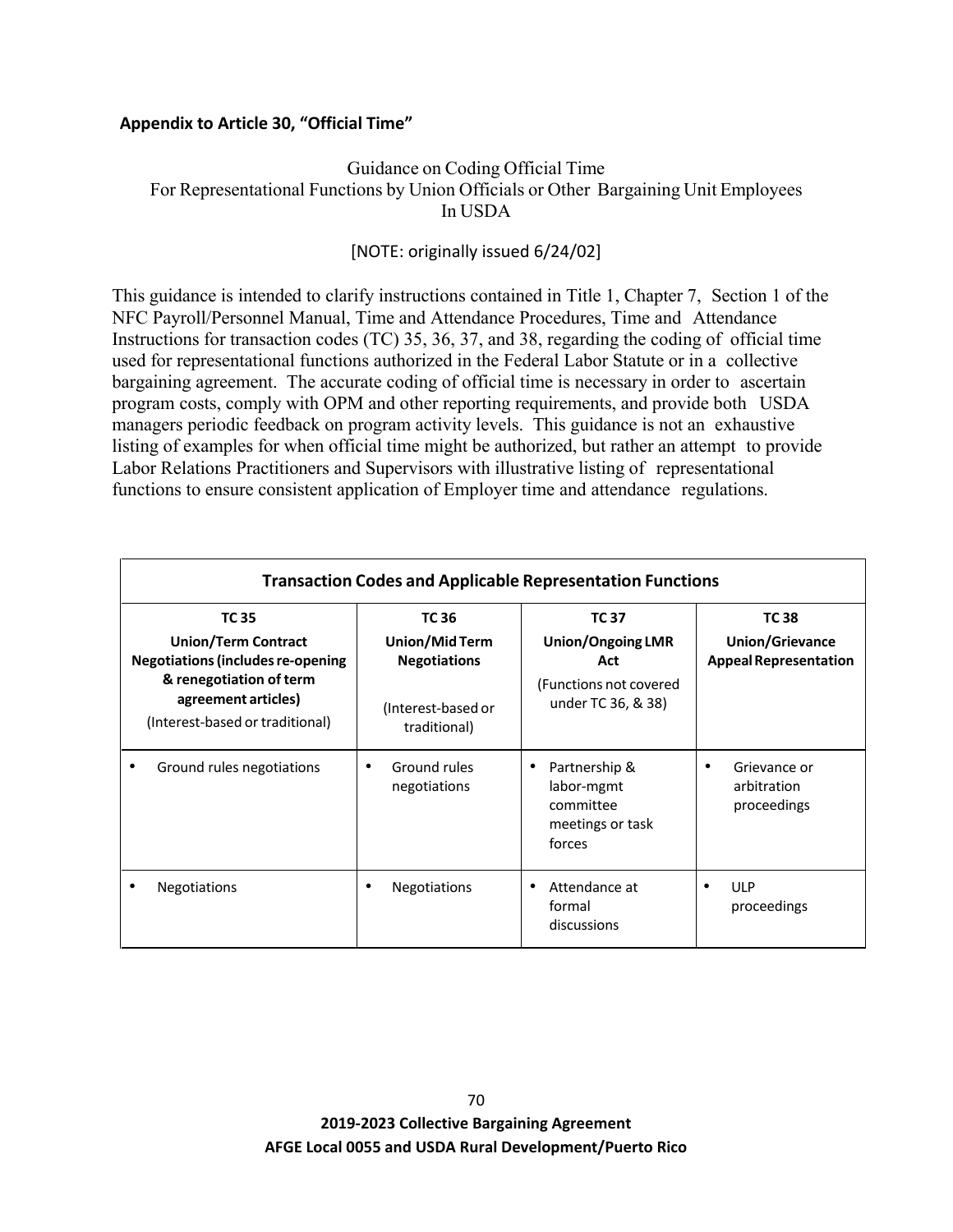|                                                                                                                                                                                                 | <b>Mediation with FMCS</b> | Mediation with<br><b>FMCS</b>             | Attendance at<br>٠<br>Weingarten<br>meetings                        | Other dispute<br>resolution processes<br>where rep. functions<br>are performed,<br>including:<br>Adverse actions<br>$\bullet$<br>EEO complaints<br><b>ADR</b><br>$\bullet$ |  |  |  |
|-------------------------------------------------------------------------------------------------------------------------------------------------------------------------------------------------|----------------------------|-------------------------------------------|---------------------------------------------------------------------|----------------------------------------------------------------------------------------------------------------------------------------------------------------------------|--|--|--|
|                                                                                                                                                                                                 |                            |                                           |                                                                     | Other appellant<br>processes                                                                                                                                               |  |  |  |
|                                                                                                                                                                                                 | Impasse proceedings        | Impasse<br>٠<br>proceedings               | Attendance at<br>٠<br>Union-sponsored<br>training                   |                                                                                                                                                                            |  |  |  |
|                                                                                                                                                                                                 | Negotiability proceedings  | Negotiability<br>$\bullet$<br>proceedings | Union<br>٠<br>representative on<br>Employer teams or<br>task forces |                                                                                                                                                                            |  |  |  |
|                                                                                                                                                                                                 |                            |                                           | Representation<br>٠<br>proceedings                                  |                                                                                                                                                                            |  |  |  |
| Note: For each of the representation functions listed, include preparation time and any travel time as<br>authorized under terms of the Employer's collective bargaining agreement or practice. |                            |                                           |                                                                     |                                                                                                                                                                            |  |  |  |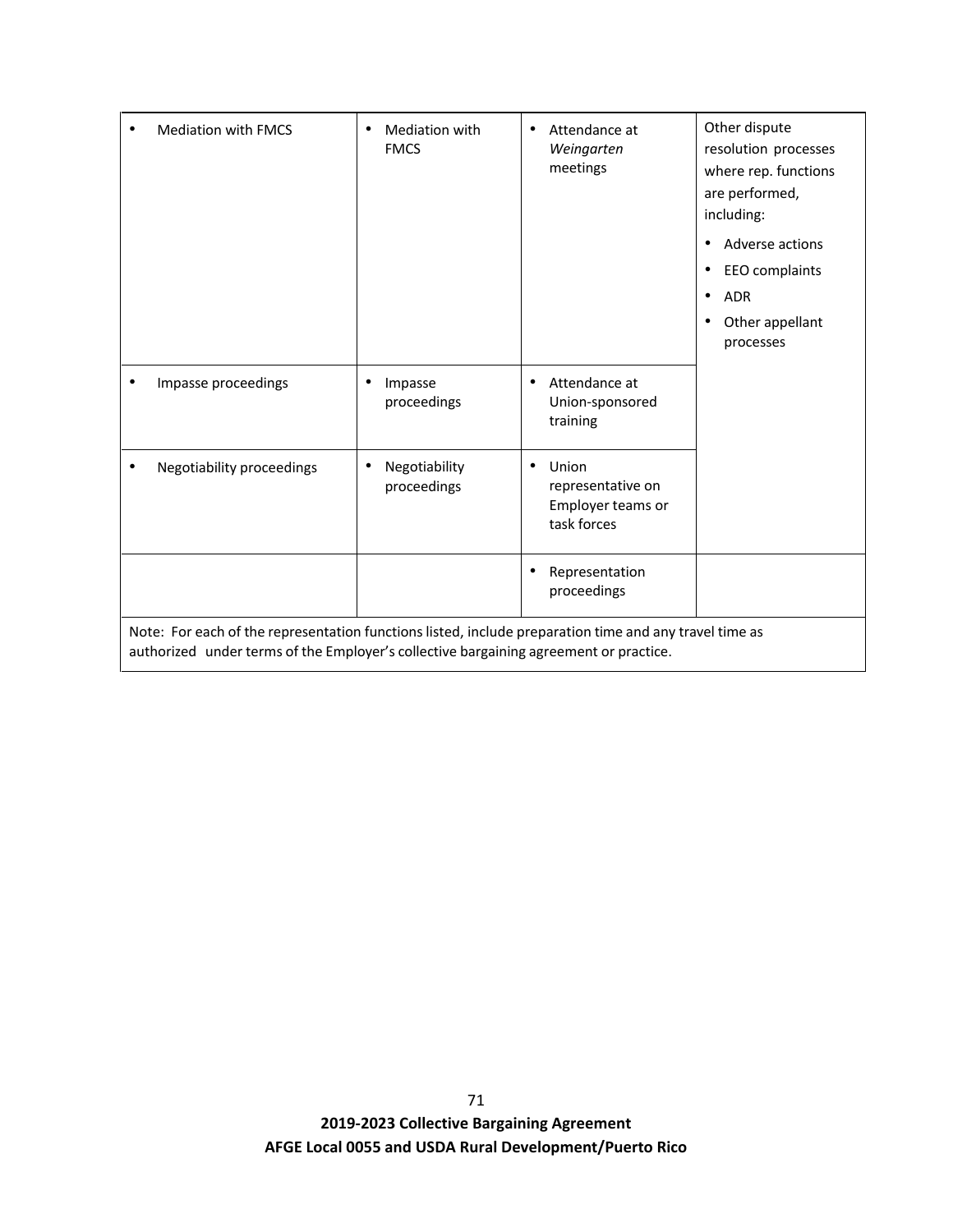# **Article 31 - Time and Leave**

- A. All disputes concerning time and leave of employees and positions in the bargaining unit shall be resolved by applying the relevant provisions of RD Instruction 2066-A, "Rural Development Leave Program", and applicable government-wide regulations and statutes such as the FMLA and Title 5 U.S.C. § 6307 and 5 CFR Part 630.
- B. Generally, supervisors shall approve or disapprove properly completed and submitted leave requests within five (5) workdays of submission. However, leave already approved may be cancelled in the event of a *bona fide* operational emergency of such magnitude or significance that the public business cannot be effectively conducted or accomplished without the services of the employee.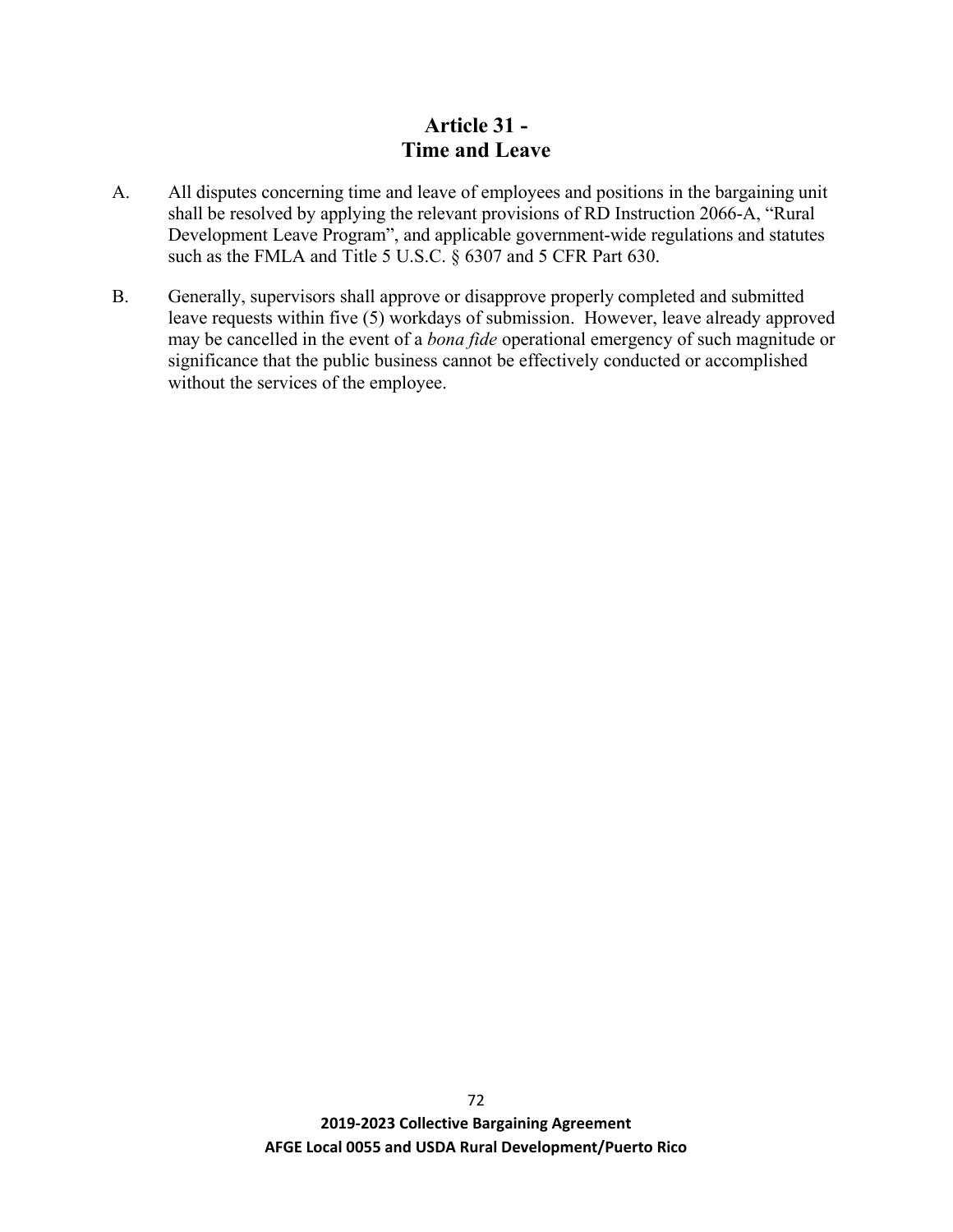## **Article 32 -**

# **Temporary, Probationary, Part-time, and Permanent Employees**

## **Section 1 - Temporary Employees**

- A. Temporary employees who serve in excess of 90 consecutive days shall be covered by the provisions of this Agreement in accordance with Article 1, section 3-B.
- B. Temporary employees may be separated at any time upon notice in writing from the Agency. When the Employer determines that a temporary employee is to be separated, it shall make a reasonable effort to give the employee notice two (2) weeks in advance.
- C. When a temporary employee reaches his/her  $91<sup>st</sup>$  day, the Agency shall inform the Union that the employee has become a member of the bargaining unit.

## **Section 2 - Probationary Employees**

- A. Probationary employees shall be entitled to ongoing counseling about their conduct and performance and their standing through completion of their probationary period.
- B. Probationary employees have the right to Union representation in accordance with applicable laws, rules, regulations and this agreement.
- C. The Employer shall give probationary employees notice of termination two (2) weeks in advance, whenever reasonably possible, or such notice as the remaining probationary period permits.

## **Section 3 - Part-time Employees**

- A. If a full-time employee wishes to convert to part-time, he/she shall make a request to his/her supervisor. The Employer shall consider the employee's request and circumstances in light of the needs of the Agency.
- B. Employees who accept or convert to part-time positions have no guarantee that they will subsequently be converted to full-time employment, but the Employer agrees to consider the employee's request based on the employee's circumstances and the needs of the organization. The Employer shall advise the employee of the effects of changing to parttime employment.
- C. Requests for changes to part-time and full-time employment shall be made in writing.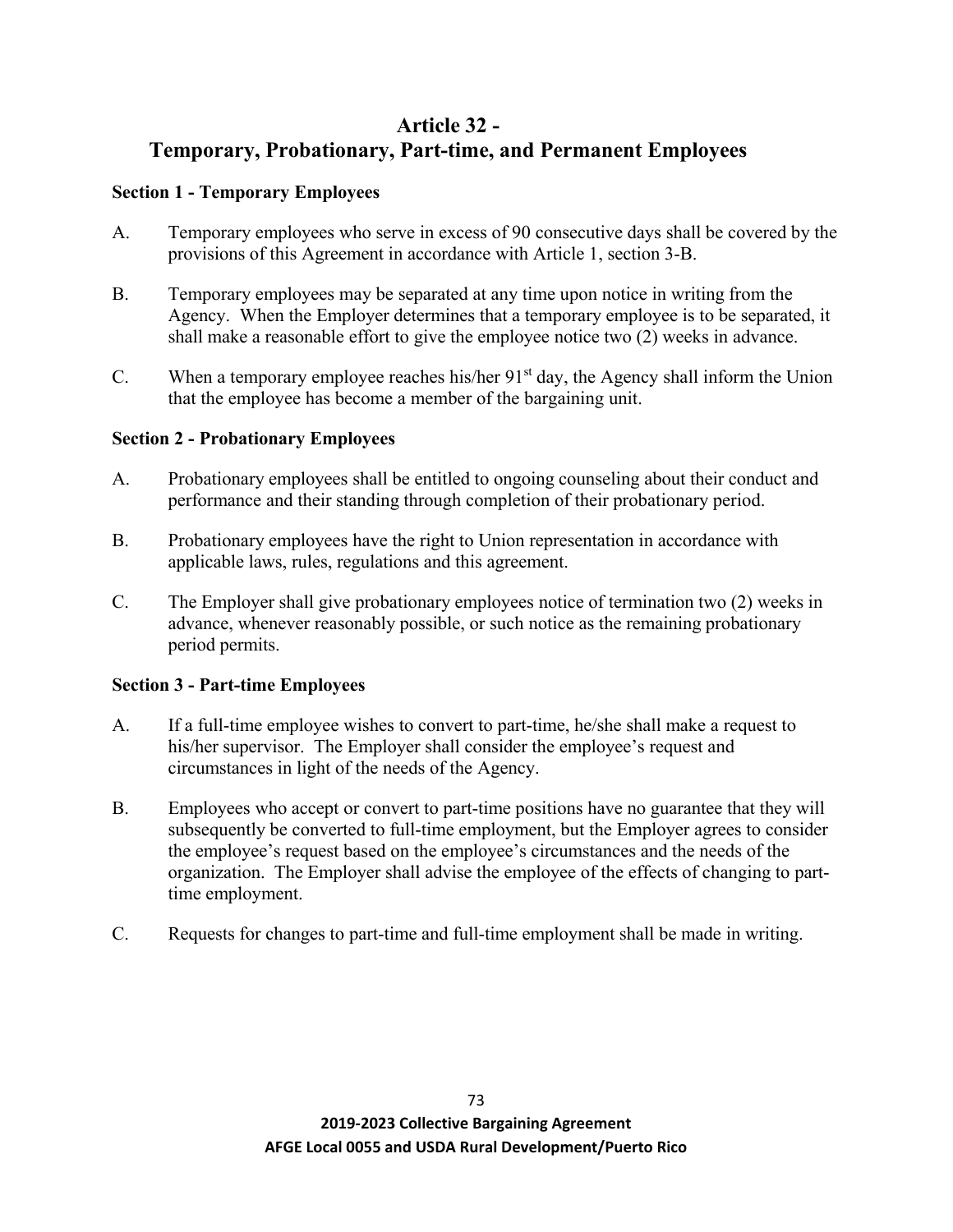# **Article 33 Workers' Compensation Program**

### **Section 1 - Workers' Compensation Program**

When an employee suffers illness or injury that the employee believes is job-related and reports it to his or her supervisor, the Employer shall make available to the employee, on request, information and counseling or directions for obtaining information and counseling, about their rights and responsibilities under the Workers' Compensation Program.

### **Section 2 - Employee Options**

- A. An employee with a job-related injury/illness (including conditions aggravated by jobrelated factors) may request to be placed on sick or annual leave instead of leave without pay, pending approval or disapproval of his/her compensation claim.
- B. Employees shall have the option of buying back the leave used and having it reinstated to their account if their claim for compensation is approved.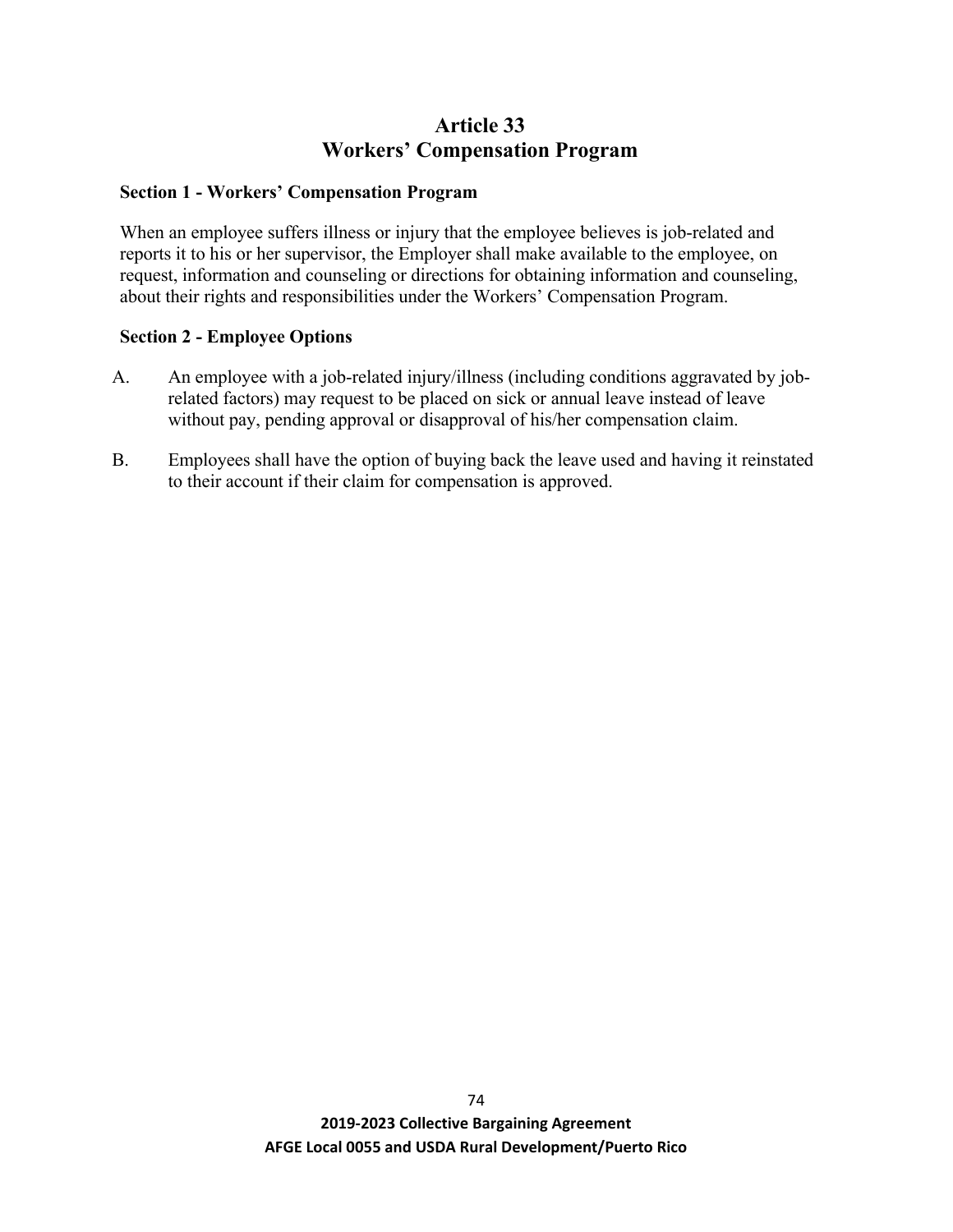# **Article 34 - Official Personnel Records and Files**

### **Section 1 - Collection and Storage**

No official personnel file ("OPF") or record may be collected, maintained, or retained except in accordance with law, government-wide regulation, and this Agreement. All personnel records are confidential, shall be viewed or disseminated only by officials and employees with a legitimate administrative need to know, and must be retained in a secure location by the servicing Personnel Office.

### **Section 2 - Access, Copying, and Printing**

Individual employees shall have access to their own electronic OPFs (eOPFs) according to procedures and conditions established on a uniform basis nation-wide for all employees of USDA Rural Development. They may access their OPF's at any time and may print any desired documents. Employees may access the State Office hardcopy OPF documents (not available through the electronic OPF) at any time and may copy any desired documents.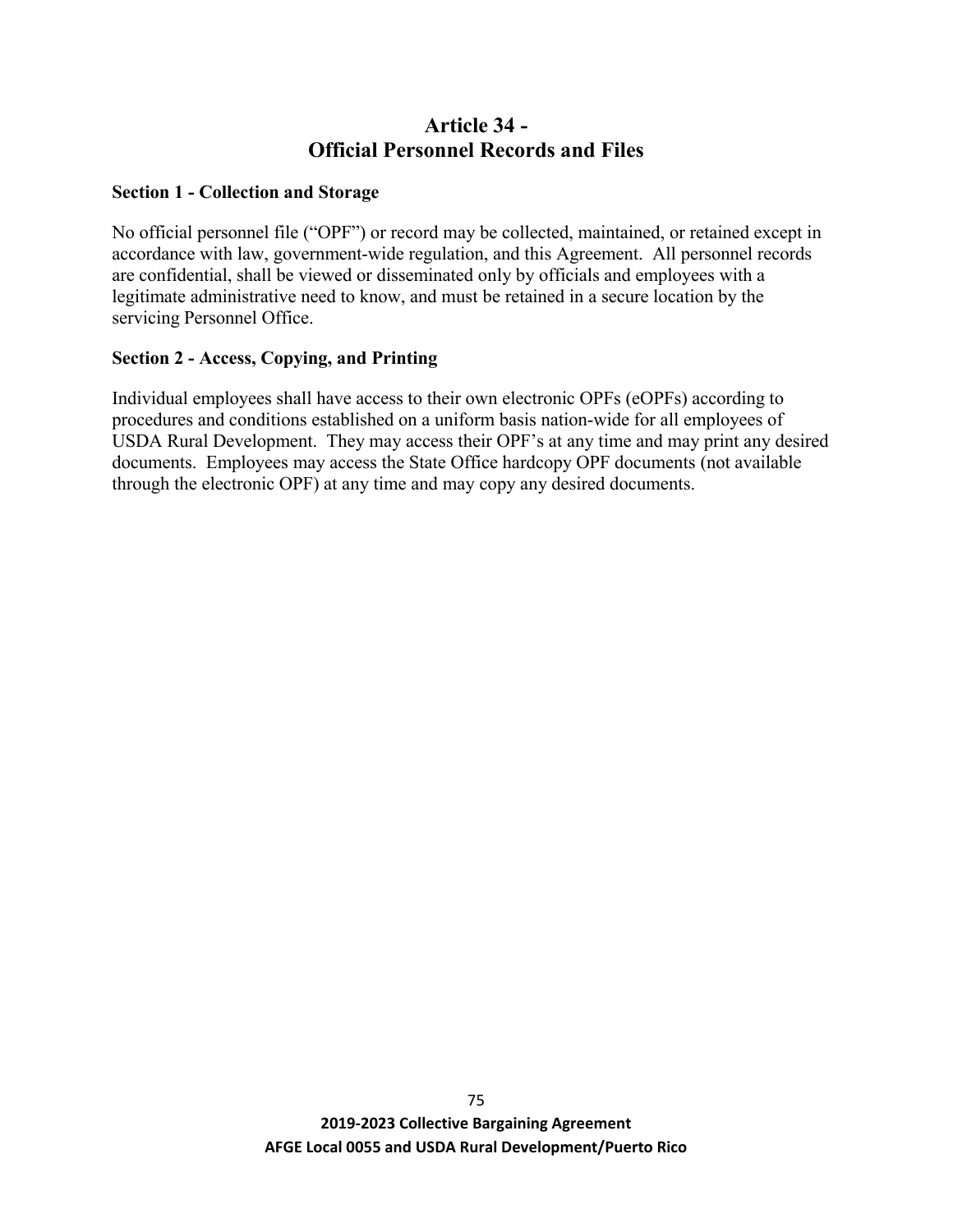# **Article 35 - Alternative Dispute Resolution**

### **Section 1 - Commitment**

The Employer and the Union believe the use of Alternative Dispute Resolution ("ADR") problem-solving methods to resolve disputes are effective, timely, efficient, and foster a good labor-management relationship when appropriately applied and pledge themselves to exploring the possible use of such methods whenever reasonably possible.

### **Section 2 - Definitions and Intentions**

- A. ADR is a collection of informal processes and techniques by which parties may seek early resolution of disputes in a manner other than formal litigation.
- B. Any ADR process must be acceptable to both Union and Management.
- C. A resolution achieved by ADR shall not establish a precedent unless the parties specifically agree to the fact and manner in which it establishes or established a precedent.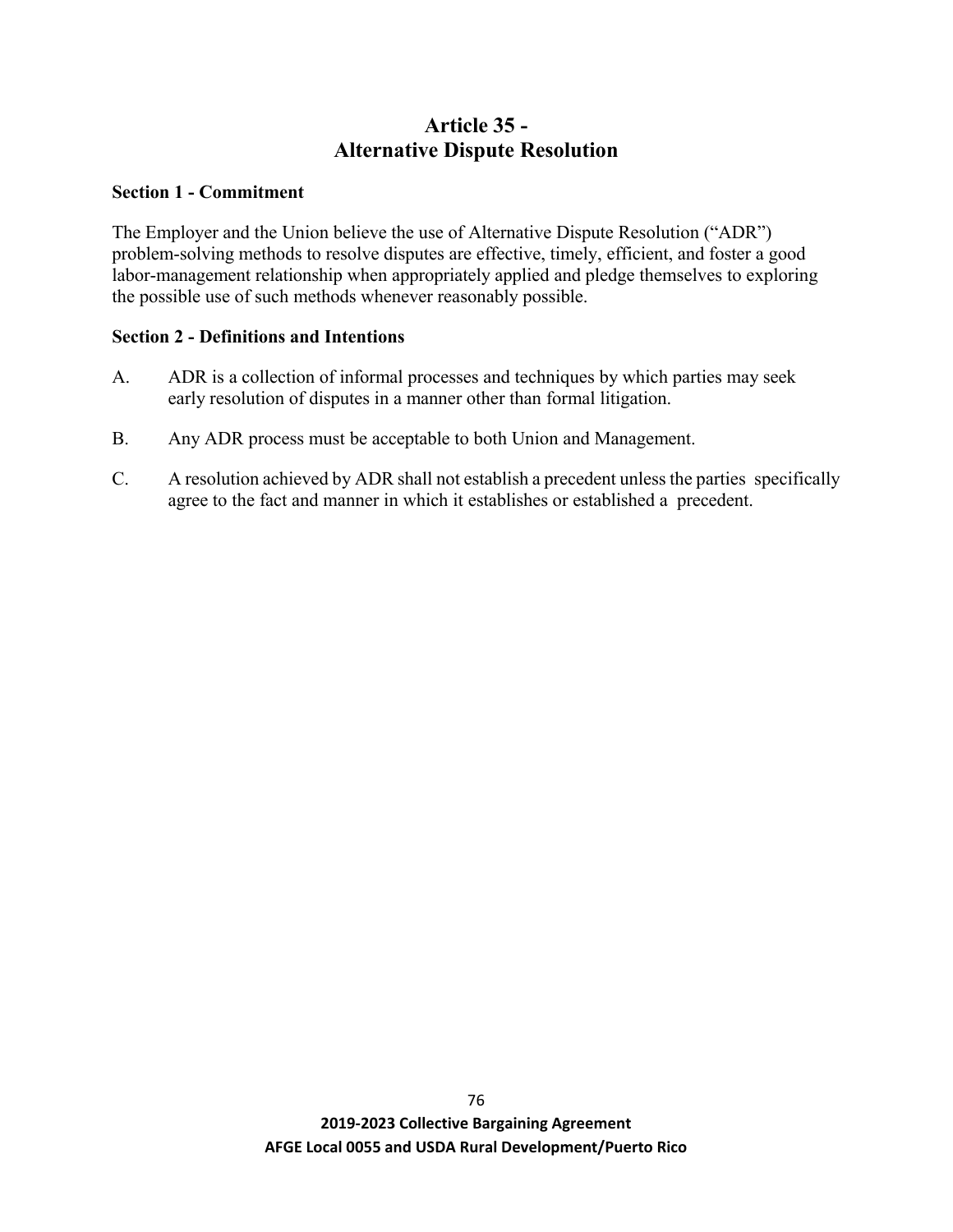# **Article 36 - Employee Attire**

- A. While on duty, employees will dress in a professional manner conducive to safety and consistent with the environment in which they work. Employees' attire will be in good repair and will not be inconsistent with or distracting from the business purposes of the office environment.
- B. The following are some examples of clothing that would be considered appropriate: clean orthopedic or dress shoes, suits, dress pants, trouser-like jeans in a dark wash, polo-shirts, dress shirts, skirts, dresses, blouses, and blazers. The following are some examples of clothing that would be considered inappropriate: athletic shoes, flip-flops, tank tops, lowcut blouses, shirts or t-shirts with slogans, and faded pants.
- C. Employees may be requested to dress in a more formal manner when there are visitors in the workplace. Employees will be provided prior notice regarding such visits.
- D. Employees representing the Agency at a meeting or conference, making a formal presentation, or delivering formal training should dress in a more formal manner, as appropriate for the occasion.